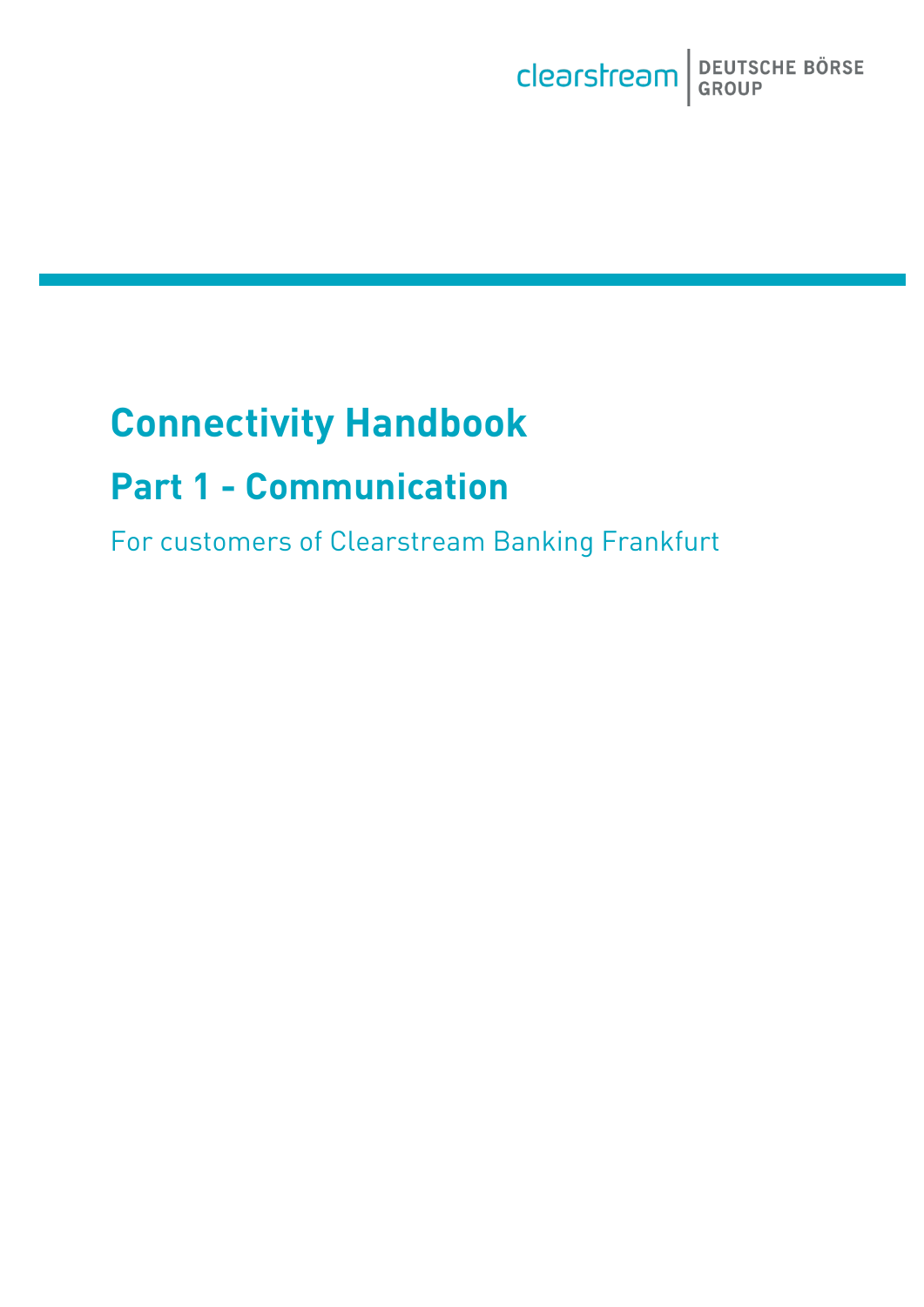# **Connectivity Handbook Part 1 – Communication**

Clearstream Banking AG, Frankfurt

Document number: F-CON21a

Date of publication: August 2021

The information contained in this document is subject to change without notice and does not represent any guarantee on the part of Clearstream Banking AG, Frankfurt (referred to in this document as Clearstream Banking Frankfurt or CBF) nor on the part of any other company belonging to Clearstream International, société anonyme. No part of this Handbook may be reproduced or transmitted for any purpose, in any form or in any way without the explicit written permission of Clearstream Banking Frankfurt. This also includes making photocopies and notes.

In the absence of any indication to the contrary, time in this document always means Central European Time (CET).

© Copyright Clearstream Banking AG, Frankfurt (2021). All rights reserved.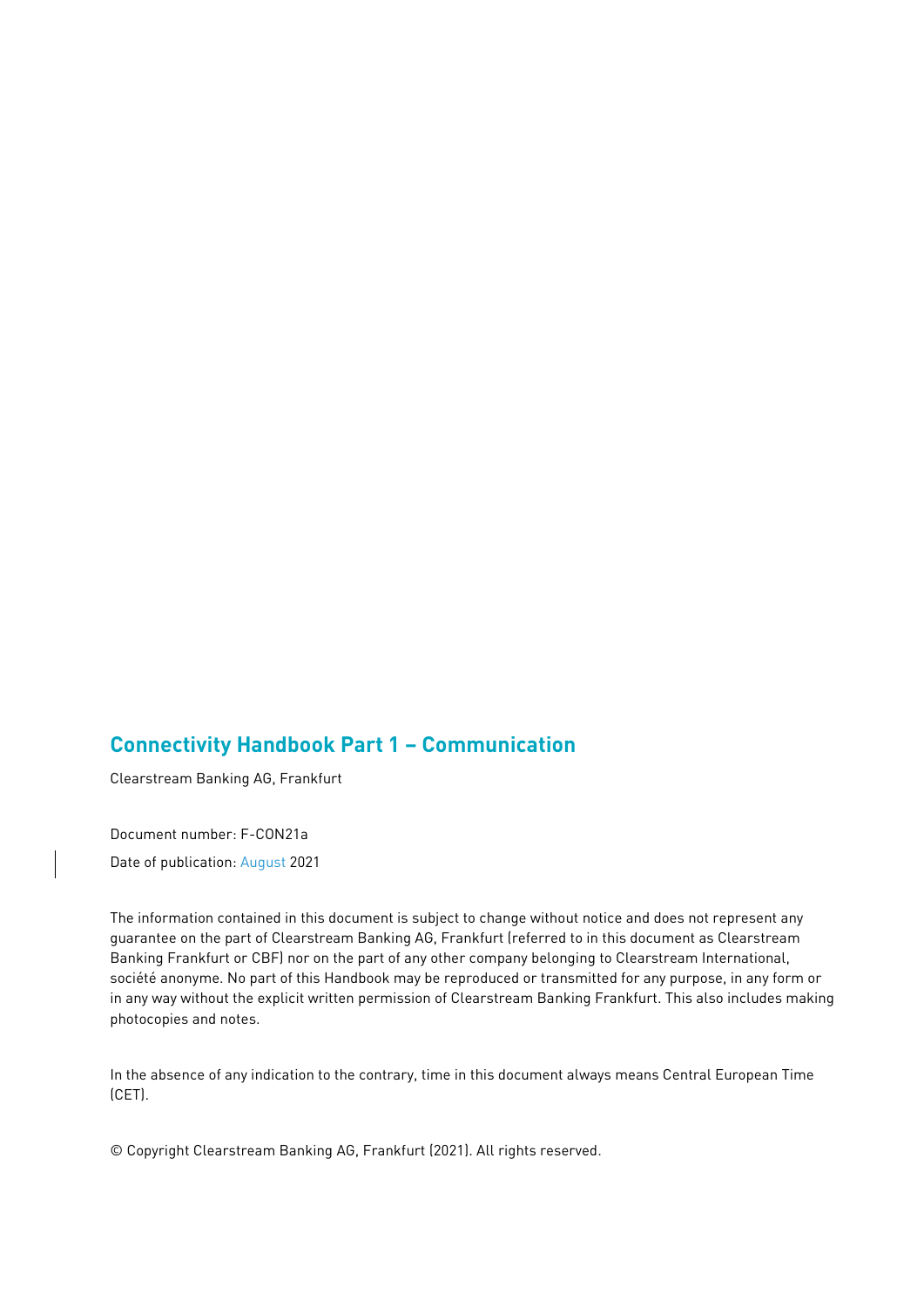# **Contents**

| 2.1 |                                                                                     |  |
|-----|-------------------------------------------------------------------------------------|--|
| 2.2 |                                                                                     |  |
|     |                                                                                     |  |
| 2.3 |                                                                                     |  |
|     |                                                                                     |  |
| 2.4 |                                                                                     |  |
| 2.5 |                                                                                     |  |
|     |                                                                                     |  |
|     |                                                                                     |  |
|     | 2.5.3                                                                               |  |
|     |                                                                                     |  |
|     | 2.5.5                                                                               |  |
|     | 2.5.6                                                                               |  |
|     |                                                                                     |  |
|     | 258                                                                                 |  |
|     | 2.5.9 Communication flow for registered shares kept in collective safe custody  16  |  |
|     | 2.5.10 Data transfer times for registered shares kept in collective safe custody 17 |  |
|     |                                                                                     |  |
|     |                                                                                     |  |
| 2.6 |                                                                                     |  |
|     |                                                                                     |  |
|     |                                                                                     |  |
|     | 2.6.3                                                                               |  |
|     | 2.6.4                                                                               |  |
|     | 2.6.5                                                                               |  |
|     | 2.6.6                                                                               |  |
|     | 2.6.7                                                                               |  |
|     |                                                                                     |  |
|     |                                                                                     |  |
|     |                                                                                     |  |
|     |                                                                                     |  |
| 2.7 |                                                                                     |  |
|     |                                                                                     |  |
|     |                                                                                     |  |
| 4.1 |                                                                                     |  |
|     |                                                                                     |  |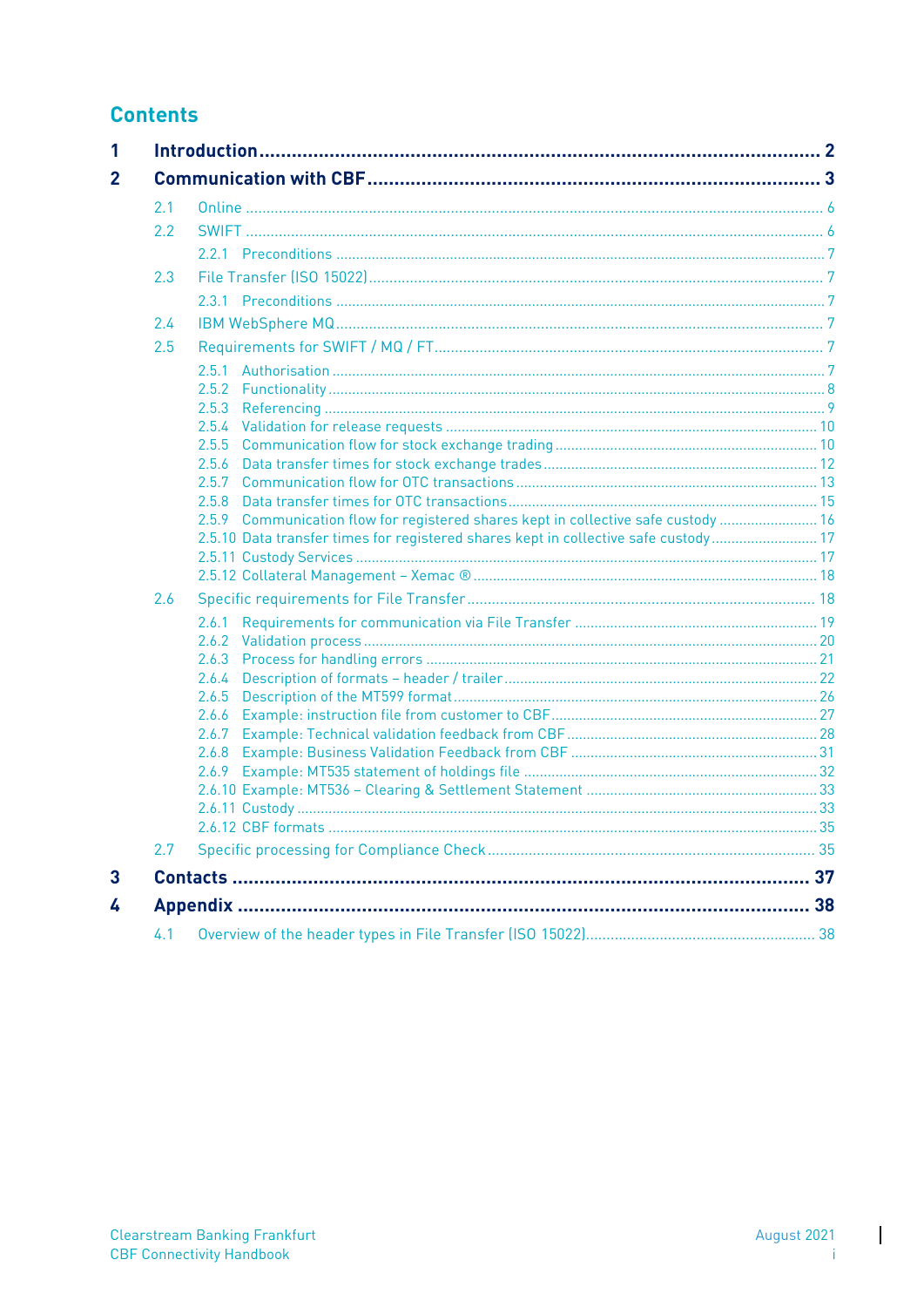# <span id="page-3-0"></span>**1 Introduction**

This Connectivity Handbook is composed of three parts, each of which describes one aspect of communication channels between CBF and customers. These handbooks are intended to inform customers of Clearstream Banking Frankfurt ("CBF") about communication and formats within the settlement systems and custody services of CBF.

The three parts of the Connectivity Handbook are:

- Part 1: Communication processes
- Part 2: ISO 15022 formats (with the exception of custody)
- Part 3: ISO 15022 formats: custody

The Handbook provides an overview of the communication processes and messages supported by CBF. They are the messages that customers use for sending and processing instructions and the messages that CBF uses for reporting to customers. This Handbook concentrates on communication according to the ISO 15022 standard. The information contained in this Handbook applies in conjunction with other CBF publications (the CASCADE Online Handbook, the CASCADE-PC User Manual, the Xemac® User Manual and the Link Guides). The applicable version is always the latest version available on our website [www.clearstream.com](file://///BARANOFF/Transfer_new$/CBF%20Connectivity%20Handbook/www.clearstream.com).

CBF reserves the right to revise and update this Handbook at any time in order to document the availability of new products and other improvements to the existing communication services. Customers who have specific questions about the information in this Handbook should contact their Client Services Officer.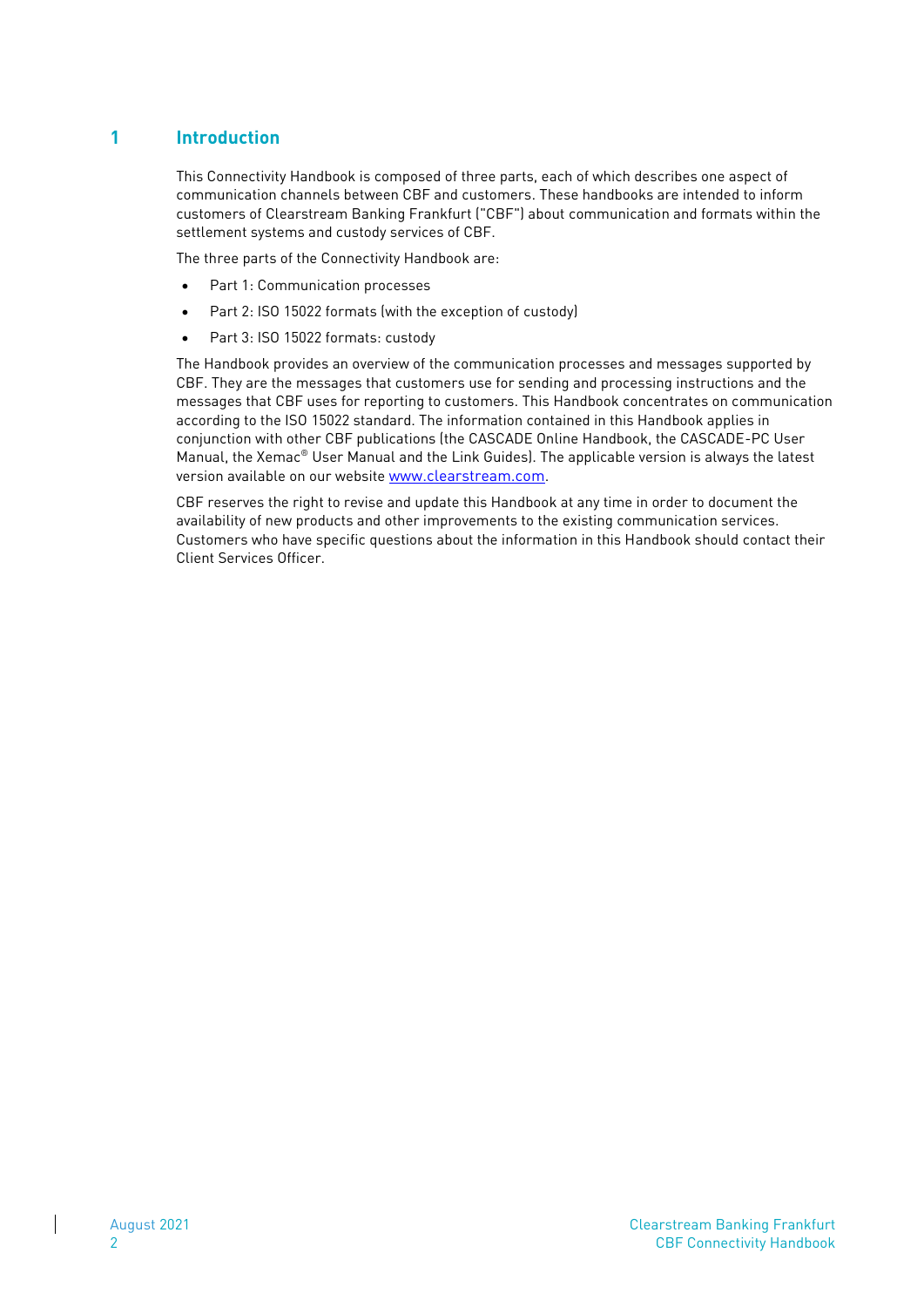# <span id="page-4-0"></span>**2 Communication with CBF**

The following four forms of communication are generally available to customers of CBF:

- online via CASCADE-Host and CASCADE-PC;
- through File Transfer (FT) for remote transfer of standardised data formats via the Link Manager;
- via SWIFT messages through the SWIFT-FIN network;
- IBM WebSphere MQ (MQ) for the bi-directional transmission of ISO 15022 messages.

Customers using SWIFT must use the Character Set X in their communication with CBF.

Customers using the automated connectivity channels have more characters at their disposition. The table below shows these additional characters and their related mapping. CBF converts these values towards T2S / the SWIFT network, especially for CBF outbound.

| MQ / FT            | <b>SWIFT network /</b><br><b>CBF outbound to T2S</b> |
|--------------------|------------------------------------------------------|
| à                  | A                                                    |
| á                  | A                                                    |
| Ä                  | A                                                    |
| &                  |                                                      |
| $\acute{\text{e}}$ | $\overline{E}$                                       |
| è                  | E                                                    |
| Ü                  | U                                                    |
| $\ast$             |                                                      |
| ;                  |                                                      |
| ö                  | 0                                                    |
| $\frac{0}{0}$      |                                                      |
|                    | ï                                                    |
| #                  |                                                      |
| ī                  | ı                                                    |
| $=$                |                                                      |
| n,                 |                                                      |
| G                  |                                                      |
| ß                  | S                                                    |
| ä                  | A                                                    |
| ü                  | U                                                    |
| Ö                  | 0                                                    |

CBF can also send CASCADE reports to a permanently allocated printer of the customer via the CA spool system. These reports are provided in the form of lists and can also be downloaded from the Deutsche Börse website (CBF File Service). Customers can also make use of a wide range of web upload functions for different services. In relation to tax services, depositories for various markets can forward beneficiary data for tax refund claims to CBF over the internet. Issuers of warrants and certificates can electronically transmit the issuing terms and conditions as well as term sheets to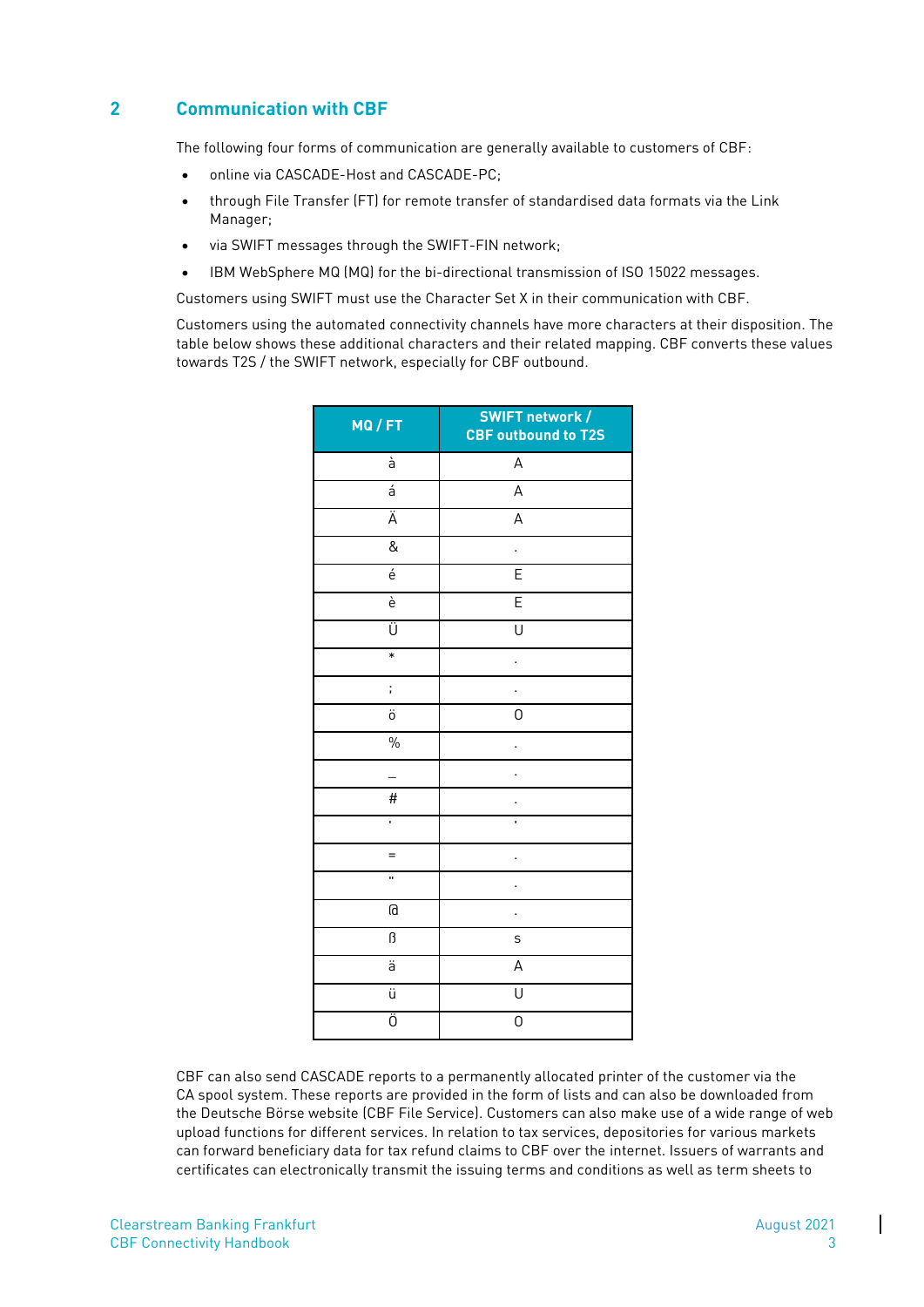CBF.

A combination of communication channels is available to CBF customers. For example, customers can send their instructions via SWIFT, receive standardised reports via File Transfer and make use of the online access provided by CASCADE-Host or CASCADE-PC

Communication via SWIFT, MQ or through File Transfer goes both ways:

- Inbound: Customer to CBF;
- Outbound: CBF to customer.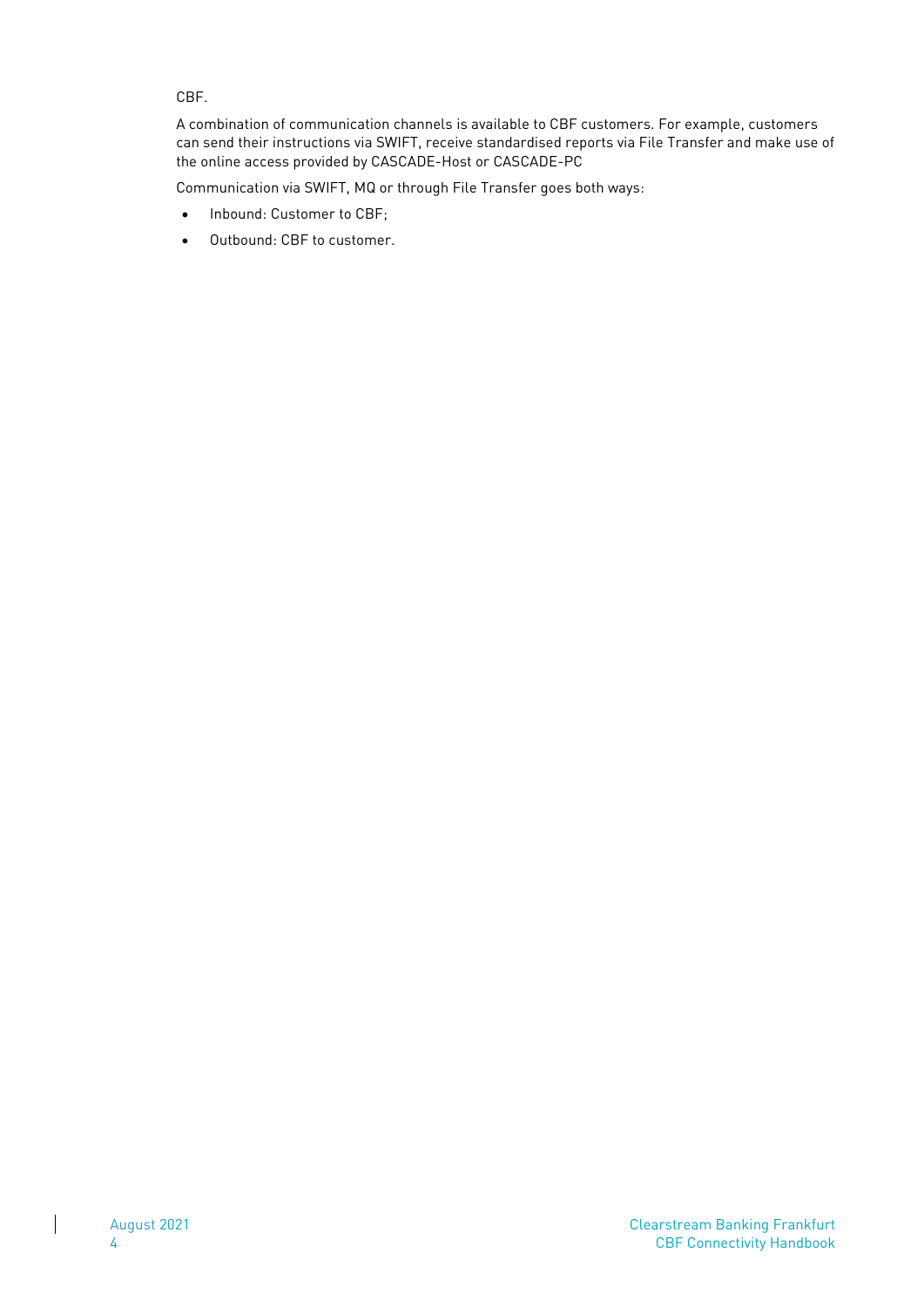| #            | <b>App</b> | <b>Product (Daten-Versand-Produkt)</b>                       | <b>Shortcut</b> | <b>MT</b>        | <b>SWIFT</b>         | <b>MQ</b>    | <b>File</b>                     |
|--------------|------------|--------------------------------------------------------------|-----------------|------------------|----------------------|--------------|---------------------------------|
|              |            | Depotbuchbestände / Periodisch                               |                 | MT535            | $\checkmark$         | $\checkmark$ | <b>Transfer</b><br>$\checkmark$ |
| $\mathbf{1}$ | <b>BST</b> | Statement of Holdings / periodically                         | <b>BSTPER</b>   |                  |                      |              |                                 |
| 2            | <b>BST</b> | Depotbuchbestände / Einmalig<br>Statement of Holdings / once | <b>BSTEIN</b>   | MT535            | $\checkmark$         | $\checkmark$ | $\checkmark$                    |
| 3            | CAS        | <b>Business Validation Feedback</b>                          | <b>BVF</b>      | MT548            | $\checkmark$         | $\checkmark$ | $\checkmark$                    |
| 4            | CAS        | Settlement Allegment                                         | <b>SETALL</b>   | MT578            | $\checkmark$         | $\checkmark$ | $\checkmark$                    |
| 5            | CAS        | <b>Statement of Settlement Allegements</b>                   | <b>STMTSA</b>   | MT586            | $\checkmark$         | $\checkmark$ | $\checkmark$                    |
| 6            | CAS        | <b>Status Reporting</b>                                      | <b>STAREP</b>   | MT548            | $\checkmark$         | $\checkmark$ | $\checkmark$                    |
| 9            | CAS        | <b>Settlement Confirmation</b>                               | <b>SETCON</b>   | MT544.           | $\checkmark$         | $\checkmark$ | $\checkmark$                    |
|              |            |                                                              |                 | MT545,<br>MT546, |                      |              |                                 |
|              |            |                                                              |                 | MT547            |                      |              |                                 |
| 12           | CAS        | Query-Info Auftraege / 05:00 Uhr                             | QY0500          | MT537            | $\checkmark$         | $\checkmark$ | $\checkmark$                    |
| 13           | CAS        | Query-Info Auftraege / 06:00 Uhr                             | QY0600          | MT537            | $\checkmark$         | $\checkmark$ | $\checkmark$                    |
| 14           | CAS        | Query-Info Auftraege / 07:30 Uhr                             | QY0730          | MT537            | $\checkmark$         | $\checkmark$ | $\checkmark$                    |
| 15           | CAS        | Query Info Auftraege / 08:00 Uhr                             | QY0800          | MT537            | $\checkmark$         | $\checkmark$ | $\checkmark$                    |
| 17           | CAS        | Query-Info Auftraege / 09:00 Uhr                             | QY0900          | MT537            | $\checkmark$         | $\checkmark$ | $\checkmark$                    |
| 18           | CAS        | Query-Info Auftraege / 10:00 Uhr                             | QY1030          | MT537            | $\checkmark$         | $\checkmark$ | $\checkmark$                    |
| 19           | CAS        | Query-Info Auftraege / 11:15 Uhr                             | QY1115          | MT537            | $\checkmark$         | $\checkmark$ | $\checkmark$                    |
| 20           | CAS        | Query-Info Auftraege / 12:00 Uhr                             | QY1200          | MT537            | $\checkmark$         | $\checkmark$ | $\checkmark$                    |
| 21           | CAS        | Query-Info Auftraege / 12:45 Uhr                             | QY1245          | MT537            | $\checkmark$         | $\checkmark$ | $\checkmark$                    |
| 22           | CAS        | Query-Info Auftraege / 13:30 Uhr                             | QY1330          | MT537            | $\checkmark$         | $\checkmark$ | $\checkmark$                    |
| 23           | CAS        | Query-Info Auftraege / 15:30 Uhr                             | QY1530          | MT537            | $\checkmark$         | $\checkmark$ | $\checkmark$                    |
| 24           | CAS        | Query-Info Auftraege / 16:00 Uhr                             | QY1600          | MT537            | $\checkmark$         | $\checkmark$ | $\checkmark$                    |
| 25           | CAS        | Query-Info Auftraege / 17:00 Uhr                             | QY1700          | MT537            | $\checkmark$         | $\checkmark$ | $\checkmark$                    |
| 26           | CAS        | Query-Info Auftraege / 18:00 Uhr                             | QY1800          | MT537            | $\checkmark$         | $\checkmark$ | $\checkmark$                    |
| 27           | CAS        | Query-Info Auftraege / 23:00 Uhr                             | QY2300          | MT537            | $\checkmark$         | $\checkmark$ | $\checkmark$                    |
| 28           | CAS        | Query-Info Auftraege / 02:00 Uhr                             | QY0200          | MT537            | $\checkmark$         | $\checkmark$ | $\checkmark$                    |
| 30           | CRS        | <b>Business Validation Feedback</b>                          | <b>BVF</b>      | MT510            | $\checkmark$         | $\checkmark$ | $\checkmark$                    |
| 31           | CRS        | Feedback Information Registrar                               | <b>FIREG</b>    | MT501            | $\checkmark$         | $\checkmark$ | $\checkmark$                    |
| 32           | CSH        | <b>EUR Cash Clearing Report</b>                              | ECC             | MT942            |                      | $\checkmark$ |                                 |
| 33           | CSS        | Clearing&Settlement Statement                                | <b>CSSTMT</b>   | MT536            | $\checkmark$         | $\checkmark$ | $\checkmark$                    |
| 34           | KAD        | KADI-Informationsdienste                                     | KADINF          | MT564,<br>MT566, | $\checkmark$         | $\checkmark$ | $\checkmark$                    |
|              |            |                                                              |                 | MT568            |                      |              |                                 |
| 35           | KAD        | KADI-Informationsdienste                                     | KADINF          | MT565            | $\checkmark$         | $\checkmark$ |                                 |
| 36           | KAD        | KADI-Zahlstellenservice                                      | KADMEZ          | MT564            | $\checkmark$         | $\checkmark$ | ✓                               |
|              |            |                                                              |                 | MT566            |                      |              |                                 |
|              |            |                                                              |                 | MT568            |                      |              |                                 |
| 37           | LIO        | <b>Business Validation Feedback</b>                          | <b>BVF</b>      | MT548            | $\checkmark$         | $\checkmark$ | $\checkmark$                    |
| 38           | LI0        | Offene Börsengeschäfte                                       | OFFBGE          | MT537            | $\checkmark$         | $\checkmark$ | $\checkmark$                    |
| 39           | LI0        | <b>Settlement Confirmation</b>                               | SETCON          | MT545,<br>MT547  | $\checkmark$         | $\checkmark$ | $\checkmark$                    |
| 40           | LMS        | <b>Business Validation Feedback</b>                          | <b>BVF</b>      | MT548            | $\checkmark$         | $\checkmark$ |                                 |
| 41           | LMS        | Processing Information                                       | PROCIN          | MT548            | $\checkmark$         | $\checkmark$ | $\checkmark$                    |
| 42           | <b>TAX</b> | <b>Business Validation Feedback</b>                          | <b>BVF</b>      | XML              | $ -$                 | $- - -$      | $\checkmark$                    |
| 43           | <b>TAX</b> | <b>Taxbox Forwarding</b>                                     | <b>TAXFOR</b>   | XML              | $\sim$ $\sim$ $\sim$ | $- - -$      | $\checkmark$                    |
| 44           | XEM        | Detailed Allocated Collateral                                | <b>DEALCO</b>   | MT569            | $\checkmark$         | $\checkmark$ | $\checkmark$                    |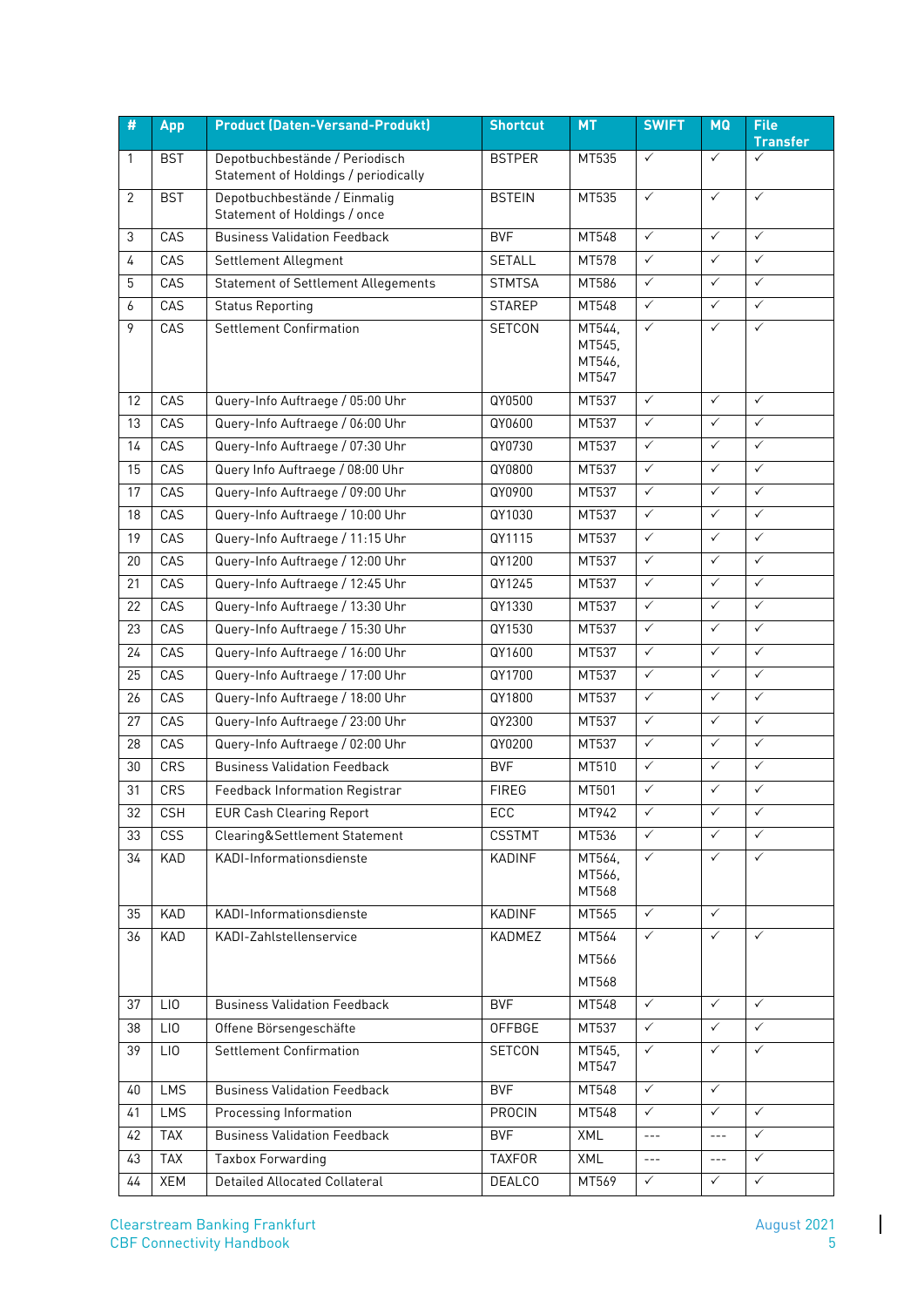|    | App        | Product (Daten-Versand-Produkt)     | <b>Shortcut</b> | <b>MT</b> | <b>SWIFT</b> | <b>MQ</b> | <b>File</b><br><b>Transfer</b> |
|----|------------|-------------------------------------|-----------------|-----------|--------------|-----------|--------------------------------|
| 45 | XEM        | <b>Summary Allocated Collateral</b> | SUALCO          | MT569     |              |           |                                |
| 46 | XEM        | Collateral Management               | COLLMA          | MT558     |              |           |                                |
| 46 | <b>XEM</b> | <b>Exposure Management</b>          | EXPOMA          | MT558     |              |           |                                |

## <span id="page-7-0"></span>**2.1 Online**

CBF customers have online access to the CASCADE settlement platform from 05:00 to 03:00 the next day. Not all functionalities are available after 19:00.

For online access to CASCADE, CBF customers select at least two security officers from their staff to receive administrator access rights. The security officers can then grant the relevant authorisation rights to the users at your institution.

CBF customers have the two following options for online access to the CASCADE platform:

#### 1. CASCADE-Host

Online access via CASCADE-Host is generally possible only in German. Exceptions are the online functionalities for Custody Services (income administration, corporate action events). These are also available in English.

There are two important technical preconditions for access via CASCADE-Host:

- CBF customers must be linked up to the CASCADE platform via a dedicated line (SNA);
- Customers need IBM PC 3270 emulation.

#### 2. CASCADE-PC

CASCADE-PC enables customers to access CASCADE Online via a graphical user interface (GUI) in German and English. The following technical precondition must be met:

• Customers need IBM PC 3270 emulation.

Two options are available for the technical link to the CASCADE platform:

- Use of a dedicated line (SNA) or Clearstream Banking's Virtual Private Network (VPN) based on an internet protocol;
- Use of an internet connection with secure access via token (HOB link).

A detailed description of the online systems can be found at our website, www.clearstream.com:

- [CASCADE User Manual volumes 1-3](http://www.clearstream.com/clearstream-en/products-and-services/connectivity--1-/cascade/cascade-online) for the CASCADE-Host online system;
- [CASCADE-PC User Manual](http://www.clearstream.com/blob/10586/ad62a27d8ef6713e1e6476f4538a3bc3/cascade-pc-user-manual-en-data.pdf) for the CASCADE-PC online system.

### <span id="page-7-1"></span>**2.2 SWIFT**

CBF offers its customers communication via the SWIFT network on the basis of the ISO 15022 standard.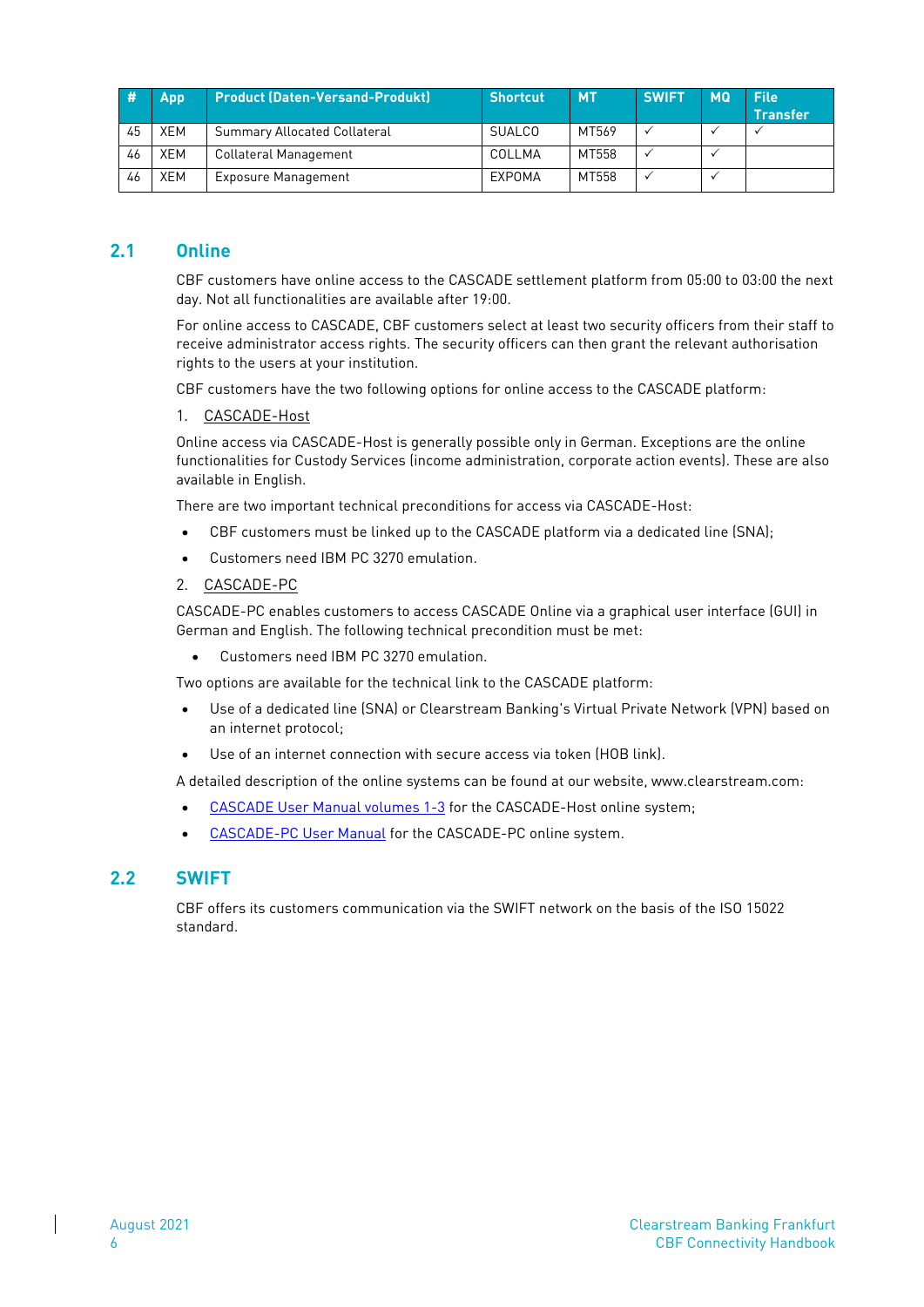#### <span id="page-8-0"></span>**2.2.1 Preconditions**

If a customer decides to communicate with CBF via SWIFT, the following steps need to be taken and the following preconditions met:

- Register with SWIFT as a subscriber to the SWIFT-FIN network. SWIFT gives each of its subscribers a clear, unambiguous identifier, known as the BIC (Bank Identifier Code);
- Create the necessary infrastructure for accessing the SWIFT network;
- When applying to CBF for the necessary authorisation to exchange SWIFT messages with CBF, please refer to the following section on "Authorisation";
- Apply for the SWIFT messages that the customer requires for CBF reporting by using the forms provided on our website: www.clearstream.com;
- Set up RMA (Relationship Management Application) with CBF.

#### <span id="page-8-1"></span>**2.3 File Transfer (ISO 15022)**

CBF also offers an exchange of messages via File Transfer on the basis of the ISO 15022 standard. Through File Transfer the customer can send instructions for the settlement of its transactions to CBF and receive status information and reports from CBF about its stock exchange trades and OTC transactions. Detailed specifications for the file structure are described in section 2.6.

#### <span id="page-8-2"></span>**2.3.1 Preconditions**

The following technical preconditions need to be satisfied for communication via File Transfer:

- A dedicated line (SNA) needs to be set up between CBF and the customer's in-house system;
- Software needs to be set up and configured on the customer's premises in order to transmit and receive data in the correct file format;
- Technical jobs need to be created at Deutsche Börse Systems.

#### <span id="page-8-3"></span>**2.4 IBM WebSphere MQ**

IBM WebSphere MQ (MQ) can be used alongside the File Transfer and SWIFT interfaces to communicate in ISO 15022 format with CBF.

To ensure a sufficiently secured connection, the MQ communication channel needs a mutual certification from CBF's and customer's side. Furthermore, regulations require a separate certification for CBF's production and the customer simulation environment (IMS23).

A detailed description of the MQ parameters and the queue nomenclature are available in the document [IBM Websphere MQ: technical connectivity.](http://www.clearstream.com/blob/9796/b792bd1f68432082a3f84d01ba6179d8/ibm-websphere-mq-en-data.pdf)

# <span id="page-8-4"></span>**2.5 Requirements for SWIFT / MQ / FT**

#### <span id="page-8-5"></span>**2.5.1 Authorisation**

For communication via SWIFT / MQ / FT, CBF creates an authorisation table for each of its customers. This authorisation table shows the authorisation levels for the exchange of messages with CBF as a combination of the sender / recipient of an ISO 15022 message, the customer's CASCADE account and the CBF application (CASCADE-LION, CASCADE-OTC, CASCADE-RS). CBF assigns a technical account to each communication partner (the sender / recipient of a message).

For customers who communicate directly with CBF to settle their transactions, the technical account is usually identical to their CASCADE account. The holder of a technical account, however, does not necessarily have to be a holder of a CASCADE account or a customer of CBF as described below.

The technical sender of a message will be notified by CBF via MT548, if CBF's authorisation check fails.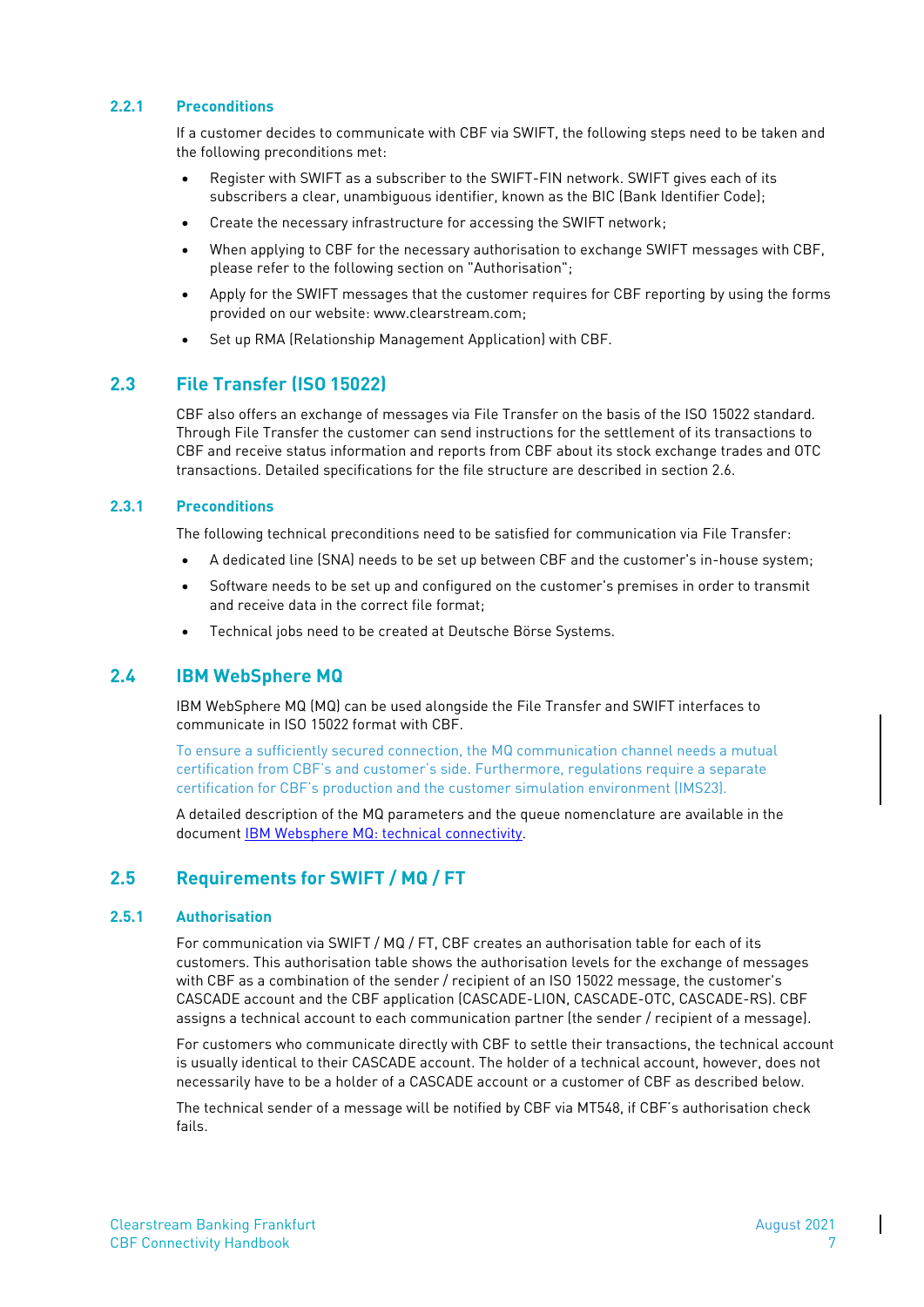#### **Technical Sender (sending information / instructions to CBF - CBF Inbound)**

For settlement ("CASCADE-OTC") messages, a Technical Sender BIC must be established that also serves as T2S Party BIC (BIC11) code.

The BIC11 has a 1:1 relationship to a CBF Account Master. This BIC11 can belong to the customer or a third party, if the necessary Power of Attorney is given.

Example:

CBF customer account 1234 and technical sender account 5678

 $\rightarrow$  The instruction for the account 1234 could be sent by the account 5678.

#### **Technical Receiver (CBF sending information - CBF Outbound)**

A technical receiver account must be established for CBF reporting. This related BIC11 can belong to the customer or a third party, if the necessary Power of Attorney is given. Any CBF Account Master can be set up as a technical receiver account.

Example:

CBF customer account 1234 and technical receiver account 5678

 $\rightarrow$  Reports for the business on account 1234 are sent to account 5678.

#### <span id="page-9-0"></span>**2.5.2 Functionality**

The customer sends his instructions to CBF as a message or via file transfer. CBF passes an incoming instruction from a customer through three validation cycles before processing starts:

- The technical validation cycle checks the accuracy, completeness and consistency of the message structure as well as compliance with the ISO 15022 standard. CBF notifies the customer about the result of this validation cycle in an obligatory "Technical Validation Feedback" (TVF) via MQ and File Transfer via an MT599 message.
- Compliance check:

Deutsche Börse Group is legally required to monitor an official sanction list. A real-time check has been introduced. Customers are informed about the status of their instructions via MT548 messages.

• The business validation cycle checks the consistency of the message contents with regard to subsequent processing by the target system specified in the instruction file (CASCADE-LION, CASCADE-OTC, CASCADE-RS). The customer can request the result of the "Business Validation Feedback" (BVF) by a separate query. The usual CASCADE error codes appear if there are any faults. An MT548 message is used to transmit the BVF.

Only customer instructions that comply with all CBF validation rules are admitted to instruction processing in CASCADE. From forwarding the instruction to T2S up to settlement on T2S, CBF provides information about its status and issues final reports in relation to instructions. The reporting is provided in real-time or batch mode. The customer has a number of different options here and can freely choose from a large selection of data transfer times that are available during a business day.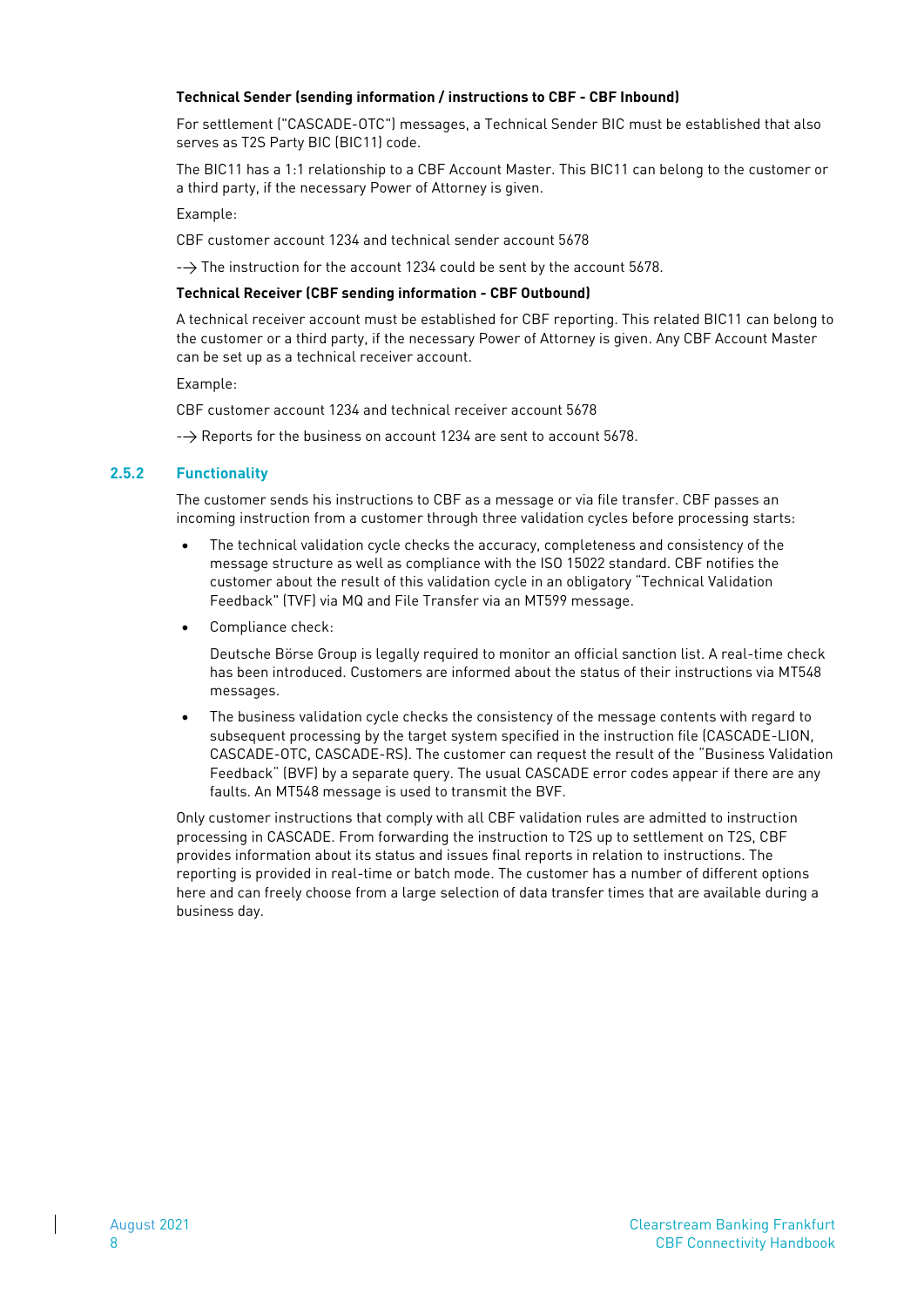

Figure 1: Communication with CBF and T2S via the SWIFT network

#### <span id="page-10-0"></span>**2.5.3 Referencing**

Whether or not RELA is included in a customer message, the CASCADE instruction is created with the value of the first available reference in the following list for the CASCADE field "Auftragsreferenz":

- PREA (MT540-MT543 NEWM)
- **PREV**
- **SEME**

If RELA is available and filled with the CASCADE "Auftragsummer", CBF validates, if there is already an instruction that includes this reference in CASCADE. If no related instruction can be found, a new instruction will be created with this CASCADE "Auftragsnummer". Otherwise the message will be processed as a modification instruction for the related instruction.

If no CASCADE "Auftragsnummer" ("KP-Nummer") is filled in RELA, the first available reference of the following list will be used to verify if there is already an existing CASCADE instruction with this CASCADE "Auftragsreferenz":

- PREA (MT540-MT543 NEWM)
- PREV
- SEME

If no proper CASCADE instruction has been found, a new instruction with this CASCADE "Auftragsreferenz" will be created. Otherwise the message will be processed as a modification instruction for the related instruction. If only SEME is present in a message and a valid pending instruction with the value of SEME exists, the message will be rejected by CBF. For more information refer to section 2.5.4.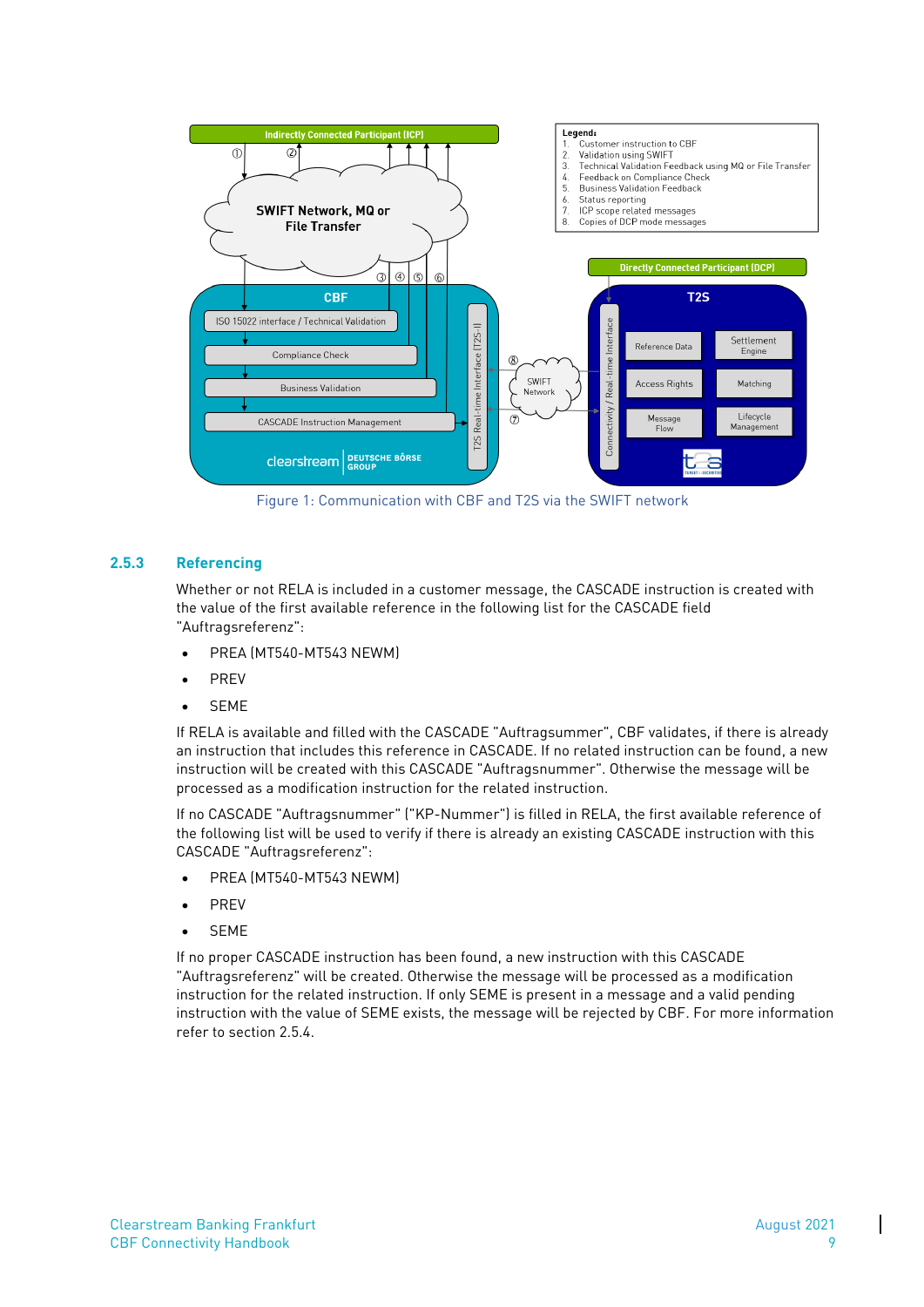#### <span id="page-11-0"></span>**2.5.4 Validation for release requests**

Based on the definition by SWIFT, all messages transmitted to CBF must have a reference that is assigned by the customer to allow the identification of the instruction. Customers using CBF's automated connectivity channels (SWIFT, MQ or File Transfer) provide their reference via the field "20C: Reference: Sender's Message Reference".

In line with the standards and the services provided by CBF, a hold / release mechanism is available. This mechanism enables customers to temporarily hold an instruction from settlement or to release it when desired. The instruction can be put on hold using MT54x "PREA" messages and released using MT54x "NEWM" or via a modification request using MT530. For the creation of the release request validation, the MT54x "NEWM" must contain the reference of the previously provided message ("PREV", "RELA" or "PREA"). Therefore, instructions (MT54x) transmitted without a "PREV", "RELA" or "PREA" reference but with a reference containing an already used, known or pending "SEME" are rejected. The rejection message "Settlement Status and Processing Advice // Business Validation Feedback" (MT548) contains the error code "KV1308F Instruction already stored".

#### <span id="page-11-1"></span>**2.5.5 Communication flow for stock exchange trading**

The following diagrams show the process chain of stock exchange instructions and the customer's options for communicating with CBF via SWIFT for the settlement of stock exchange trades.



Figure 2: Process chain stock exchange instruction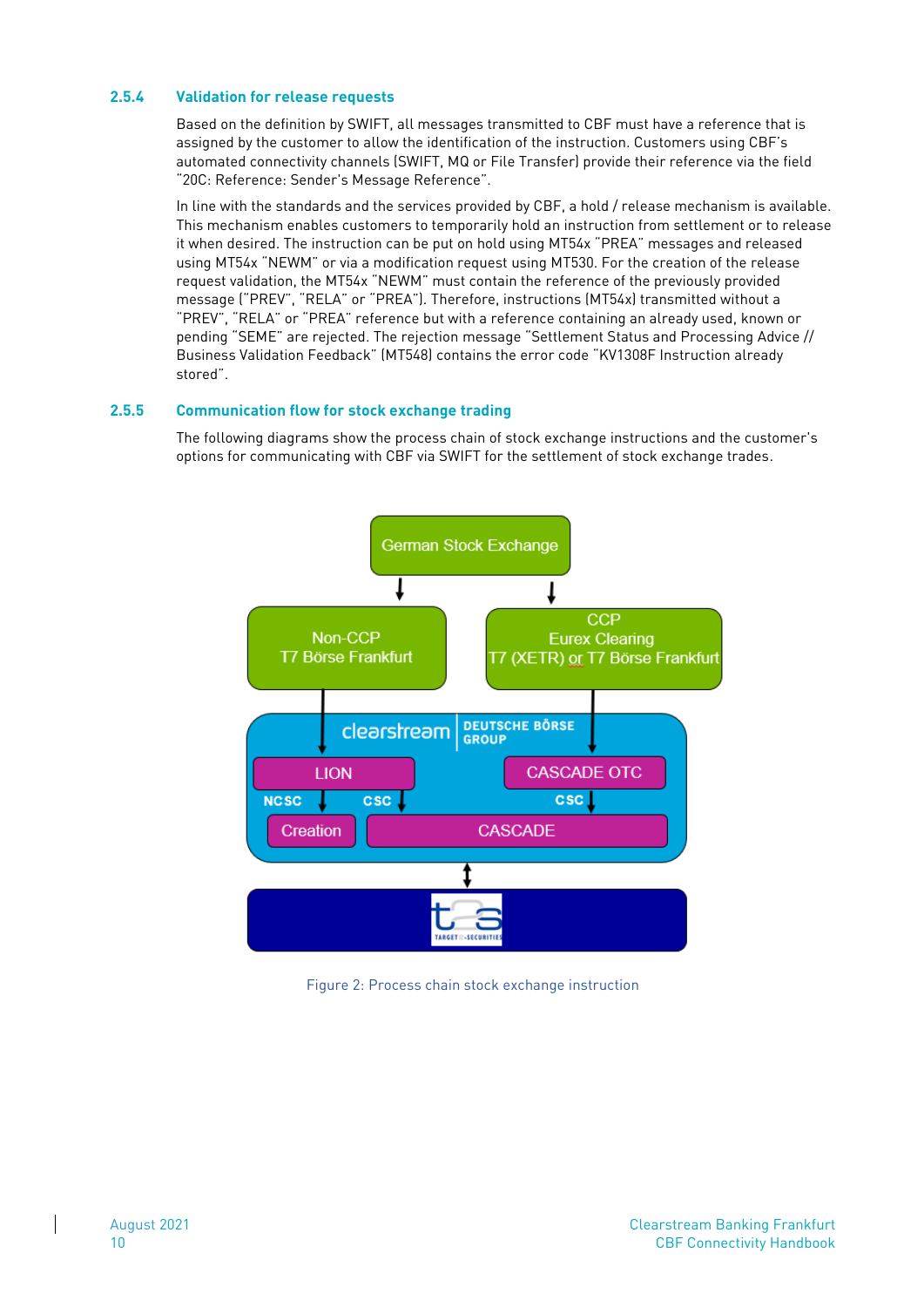

Figure 3: Instruction flow for stock exchange trading

Delivery instructions for stock exchange trading are processed via CASCADE-LION as follows (for more details, please refer to the CBF Customer Handbook):

#### **Entry of instructions**

Delivery instructions for stock exchange trading (Xetra, floor trading) are automatically entered in CASCADE-LION via Xontro-Trade. The release-for-delivery procedure selected by the customer determines the settlement process.

If the customer selects the positive procedure, all sell instructions are entered in CASCADE-LION with blocked settlement. The delivery instructions must be released / unblocked for settlement by the seller before the settlement cycle starts.

If the customer selects the negative procedure, all sell instructions are immediately released for settlement as soon as they are entered in CASCADE-LION, but the seller also has the option of blocking settlement before the start of the settlement cycle.

#### **Processing of instructions**

The seller can block or unblock settlement for individual sell instructions, and also mark a sell instruction for cancellation.

The buyer can also mark a buy instruction in process for cancellation.

#### **Matching**

Delivery instructions for stock exchange trades are entered as "matched" in CASCADE-LION. In contrast to the processing of OTC transactions, there is no matching of counter instructions. In the MT537 message, CBF only uses the matching status to show pending stock exchange trades where the broker (Makler in German) has taken on the role of counterparty (name-to-follow transactions) and has not yet found the counterparty.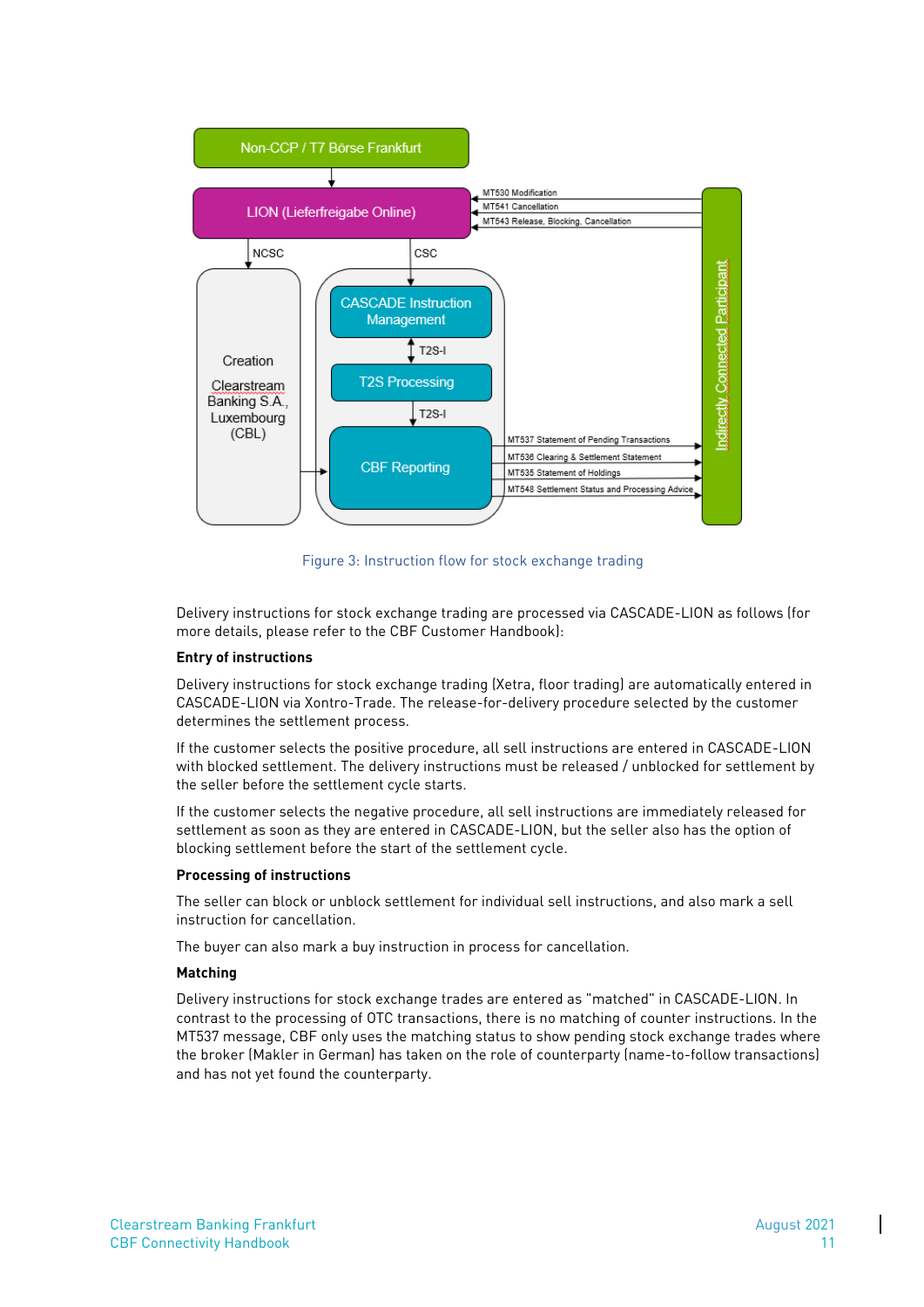#### **Clearing and settlement**

Clearing and settlement of stock exchange trades is carried for CSC eligible securities via the TARGET2-Securities (T2S) settlement platform, for NCSC eligble securities via the CBL Creation platform.

The following table describes the use of SWIFT ISO 15022 by CBF specifically for stock exchange trades through CASCADE-LION. The MT535 and MT536 are described as part of OTC.

| <b>SWIFT message type</b>    | <b>Use by CBF</b>                                                                                                                                  |
|------------------------------|----------------------------------------------------------------------------------------------------------------------------------------------------|
| MT537                        | CBF sends MT537 message for information about all pending stock                                                                                    |
| <b>Statement of Pending</b>  | exchange trades as complete report four times a day.                                                                                               |
| Transactions                 |                                                                                                                                                    |
| MT541                        | Message from the buyer of a stock exchange trade to CBF to mark a buy                                                                              |
| Cancellation (Buyer)         | instruction for cancellation. The precondition for the successful<br>cancellation of a delivery instruction for a stock exchange trade is that the |
|                              | seller marks the sell instruction and the buyer marks the buy instruction                                                                          |
|                              | for cancellation before the start of the settlement cycle intended for<br>settlement.                                                              |
|                              |                                                                                                                                                    |
| MT543                        | Message to CBF from the seller during stock exchange trading to set or                                                                             |
| Release, Blocking,           | release a settlement blocking for a sell instruction or to mark a sell<br>instruction for cancellation. The message must be sent to CBF before the |
| <b>Cancellation (Seller)</b> | start of the settlement cycle intended for settlement.                                                                                             |
| MT530                        | Customers can                                                                                                                                      |
|                              | Execute Partial Release instructions;                                                                                                              |
|                              | Change the partial settlement flag;                                                                                                                |
|                              | Change priority.                                                                                                                                   |
| MT548                        | Confirmation or failure message from CBF to the customer regarding a                                                                               |
| <b>Validation Feedback</b>   | customer. The customer has the choice of receiving confirmations and / or<br>failures.                                                             |
| MT545 and MT547              | Generated and sent out by CBF after settlement of a stock exchange trade.                                                                          |
| Settlement Confirmation      |                                                                                                                                                    |

#### <span id="page-13-0"></span>**2.5.6 Data transfer times for stock exchange trades**

The following table provides an overview of the times when CBF selects information on the settlement process for stock exchange trading and sends it to the customer. Instructions that the customer sends via SWIFT / MQ / FT (MT541 and MT543) must reach CBF no later than 15 minutes before the start of the cycle intended for the settlement of the stock exchange trade. SWIFT / MQ / FT instructions that CBF receives later than this are processed on a best-effort basis.

| <b>SWIFT message type</b>       | Data transfer times and acceptance deadlines                                                                                                       |  |
|---------------------------------|----------------------------------------------------------------------------------------------------------------------------------------------------|--|
| MT537                           | The MT537 message is generated four times a day                                                                                                    |  |
| Statement of Pending            |                                                                                                                                                    |  |
| Transactions                    |                                                                                                                                                    |  |
| MT541                           | Transmission to CBF is possible from the time that the delivery                                                                                    |  |
| Cancellation (Buyer)            | instruction from the Xontro trade is entered in CASCADE-LION, no later<br>than 15 minutes before the start of the cycle intended for settlement of |  |
| MT543                           | the stock exchange trade,                                                                                                                          |  |
| Release, Blocking, Cancellation |                                                                                                                                                    |  |
| (Seller)                        |                                                                                                                                                    |  |
| MT545 and MT547                 | Generated and sent out by CBF immediately after settlement of a stock                                                                              |  |
| Settlement Confirmation         | exchange trade.                                                                                                                                    |  |
| MT548                           | Generated and sent out by CBF immediately after receipt of an MT541 or                                                                             |  |
| Settlement Status and           | MT543 message and its validation.                                                                                                                  |  |
| Processing Advice - Validation  |                                                                                                                                                    |  |
| Feedback                        |                                                                                                                                                    |  |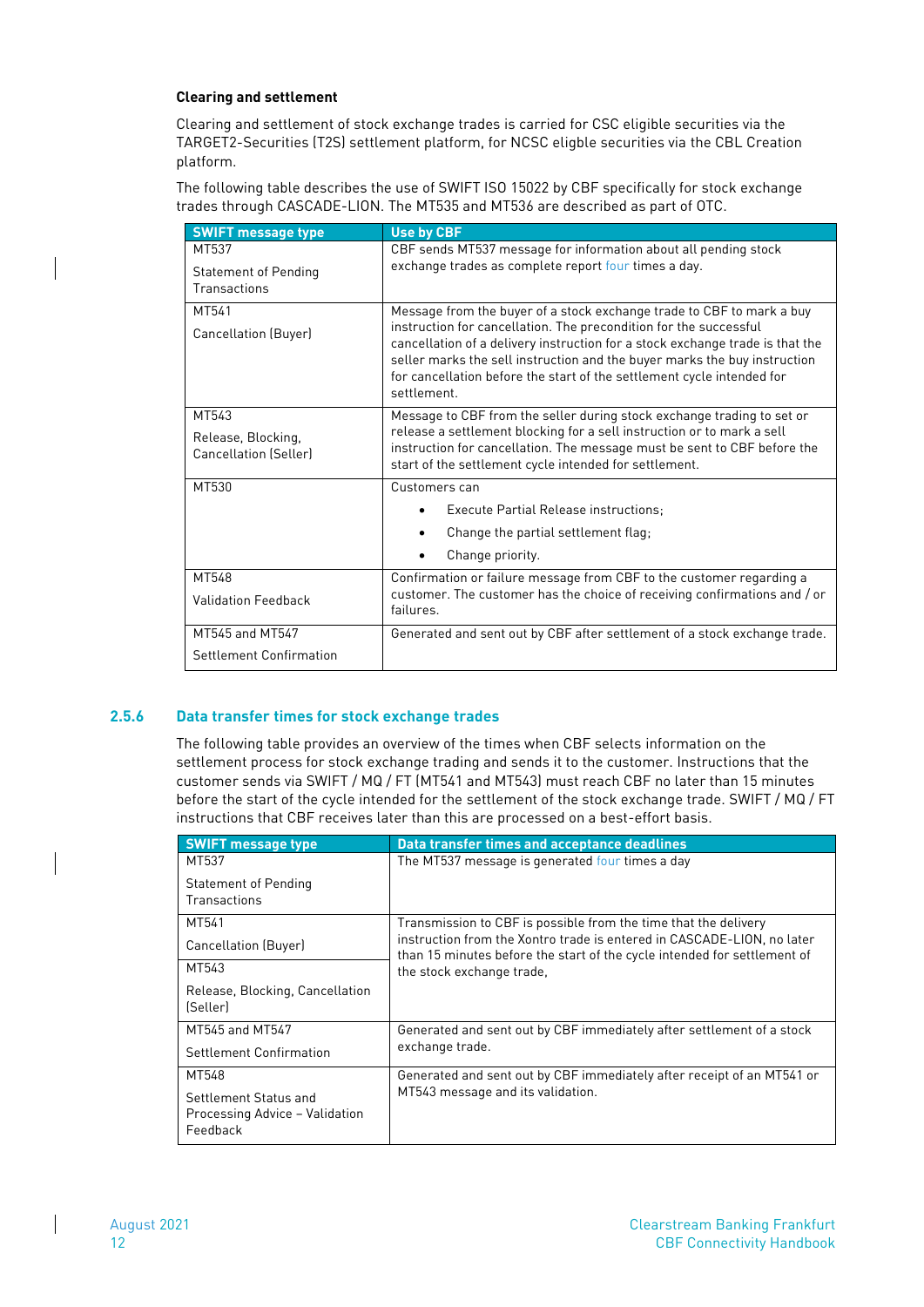#### <span id="page-14-0"></span>**2.5.7 Communication flow for OTC transactions**

For the settlement of OTC transactions, CBF supports the following types of messages for communication via File Transfer on the basis of ISO 15022.

| Inbound (customer to CBF)     |                                                                                                   |  |  |
|-------------------------------|---------------------------------------------------------------------------------------------------|--|--|
| <b>Message type</b>           | <b>Description</b>                                                                                |  |  |
| MT540                         | Matching instruction from the customer to CBF for the settlement of an                            |  |  |
| Receive Free of Payment       | OTC transaction free of payment                                                                   |  |  |
| MT541                         | Matching instruction from the customer to CBF for the settlement of an                            |  |  |
| Receive Against Payment       | OTC transaction against payment.                                                                  |  |  |
| MT542                         | Delivery instruction from the customer to CBF for the settlement of an                            |  |  |
| Deliver Free of Payment       | OTC transaction free of payment.                                                                  |  |  |
| MT543                         | Delivery instruction from the customer to CBF for the settlement of an                            |  |  |
| Deliver Against Payment       | OTC transaction against payment.                                                                  |  |  |
| MT530                         | Customers can:                                                                                    |  |  |
| <b>Transaction Processing</b> | Hold and release instructions:                                                                    |  |  |
| Command                       | Partially release instructions;<br>٠                                                              |  |  |
|                               | Set a match error:                                                                                |  |  |
|                               | Change priority;                                                                                  |  |  |
|                               | Link instructions or modify linkages;                                                             |  |  |
|                               | Change the partial settlement flag.<br>$\bullet$                                                  |  |  |
|                               | Each MT530 triggers only one change. Multiple modifications within one<br>MT530 will be rejected. |  |  |
|                               | Details are available in the Connectivity Handbook Part 2.                                        |  |  |
| MT598                         | Message type to indicate the beginning (header) and end (trailer) of a                            |  |  |
| Header and trailer message    | message block. Only used for FT.                                                                  |  |  |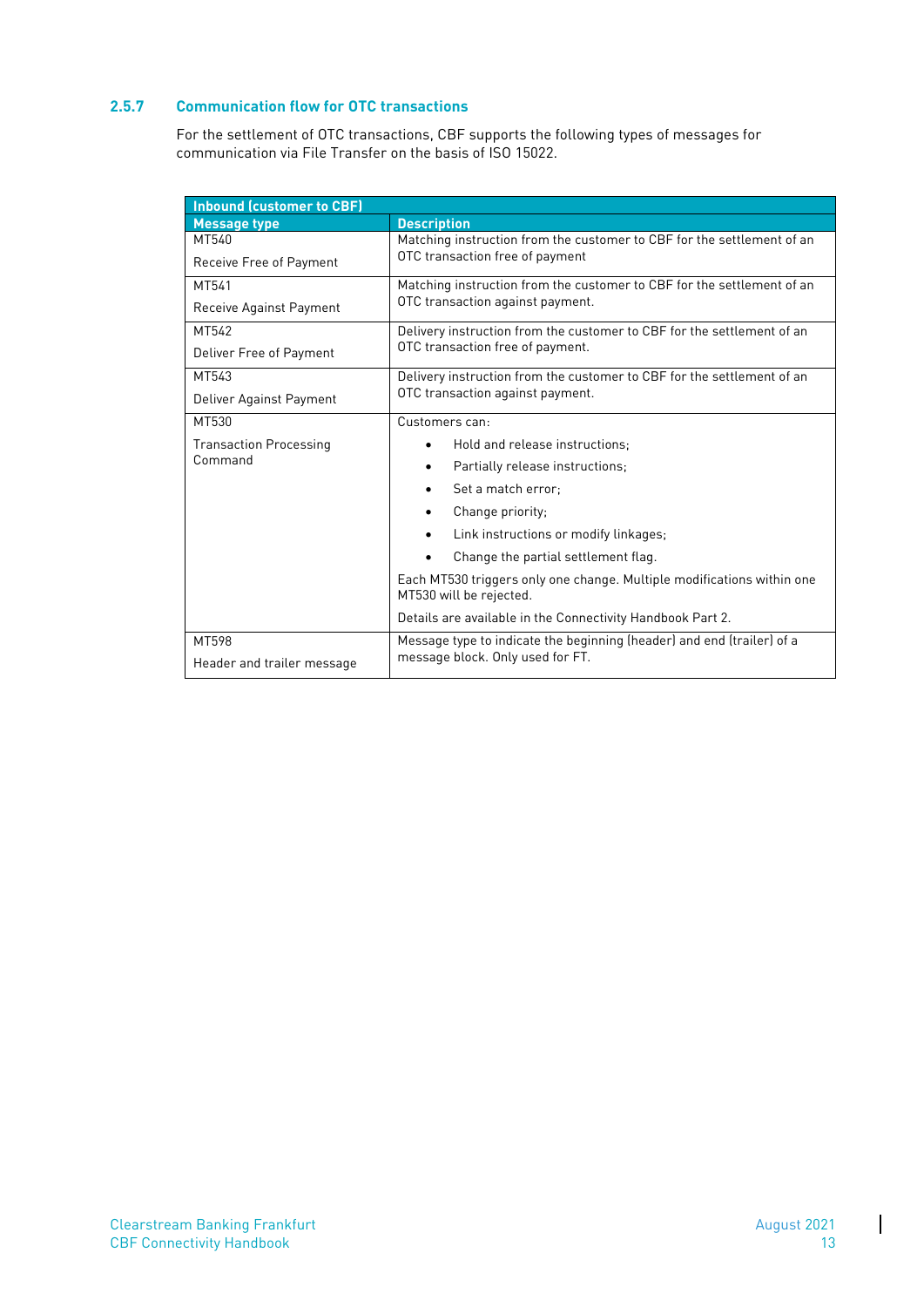| <b>Outbound (CBF to customer)</b>    |                                                                                                                    |  |  |  |
|--------------------------------------|--------------------------------------------------------------------------------------------------------------------|--|--|--|
| <b>Message type</b>                  | <b>Description</b>                                                                                                 |  |  |  |
| MT535                                | Report from CBF to customers about the holdings in the customer's                                                  |  |  |  |
| <b>Statement of Holdings</b>         | securities accounts in CASCADE.                                                                                    |  |  |  |
| MT536                                | Report from CBF to customers regarding all settled transactions that                                               |  |  |  |
| <b>Clearing &amp; Settlement</b>     | have led to a change in the holdings (credits and debits) in the customer's                                        |  |  |  |
| Statement                            | CASCADE accounts. The SE trades are included.                                                                      |  |  |  |
| MT537                                | Message from CBF to customers regarding the status of pending OTC                                                  |  |  |  |
| <b>Statement of Pending</b>          | transactions at a certain time.                                                                                    |  |  |  |
| Transactions                         |                                                                                                                    |  |  |  |
| MT586                                | Message with details of pending settlement allegement from CBF to                                                  |  |  |  |
| <b>Statement of Settlement</b>       | customers                                                                                                          |  |  |  |
| Allegement                           |                                                                                                                    |  |  |  |
| MT544                                | Message from CBF to customers confirming a credit in securities free of                                            |  |  |  |
| Receive Free of Payment              | payment.                                                                                                           |  |  |  |
| Confirmation                         |                                                                                                                    |  |  |  |
| MT545                                | Message from CBF to customers confirming a credit in securities and a                                              |  |  |  |
| Receive Against Payment              | debit in cash.                                                                                                     |  |  |  |
| Confirmation                         |                                                                                                                    |  |  |  |
| MT546                                | Message from CBF to customers confirming a debit in securities free of                                             |  |  |  |
| Deliver Free of Payment              | payment.                                                                                                           |  |  |  |
| Confirmation                         |                                                                                                                    |  |  |  |
| MT547                                | Message from CBF to customers confirming a debit in securities and a                                               |  |  |  |
| Deliver Against Payment              | credit in cash.                                                                                                    |  |  |  |
| Confirmation                         |                                                                                                                    |  |  |  |
| MT548                                | Business feedback message on the validation result for an instruction                                              |  |  |  |
| <b>Business Validation Feedback</b>  | sent by a customer.                                                                                                |  |  |  |
| MT548                                | Message from CBF to inform customers of the status of an instruction                                               |  |  |  |
| Lifecycle Information                | within the settlement process.                                                                                     |  |  |  |
|                                      | Details of the status characteristics of the MT548 message can be found<br>in Part 2 of the Connectivity Handbook. |  |  |  |
| MT578                                | Message from CBF to inform the customer about instructions from the                                                |  |  |  |
|                                      | counterparty that are to be matched.                                                                               |  |  |  |
| Settlement Allegement                |                                                                                                                    |  |  |  |
| MT598                                | Message indicating the beginning (header) and end (trailer) of a message<br>block. Only used for FT.               |  |  |  |
| Header or trailer message            |                                                                                                                    |  |  |  |
| MT599                                | Message used within the Technical Validation File for technical feedback                                           |  |  |  |
| <b>Technical Validation Feedback</b> | in response to an instruction submitted by customers. Only used for FT<br>and MQ.                                  |  |  |  |

 $\begin{array}{c} \hline \end{array}$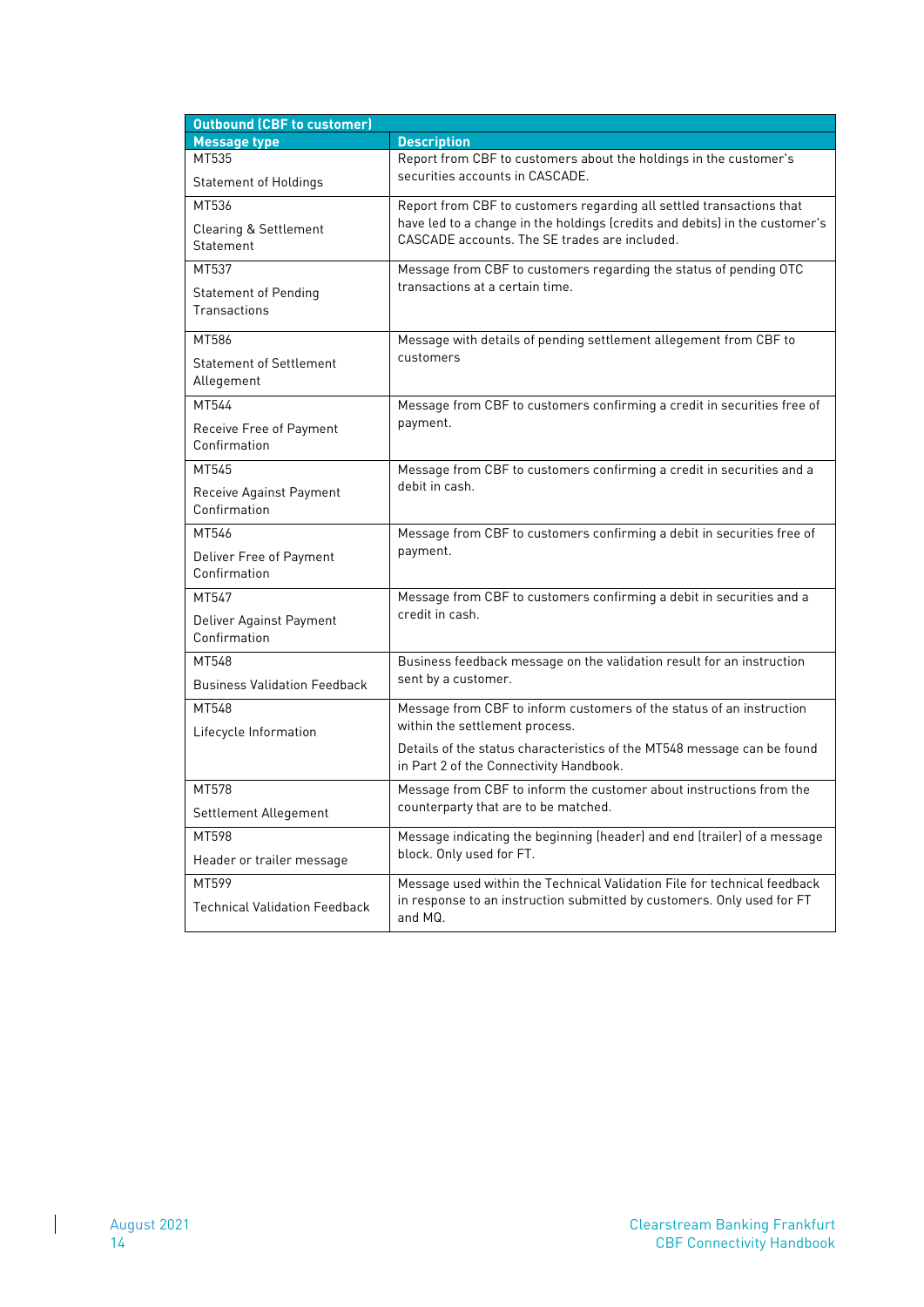#### <span id="page-16-0"></span>**2.5.8 Data transfer times for OTC transactions**

The following table provides an overview of the times when CBF selects information on the settlement process for an OTC transaction and sends it to the customer. Instructions sent by File Transfer must reach CBF no later than 15 minutes before the start of the cycle intended for settlement (batch cycle) or 15 minutes before the end of the settlement cycle (continuous settlement). Instructions that reach CBF later than this are processed on a best effort basis.

The times given in the table below apply to domestic OTC transactions where both parties settle their transactions via CASCADE accounts. The data transfer times for cross-border transactions with T2S Out-CSDs, particularly the acceptance deadlines for entering instructions, may be different, depending on the type of technical link between CBF and the depositories in other countries. Details concerning the data transfer times and acceptance deadlines for the settlement of cross-border transactions can be found on our website in the respective Link Guides.

| <b>SWIFT message type</b>                              | Data transfer times and acceptance deadlines                                                                                                                                                                                                                                                                                                                      |
|--------------------------------------------------------|-------------------------------------------------------------------------------------------------------------------------------------------------------------------------------------------------------------------------------------------------------------------------------------------------------------------------------------------------------------------|
| MT535<br><b>Statement of Holdings</b>                  | CASCADE generates and transmits the MT535 message once a day at<br>around 19:30, at the end of daytime processing (end of RTS / Cont).                                                                                                                                                                                                                            |
|                                                        | The type of positions selection the customer has chosen is taken into<br>account:                                                                                                                                                                                                                                                                                 |
|                                                        | Daily statements of positions or changes to the positions and / or<br>statements of positions mid-month, at the end of a month, at the end of a<br>quarter or at the end of a year.                                                                                                                                                                               |
|                                                        | Customers also have the option of sending a one-time request for<br>information on their positions at a certain value date which lies no more<br>than 23 business days in the past.                                                                                                                                                                               |
| MT536<br><b>Clearing &amp; Settlement</b><br>Statement | CBF prepares the MT536 message 14 times for each settlement date,<br>following the settlement cycles in CASCADE. CBF offers the following data<br>transfer times, which are identical with the times when the data is created.<br>The customer has a choice of several data transfer times. The data is<br>collected until the next transmission to the customer. |
|                                                        | At 23:00 and 02:00 (Night-time), 06:00, 08:00, 09:00, 10:00, 11:00, 12:00,<br>13:00, 14:00, 15:00, 16:00, 17:00 and at around 18:30                                                                                                                                                                                                                               |
| MT537<br><b>Statement of Pending</b><br>Transactions   | For OTC transactions, the customer can select up to 16 times when CBF<br>will generate and immediately transmit the MT537 message on the basis of<br>the selection criteria preselected by the customer.                                                                                                                                                          |
|                                                        | At 23:00 and 02:00 (Night-time), at 05:00, 06:00, 07:30, 08:00, 09:00, at<br>around 10:30, 11:15, 12:00, 12:45, 13:30, 15:30, 16:00, 17:00, at around<br>18:30                                                                                                                                                                                                    |
| MT540                                                  | Any instruction or transmission provided to CBF will be immediatley                                                                                                                                                                                                                                                                                               |
| Receive Free of Payment                                | processed and forwarded to the T2S settlement platform. The processing<br>on T2S is based on the T2S Operational Day.                                                                                                                                                                                                                                             |
| MT541                                                  |                                                                                                                                                                                                                                                                                                                                                                   |
| Receive Against Payment                                |                                                                                                                                                                                                                                                                                                                                                                   |
| MT542                                                  |                                                                                                                                                                                                                                                                                                                                                                   |
| Deliver Free of Payment                                |                                                                                                                                                                                                                                                                                                                                                                   |
| MT543                                                  |                                                                                                                                                                                                                                                                                                                                                                   |
| Deliver Against Payment                                |                                                                                                                                                                                                                                                                                                                                                                   |
| MT544                                                  | CBF sends the customer confirmations of in real-time for SWIFT and MQ.                                                                                                                                                                                                                                                                                            |
| Receive Free of Payment<br>Confirmation                | At the following times the MT54x settlement confirmations will be sent for<br>FT:                                                                                                                                                                                                                                                                                 |
| MT545                                                  | 23:00 and 02:00 (Night-time), at 05:00, 06:00, 07:30, 08:00, 09:00, at around                                                                                                                                                                                                                                                                                     |
| Receive Against Payment<br>Confirmation                | 10:30, 11:15, 12:00, 12:45, 13:30, 15:30, 16:00, 17:00, at around 18:30                                                                                                                                                                                                                                                                                           |
| MT546                                                  |                                                                                                                                                                                                                                                                                                                                                                   |
| Deliver Free of Payment<br>Confirmation                |                                                                                                                                                                                                                                                                                                                                                                   |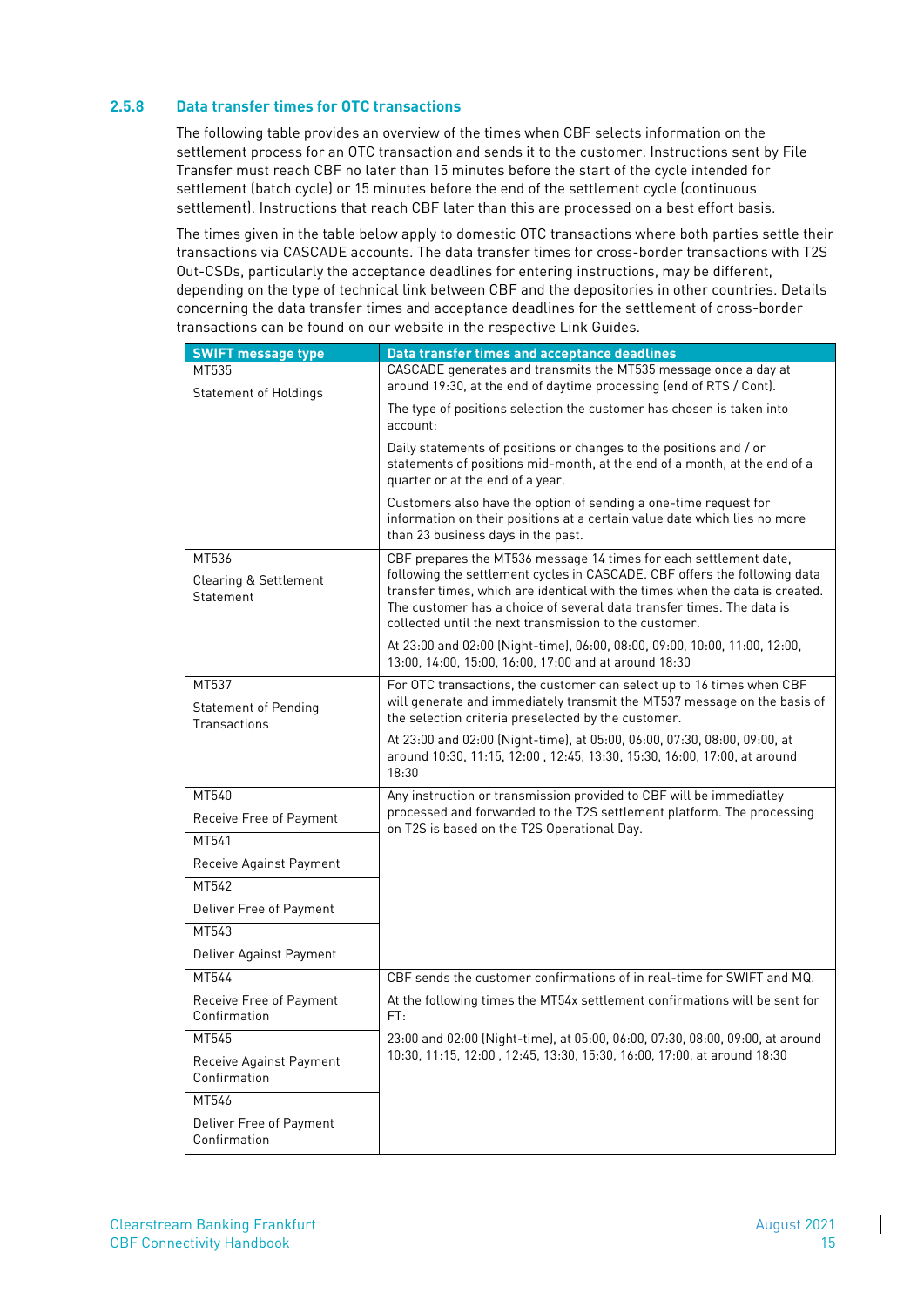| <b>SWIFT message type</b>                        | Data transfer times and acceptance deadlines                                                                                                                                          |
|--------------------------------------------------|---------------------------------------------------------------------------------------------------------------------------------------------------------------------------------------|
| MT547                                            |                                                                                                                                                                                       |
| Deliver Against Payment<br>Confirmation          |                                                                                                                                                                                       |
| MT548                                            | Information about the lifecycle of an instruction is sent to customers in                                                                                                             |
| Lifecycle Information                            | real-time for SWIFT and MQ.                                                                                                                                                           |
| MT578                                            | Information about the counterparty's instructions is sent to customers in                                                                                                             |
| Settlement Allegement                            | real-time for SWIFT and MQ.                                                                                                                                                           |
| MT586                                            | Information about the lifecycle of an instruction is sent to customers in                                                                                                             |
| Statement of settlement<br>allegement            | real-time for SWIFT and MQ. At the following times the MT586 will be sent<br>for $FT:$                                                                                                |
|                                                  | At 05:00, 06:00, 07:30, 08:00, 09:00, 10:30, 11:15, 12:00, 12:45, 13:30, 15:30,<br>16:00, 17:00, 18:00, 19:45, at 23:00 and 02:00 (Night-time).                                       |
| Technical Validation Feedback<br>– MT598 / MT599 | The Technical Validation Feedback message is generated after receipt and<br>technical validation of an instruction file and is sent to the customer<br>immediately. Only used for FT. |

#### <span id="page-17-0"></span>**2.5.9 Communication flow for registered shares kept in collective safe custody**

For the special requirements for securities transactions in registered shares kept in collective safe custody, CBF also offers its customers services according to ISO 15022.

| <b>SWIFT message type</b>                       | <b>Use by CBF</b>                                                                                                                                                                                                                                                                                                                         |
|-------------------------------------------------|-------------------------------------------------------------------------------------------------------------------------------------------------------------------------------------------------------------------------------------------------------------------------------------------------------------------------------------------|
| MT542                                           | Message sent by customers to CBF concerning the following transactions:                                                                                                                                                                                                                                                                   |
| Deliver Free of Payment                         | Transfer of holdings from registered positions to unregistered<br>positions by the instructing party or seller.                                                                                                                                                                                                                           |
|                                                 | Internal securities account transfer with change of customer<br>$\bullet$<br>reference.                                                                                                                                                                                                                                                   |
|                                                 | Transfer of registered positions in securities account                                                                                                                                                                                                                                                                                    |
|                                                 | The description of formats in Part 2 of the Connectivity Handbook<br>concerning the MT542 message already lists the special requirements for<br>registered shares and CASCADE-RS and will hence not be repeated here.                                                                                                                     |
| MT544, MT546                                    | Message from CBF to customers to confirm an instruction sent as an MT542                                                                                                                                                                                                                                                                  |
| Settlement Confirmation                         | message to transfer holdings or a securities account.                                                                                                                                                                                                                                                                                     |
|                                                 | The corresponding descriptions of formats can be found in Part 2 of the<br>Connectivity Handbook.                                                                                                                                                                                                                                         |
| MT500<br>Instruction to Register                | Instruction sent by the customer (buyer bank or receiving bank in a<br>securities transaction) to re-register a shareholder in the share ledger. Or<br>instruction sent by customers to CBF to register shareholders in the share<br>ledger for the first time (for example, when bearer shares are converted<br>into registered shares). |
|                                                 | After validation, CBF forwards the MT500 instruction to the issuer or share<br>ledger manager.                                                                                                                                                                                                                                            |
| MT501                                           | The MT501 message is the confirmation from the issuer or the share ledger                                                                                                                                                                                                                                                                 |
| Confirmation of Registration or<br>Modification | manager, to the customer, forwarded by CBF, regarding a registration or<br>re-registration instruction (MT500) or a modification instruction (MT519).                                                                                                                                                                                     |
| MT510                                           | Message sent by CBF to customers concerning a previously sent MT500 or                                                                                                                                                                                                                                                                    |
| Registration Status and<br>Processing Advice    | MT519 instruction. The confirmation or rejection of the instruction is<br>provided by CBF after its validation in CASCADE / CASCADE-RS.                                                                                                                                                                                                   |
| MT519                                           | Instruction sent by the customer (depository) to CBF to modify a                                                                                                                                                                                                                                                                          |
| <b>Modification of Client Details</b>           | shareholder's data in the share ledger. After validation, CBF forwards the<br>instruction to the issuer or share ledger manager.                                                                                                                                                                                                          |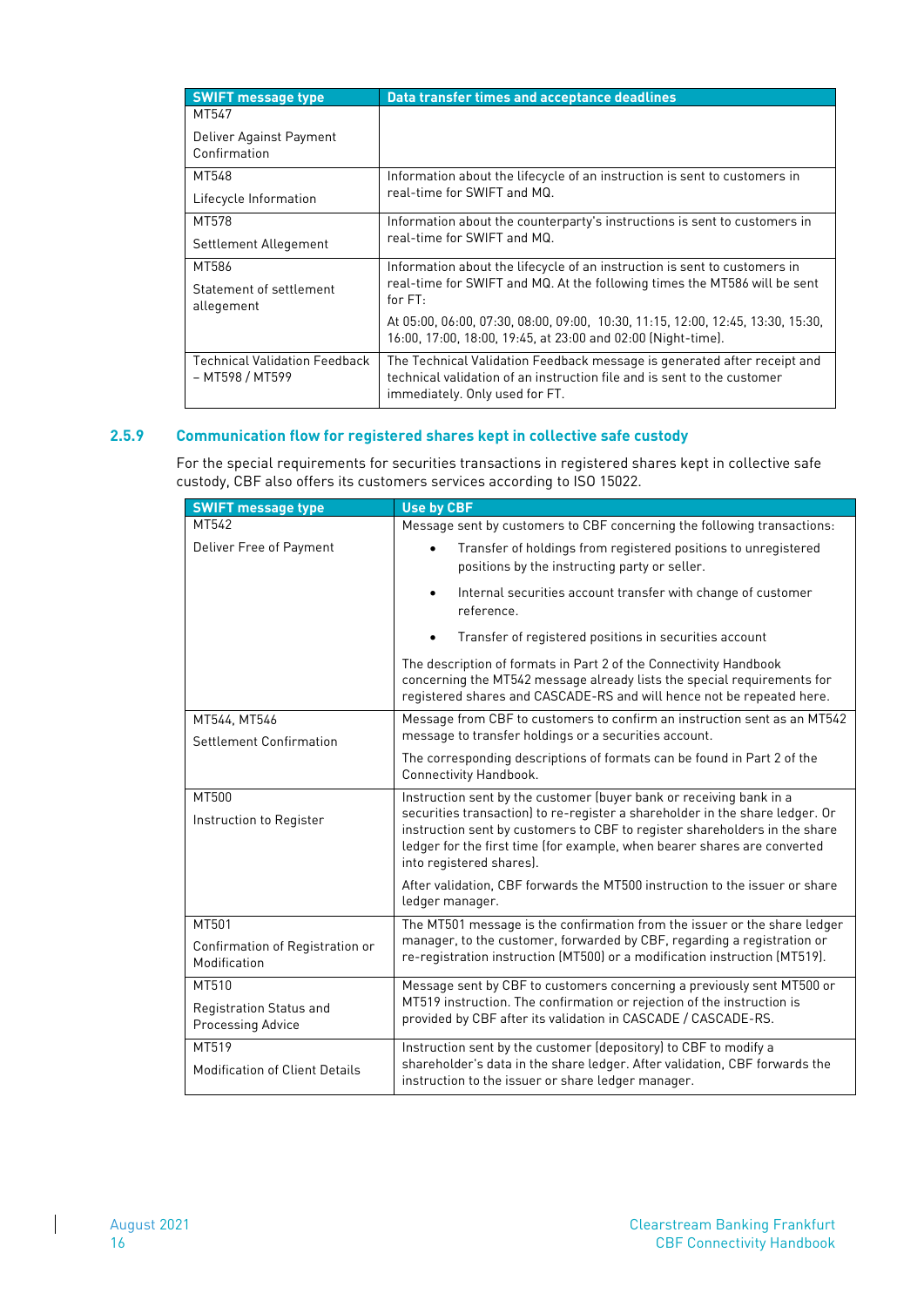#### <span id="page-18-0"></span>**2.5.10 Data transfer times for registered shares kept in collective safe custody**

The following table provides an overview of the data transfer times and acceptance deadlines for communication within the framework of the special CBF services for registered shares kept in collective safe custody.

| <b>SWIFT message type</b>                             | Data transfer times and acceptance deadlines                                                                                                                                                                                                                                                                                                                                                                                                                              |
|-------------------------------------------------------|---------------------------------------------------------------------------------------------------------------------------------------------------------------------------------------------------------------------------------------------------------------------------------------------------------------------------------------------------------------------------------------------------------------------------------------------------------------------------|
| MT542<br>Deliver Free of Payment                      | The transmission of an MT542 message to CBF for a transfer of holdings<br>from the registered positions to the unregistered positions or for a<br>securities account transfer must take place no later than 15 minutes<br>before the start of the batch cycle intended for settlement, or no later<br>than 15 minutes before the end of the continuous settlement cycle<br>intended for settlement.                                                                       |
| MT544, MT546<br>Settlement Confirmation               | The settlement confirmation that CBF sends in response to an MT542<br>instruction from the customer is sent out after the transaction has been<br>settled (for details see section 2.2.7). The MT546 confirmation is sent to<br>the sender of the position, the MT544 is sent to the receiver as a<br>confirmation of the automatically set up receipt (MT540). For more<br>information regarding the CASCADE-RS account transfer, refer to<br><b>CASCADE Handbuch 2.</b> |
| MT500<br>Instruction to Register                      | There are no special requirements for the transmission of the MT500<br>message to CBF as far as data transfer times and acceptance deadlines<br>are concerned. The German Stock Corporation Act (Section 67,4 (1) AktG)<br>requires the buyer bank or receiving bank in a securities transaction to<br>re-register a shareholder who acquires registered shares in the share<br>ledger in good time after the purchase or acquisition.                                    |
| MT501<br><b>Confirmation of Registration</b>          | Upon receipt, CBF immediately sends the customer the confirmation<br>from the issuer or share ledger manager in response to a registration or<br>re-registration instruction (MT500) or an instruction to modify the<br>shareholder data (MT519).                                                                                                                                                                                                                         |
| MT510<br>Registration Status and<br>Processing Advice | The confirmation or rejection of the instruction (MT500 or MT519) by CBF<br>takes places immediately after it has been entered in CASCADE /<br>CASCADE-RS and validated and for the processing on T2S. CBF<br>generates and submits position transfer instructions to T2S as part of the<br>allocation runs.                                                                                                                                                              |
| MT519<br><b>Modification of Client Details</b>        | There are no special requirements for the transmission of the MT519<br>message to CBF as far as data transfer times and acceptance deadlines<br>are concerned. The German Stock Corporation Act (section 67,4(1) AktG)<br>requires the depository to arrange for the shareholder data to be<br>modified in good time.                                                                                                                                                     |

#### <span id="page-18-1"></span>**2.5.11 Custody Services**

CBF offers its customers custody services for the securities positions that it holds on their behalf:

Income services include the settlement, payment and collection of income payments (interest and dividends), repayments, redemption payments and commission.

Non-income services include the settlement of mandatory corporate action events (such as rights allocation and exchange of shares) as well as voluntary corporate action events (such as tender offers).

Under defined conditions, CBF carries out settlement (compensation) for transactions where the securities are traded "cum", that is, with a claim (such as a coupon), and delivered "ex", that is, without a claim.

In the field of taxation, CBF offers services for various markets to customers residing in Germany and customers outside Germany.

CBF customers have access to pre-advice information on forthcoming AGMs / EGMs and can benefit from proxy voting services, such as the exercise of voting rights.

These services are processed via the functional area, "KADI", on the CASCADE platform. For collective-safe-custody securities (CSC) CBF supports its customers with the optional KADI-SWIFT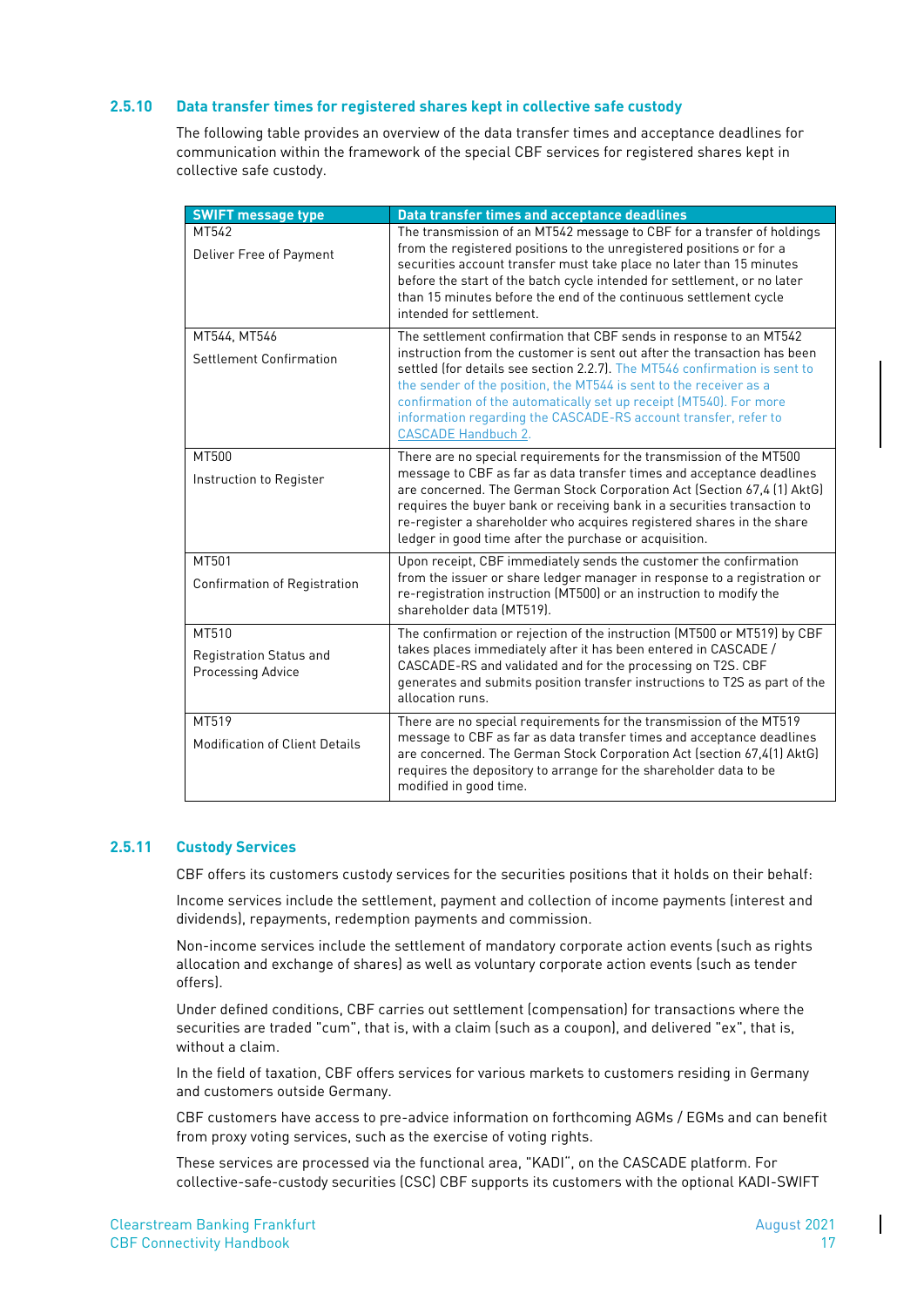services by providing positions-related pre-advice of income and non-income events as well as of AGMs / EGMs. Settlement information (cash entries and movements in securities) is also provided. Additional services are available to CBF customers who use the SWIFT MT564 service, allowing them to send instructions (MT565) in relation to voluntary events, for example, or to buy and sell subscription rights through CBF.

Further information on the custody services can be found in the CBF Customer Handbook and Connectivity Handbook Part 3.

The following message types are offered in Corporate Action Reporting via SWIFT, MQ or File Transfer on the basis of ISO 15022. The message types include the:

- Corporate Action Notification (MT564);
- Corporate Action Confirmation (MT566);
- Corporate Action Status and Processing Advice (MT567); and
- Corporate Action Narrative (MT568).

CBF also provides customers with confirmations of settled transactions for corporate payments that are processed through settlement transactions (PFoDs). The following message types are offered regarding corporate payment transactions:

- MT545 Receive Against Payment Confirmation;
- MT547 Deliver Against Payment Confirmation.

#### **Transmission times**

The messages from Corporate Action File Transfer ISO 15022 Reporting are transmitted each time they are generated in KADI.

#### <span id="page-19-0"></span>**2.5.12 Collateral Management – Xemac ®**

CBF offers several collateral management services via CBF connectivity channels and the collateral management system Xemac.

Customers have the option to send Claim Adjustment Requests via MT527 SWIFT format. This is in addition to the entry of claim adjustments on the Xemac GUI.

Customers can subscribe to the products "Exposure Management" and "Collateral Management", in order to receive MT558 messages reporting adjustments to their Xemac exposures and associated securities movements.

CBF also offers the option of ordering the MT569 Triparty Collateral and Exposure Statement, which is generated and transmitted after daytime processing.

The MT569 message is available separately for the party taking the collateral and the party providing the collateral and is offered in two versions: a summary and a detailed report. The summary contains information on the customer's Xemac exposures, while the detailed report contains the allocated positions for each exposure.

### <span id="page-19-1"></span>**2.6 Specific requirements for File Transfer**

CBF also offers the exchange of messages via File Transfer on the basis of the ISO 15022 standard. Through File Transfer the customer can send instructions for the settlement of its transactions to CBF and receive status information and reports from CBF about its stock exchange trades and OTC transactions.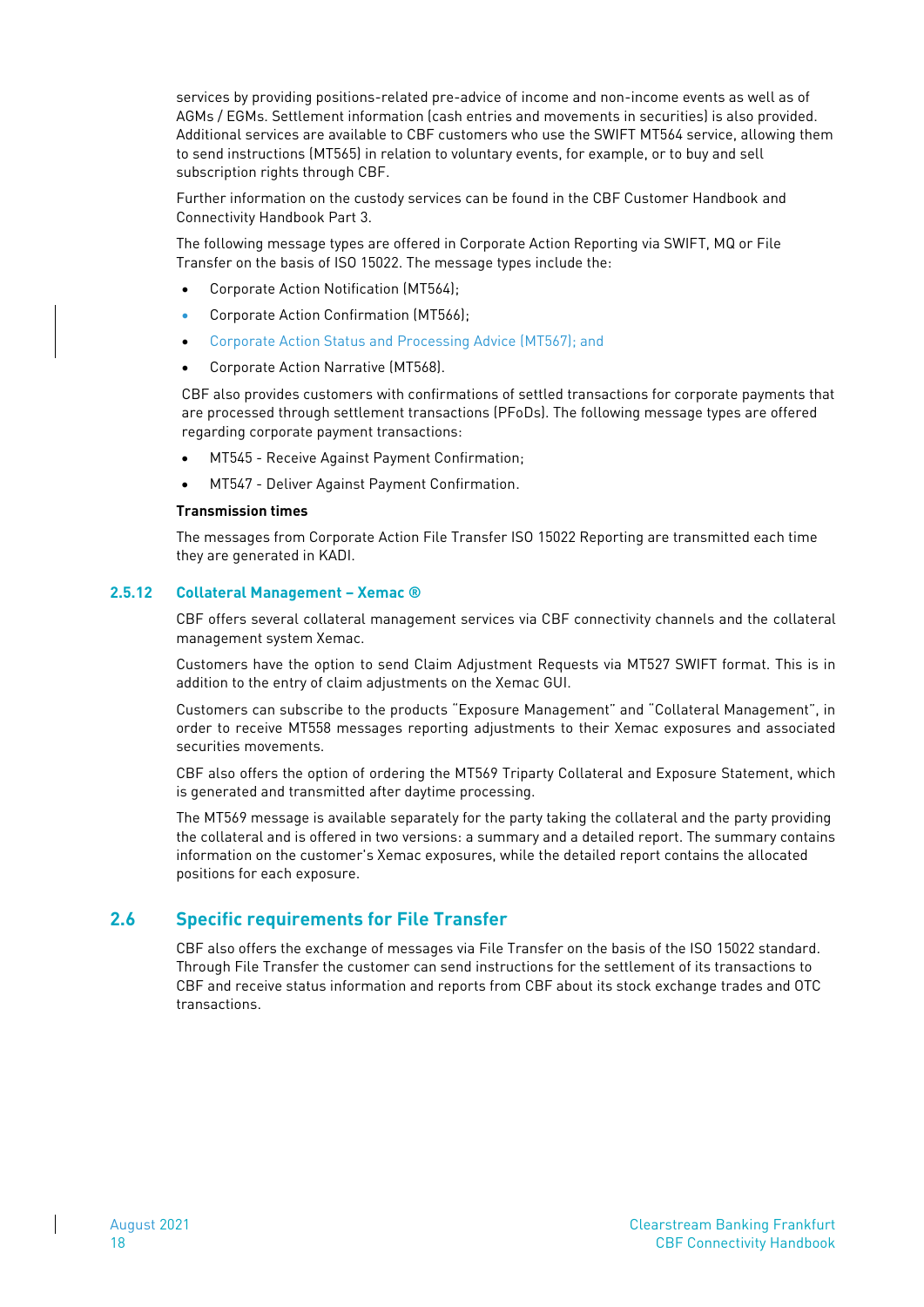#### <span id="page-20-0"></span>**2.6.1 Requirements for communication via File Transfer**

The following diagramme shows the structure of a file in ISO 15022 format for communication between CBF and the customer.



Figure 4: ISO 15022 file for communication between CBF and customers

The following requirements must be met for sending instructions to CBF via File Transfer:

- A file must consist of at least one message block.
- Each message block starts with a header message and ends with a trailer message, MT598. The header and the trailer have the format of an MT598 message.
- The number of message records between the header and the trailer is between zero and any number. In the case of an inbound message (customer to CBF), a message record represents an instruction from the customer. In the case of an outbound message (CBF to the customer), it represents a status message, confirmation of settlement or other report information. The message types to be used (for example, MT543) depend on the transaction and are described in the previous chapters. The formats of the messages are identical to those used in communication via the SWIFT network. They are described in parts 2 and 3 of the Connectivity Handbook.
- A message record sent by File Transfer must contain the start of the message (header: basic header and application header, user header optional), the body of the message (text block) and the end of the message (trailer). Details can be found in the SWIFT handbook (SWIFT User Handbook, Standards, and General Information).
- Only messages that are intended for the same target application can be transmitted in a message block (CASCADE-LION for stock exchange trades, CASCADE-OTC for OTC transactions, CASCADE-RS for special services for registered shares).
- The message blocks must be unambiguous and numbered in ascending order (in relation to the technical sender, the date of transmission and the target application). The individual messages in a file block must be given a sequential message number in ascending order.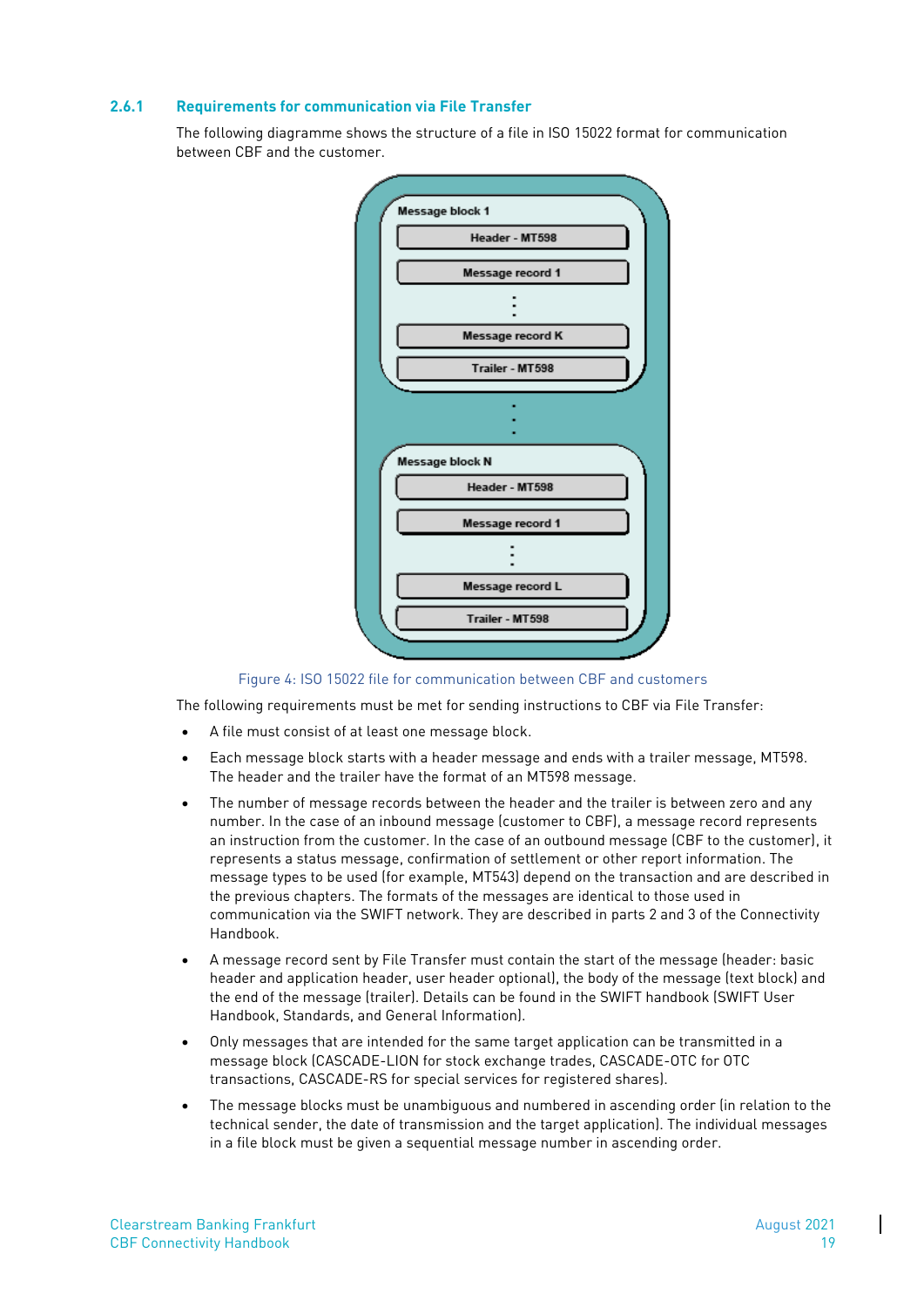#### <span id="page-21-0"></span>**2.6.2 Validation process**

An instruction file sent by the customer passes through a two-stage validation process before the instructions can be processed by the target application on the CASCADE platform (CASCADE-LION, CASCADE-OTC or CASCADE-RS or XEMAC), assuming that the result is positive:

#### **Technical validation**

The result of this validation process is the Technical Validation Feedback, which has to be sent to the customer regardless of whether the result is positive or negative. For each message block sent by the customer, the file contains a corresponding message block with a header and a trailer in the form of an MT598 message. In between the header and the trailer there is feedback in the form of an MT599 message on each individual record in the customer's message.

The header indicates whether the file contains technical feedback or business feedback. Furthermore, both the header and the feedback contain a status indicating the result of the technical validation process for each message record sent by the customer.

If at least one message record in the message block passes all technical validation tests, the header in the message block has the ACK status (ACK = acknowledged). The NAK status (NAK = not acknowledged) appears in the header if either all message records in the message block have been found to contain technical errors or if CBF has rejected the message block in its entirety.

If a message block is rejected in its entirety, the technical validation file only contains the header with the NAK status and the trailer. The reason for the rejection can be found in field 77E (narrative) of the header.

The individual MT599 messages in a message block of the technical feedback will have the ACK status if the result of the technical validation process was positive and the NAK status if the result of the technical validation process was negative. The reason for the failure is given in field 79 (narrative).

The following table lists the major technical validation tests that CBF carries out to validate an instruction file sent by a customer:

| No. | <b>Validation step</b>                                                                                                                                  |
|-----|---------------------------------------------------------------------------------------------------------------------------------------------------------|
| 1   | Presence of the header and the trailer for a message block with matching sender address,<br>transmission date and message block number                  |
| 2   | The transmission date is no date in the future and no more than one business day in the<br>past.                                                        |
| 3   | The target application of the CASCADE platform indicated in the header is valid.                                                                        |
| 4   | The sender is authorised for File Transfer.                                                                                                             |
| 5   | Validation of the message block's authenticity on the basis of field 20 in the header.                                                                  |
| 6   | The message block is numbered in ascending order in relation to the sender, the date of<br>transmission and the target application.                     |
| 7   | The check sum in the trailer of a message block corresponds to the number of message<br>records in the message block.                                   |
| 8   | A message block does not contain any message records for test and production.                                                                           |
| 9   | In all message records of a message block the SWIFT address is identical with the SWIFT<br>address in the header and in the trailer.                    |
| 10  | Sequential message number in ascending order within a message block.                                                                                    |
| 11  | Structure of a message record, consisting of header, message and trailer.                                                                               |
| 12  | The basic header of a message record contains the message ID, consisting of the session<br>number and the sequence number.                              |
| 13  | The application header of a message record contains the sender's SWIFT address. All<br>message records in a message block have the same sender address. |
| 14  | Validation of compliance with the ISO 15022 standard: mandatory fields, sequences, data<br>types, field lengths and SWIFT character set                 |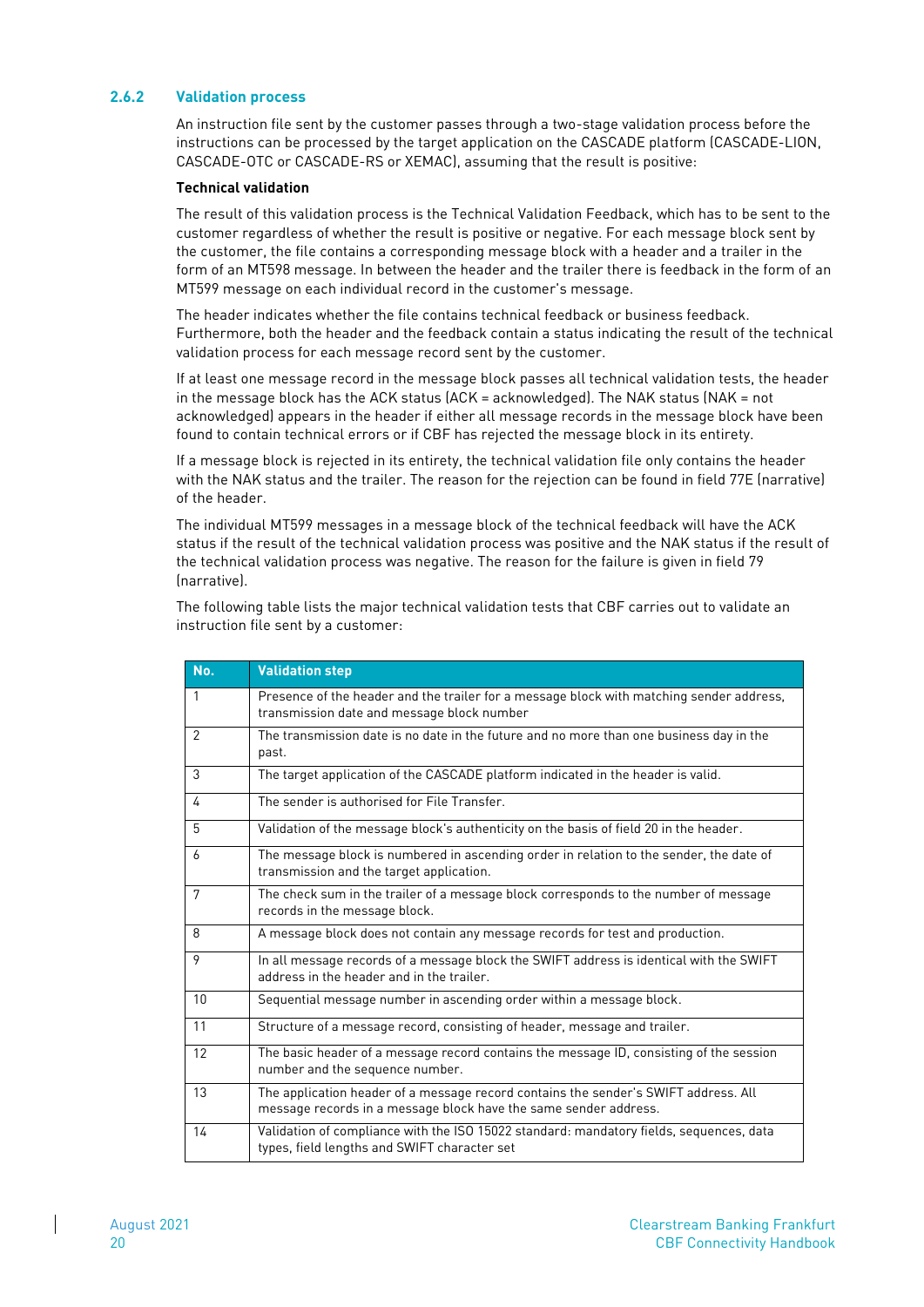#### **Business validation**

After the general technical validation process, an instruction file is subjected to further business validation tests whose contents and scope depend on the target platform indicated in the header of the instruction file (CASCADE-OTC, CASCADE-LION, CASCADE-RS, Xemac). The customer can choose to have the result of this business validation process sent as a business validation file.

For each message block of the instruction file, the file contains a corresponding message block with the MT598 message as the header and the trailer. An indicator in the header identifies the feedback file as a business feedback. Within a message block the MT548 message is sent as a business feedback for each instruction sent by the customer.

In terms of its format, its status code and error code, the MT548 message is identical with the description of formats in Part 2 of the Connectivity Handbook. (For the scope of the validation rules please refer to the description of field "24B - Reason Code").

#### <span id="page-22-0"></span>**2.6.3 Process for handling errors**

#### **Handling of technical errors**

If CBF has declined to process instructions any further after technical validation, a customer is sent information through the following channels:

- The Technical Validation Feedback is mandatory and has to be sent as the result of the technical validation process. In addition to negative information, it also contains positive information.
- CBF's online MAMJ (Message Journal) application allows the customer to monitor the receipt and further processing of the instruction files that it has sent to CBF. MAMJ offers various selection options for accessing transmitted message blocks and the message records that they contain, together with their processing status and the error code. Please refer to Connectivity Handbook part 2 for details of MAMJ.
- Client Services provides customers with direct information regarding rejected instructions if a complete message block has been rejected and / or it is not possible to enter instructions in the MAMJ database because of serious technical errors.

Message blocks or message records rejected by CBF must be sent to CBF for a second time after the customer has rectified the errors. The message block number must then be increased.

In certain error situations, CBF offers its customers a simplified process for handling errors where it suffices to send CBF the instruction file for a second time with its condition unchanged, i.e. not corrected (with the message blocks and message records that have tested positive and negative and with no change in the numbers of the message blocks). In order for this procedure to apply, the CBF customer needs to be admitted to it (the "emergency identifier" is set).

This simplified procedure is possible in the following error situations:

- The transmission date in the header of a message block is more than one business day in the past.
- The number of the message block is not in ascending order.
- The numbers of the message records in a message block are not in ascending order and / or sequential.
- The check sum in the trailer of a message block does not corresponds to the number of message records sent in the message block.

If one of the above-mentioned errors occurs, the customer is informed directly by Client Services and, if an emergency identifier has been set in the master data, the customer is asked whether the simplified procedure is to apply. In order for the emergency procedure to apply in a specific case, the customer sends a corresponding instruction to Client Services in a brief message (for example, by fax) and sends the instruction file to CBF for a second time. The instructions that were previously rejected are then processed.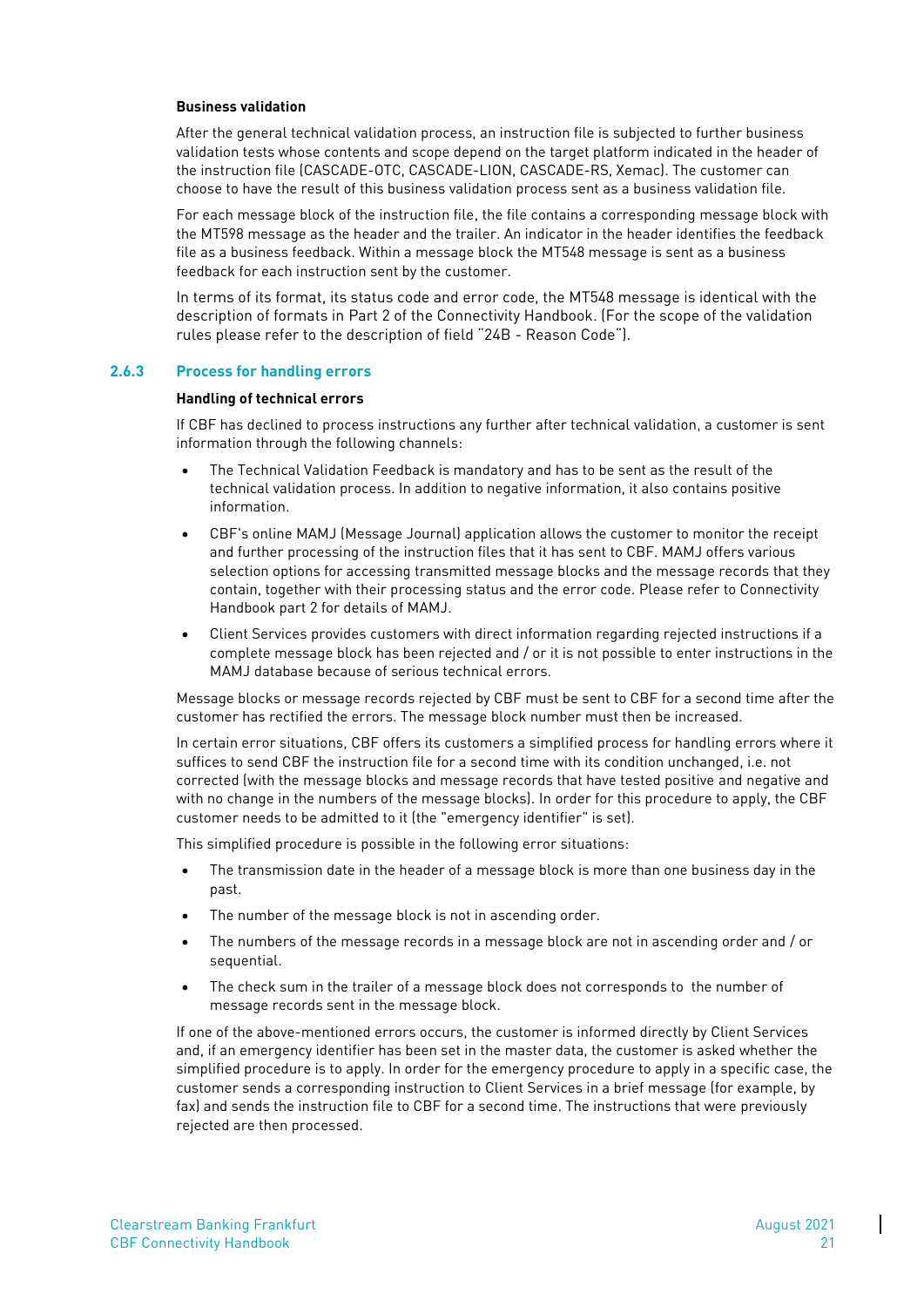#### **Handling of operational errors**

If CBF has declined to process instructions any further after business validation, a customer is sent information through the following channels:

- The Business Validation Feedback is an optional feedback sent as a result of the business validation process and contains positive and / or negative messages.
- CBF's online MAMJ (Message Journal) application allows the customer to monitor the receipt and further processing of the instruction files sent to CBF. MAMJ offers various selection options for accessing transmitted message blocks and the message records that they contain, together with their processing status and the error code.

Message blocks or message records rejected by CBF must be sent to CBF for a second time after the customer has rectified the errors. The message block number must be updated.

#### <span id="page-23-0"></span>**2.6.4 Description of formats – header / trailer**

When communication takes place via File Transfer, each message block in a file is identified by a header and a trailer. Message type MT598 is used for the header and the trailer. The general format of the MT598 message for instruction files sent to CBF and the validation feedback files, status messages and reports returned by CBF is explained below. The following format descriptions are based on the original SWIFT manuals written in English. This is to avoid confusing terminology. Concrete examples of headers and trailers can be found in the following sections.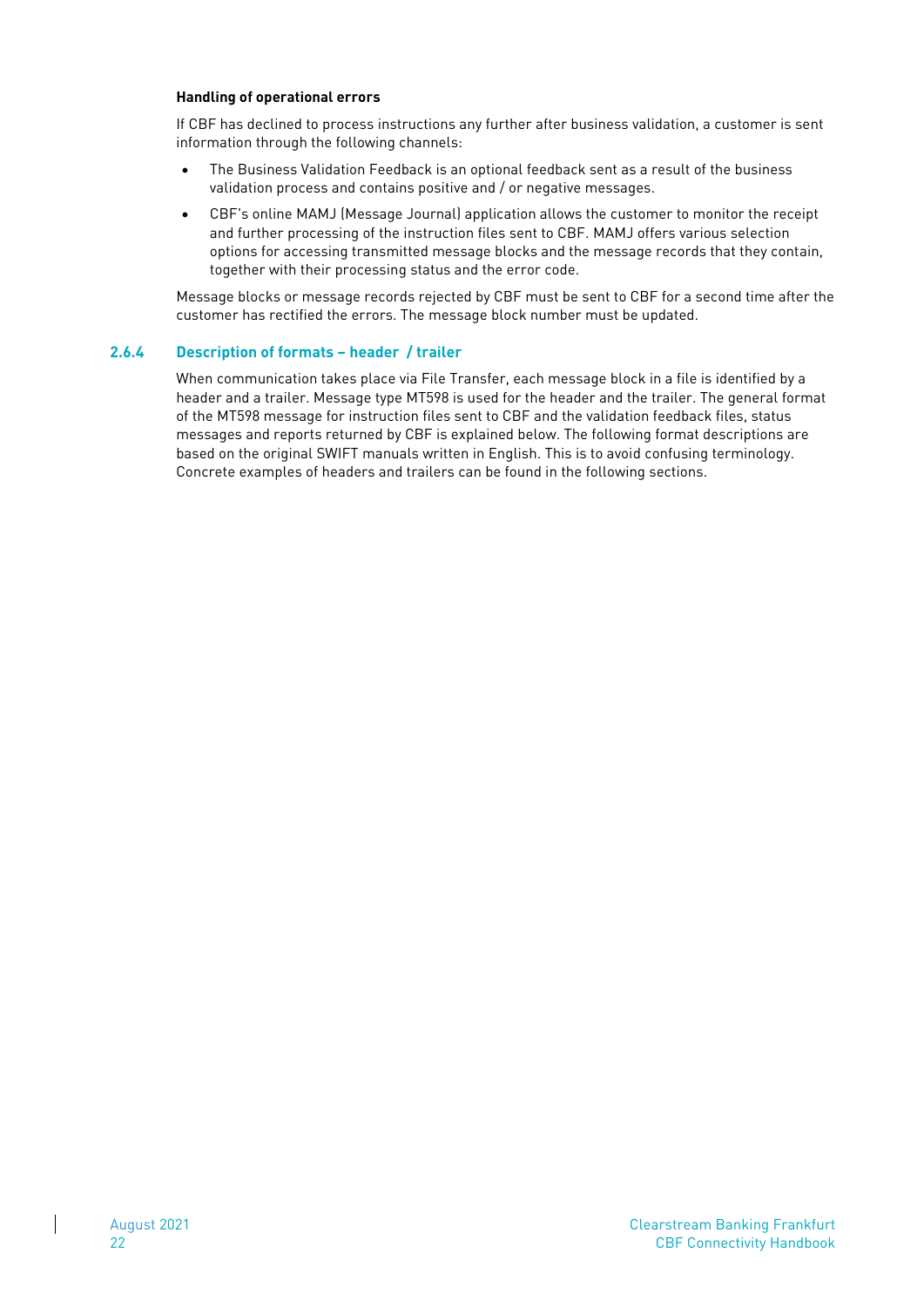#### **Description of the MT598 message format when used as a header**

| Day        | <b>Status</b> | <b>Field name</b>                                                                                                                                                                                                                                                                     | <b>Format</b>    |
|------------|---------------|---------------------------------------------------------------------------------------------------------------------------------------------------------------------------------------------------------------------------------------------------------------------------------------|------------------|
| 20         | М             | Reference number of the transaction                                                                                                                                                                                                                                                   | 14x              |
|            |               | The reference number has the following sub-fields:                                                                                                                                                                                                                                    |                  |
|            |               | Receiver's / sender's account                                                                                                                                                                                                                                                         | 4n               |
|            |               | Date (YYMMTT)                                                                                                                                                                                                                                                                         | 6n<br>4n         |
|            |               | Transfer number                                                                                                                                                                                                                                                                       |                  |
|            |               | The "Receiver's / sender's account" field is to identify the receiver /<br>sender on CBF side.                                                                                                                                                                                        |                  |
|            |               | The "Transfer number" field is a definite, continuous number to<br>identify the transfer.                                                                                                                                                                                             |                  |
| 12         | М             | Sub-message type                                                                                                                                                                                                                                                                      |                  |
|            |               | MT number                                                                                                                                                                                                                                                                             | 3!n              |
|            |               | The field contains the value "001" which identifies the header<br>message.                                                                                                                                                                                                            |                  |
| <b>77E</b> | М             | Description of the original message.<br>The sub-fields of this field are identified by four digit characteristics.<br>A diagonal stroke must precede the name of each characteristic, and<br>there must always be a blank between the name and the contents of<br>the characteristic. | 73x<br>$[n*78x]$ |
|            |               | The following sub-fields are available:                                                                                                                                                                                                                                               |                  |
|            |               | /TRNA -ccc-aaa -ffff                                                                                                                                                                                                                                                                  |                  |
|            |               | ccc - Cycle, for example:                                                                                                                                                                                                                                                             | 20x              |
|            |               | 001 - Inbound<br>$\circ$                                                                                                                                                                                                                                                              |                  |
|            |               | 010 - Outbound Techn, Val. Feedback<br>$\circ$                                                                                                                                                                                                                                        |                  |
|            |               | 011 - Outbound Business Val. Feedback<br>$\circ$                                                                                                                                                                                                                                      |                  |
|            |               | 650 - Outbound Statement of Holdings<br>$\circ$                                                                                                                                                                                                                                       |                  |
|            |               | 750 - Outbound Statement of Pending<br>$\circ$                                                                                                                                                                                                                                        |                  |
|            |               | Transactions / SE-Trades<br>For the complete list of possible values see Connectivity Handbook<br>part 2.                                                                                                                                                                             |                  |
|            |               | aaa - Application (BST, CAS, CSS, LIO, KAD, CRS)                                                                                                                                                                                                                                      |                  |
|            |               | ffff - Function Code, for example:                                                                                                                                                                                                                                                    |                  |
|            |               | 0105 - Business Validation Feedback<br>$\circ$                                                                                                                                                                                                                                        |                  |
|            |               | 0103 - Positive Technical Validation Feedback. At<br>$\circ$                                                                                                                                                                                                                          |                  |
|            |               | least one message was successfully processed<br>within the file block.                                                                                                                                                                                                                |                  |
|            |               | 0104 - Negative Technical Validation Feedback. No<br>$\circ$                                                                                                                                                                                                                          |                  |
|            |               | message in the file block could be processed.                                                                                                                                                                                                                                         |                  |
|            |               | 0200 - Lifecycle Reporting CASCADE instructions<br>$\circ$                                                                                                                                                                                                                            |                  |
|            |               | 0201 - Pending Transactions<br>O                                                                                                                                                                                                                                                      |                  |
|            |               | 0202 - Statement of Holdings<br>$\circ$                                                                                                                                                                                                                                               |                  |
|            |               | 0203 - Clearing & Settlement Statement<br>$\circ$<br>For the complete list of possible values, see Connectivity Handbook                                                                                                                                                              |                  |
|            |               | part 2.<br>/ERRT error text and /OMSG original message (analogous to MT599)                                                                                                                                                                                                           |                  |

 $\begin{array}{c} \hline \end{array}$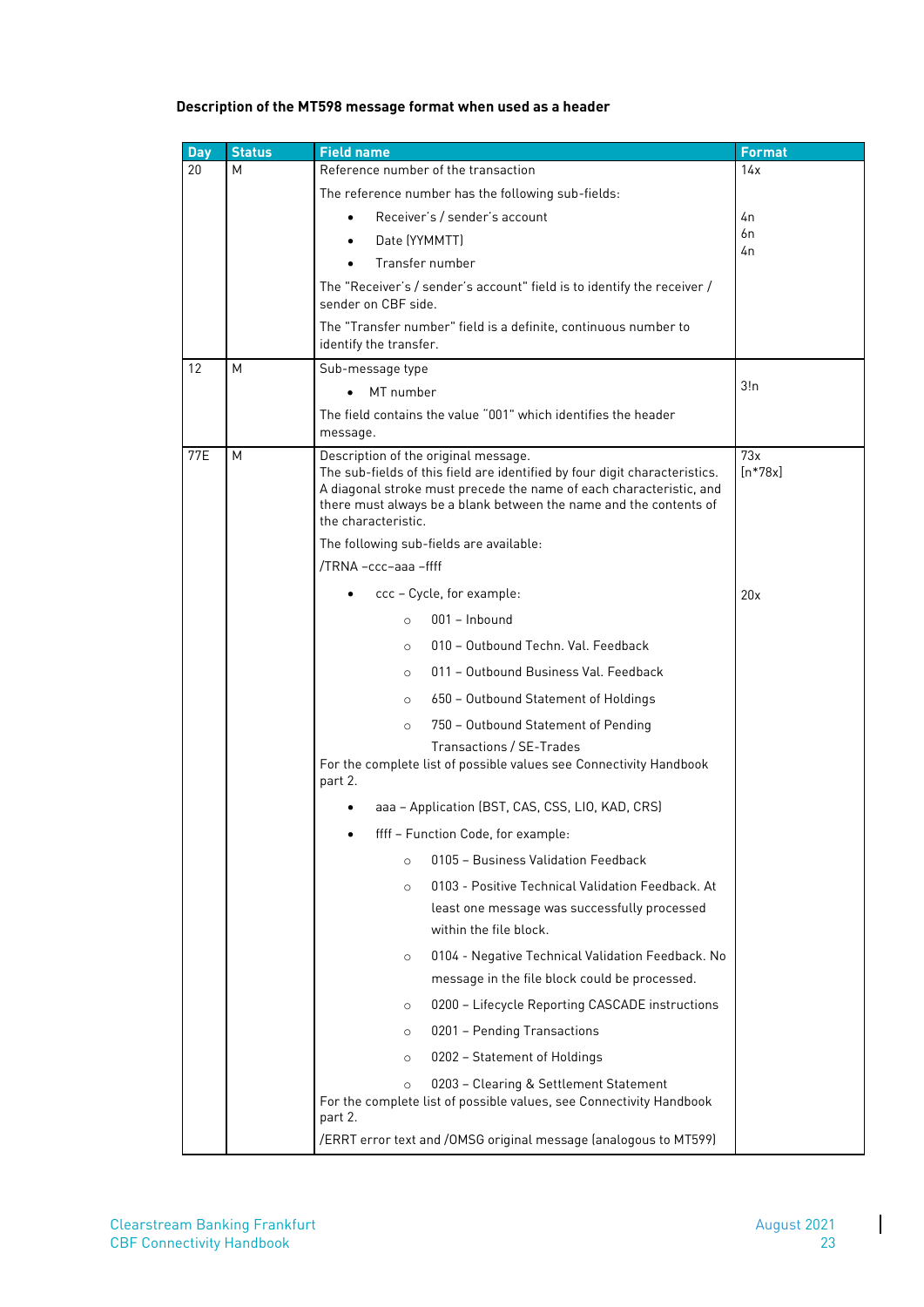The Technical Validation File, the Business Validation File and the customer's instruction file are distinguished on the basis of the characteristics of "Cycle" and "Function Code" in field 77E.

As a message block number (transfer number), the validation files use the same number as the one used by the customer in the customer's instruction file. If the customer sends a message block number 3 in the instruction file that it sends to CBF, the same message block number 3 will be returned in the technical feedback and in the business feedback.

| <b>Day</b> | <b>Status</b> | <b>Field name</b>                                                                                                                                                                                                                           | <b>Format</b> |
|------------|---------------|---------------------------------------------------------------------------------------------------------------------------------------------------------------------------------------------------------------------------------------------|---------------|
| 20         | M             | Reference number of the transaction                                                                                                                                                                                                         | 14x           |
|            |               | The reference number has the following sub-fields:                                                                                                                                                                                          |               |
|            |               | Receiver's / sender's account                                                                                                                                                                                                               | 4n            |
|            |               | Date (YYMMTT)                                                                                                                                                                                                                               | 6n            |
|            |               | Transfer number                                                                                                                                                                                                                             | 4n            |
|            |               | The purpose of the "Receiver's / sender's account" field is to allow<br>CBF to identify the receiver / sender.                                                                                                                              |               |
|            |               | The "Transfer number" field is a definite, continuous number to<br>identify the transfer.                                                                                                                                                   |               |
| 12         | M             | Sub-message type                                                                                                                                                                                                                            |               |
|            |               | MT number                                                                                                                                                                                                                                   | 3!n           |
|            |               | The field contains the value "099" which identifies the trailer                                                                                                                                                                             |               |
|            |               | message.                                                                                                                                                                                                                                    |               |
| 77E        | M             | Description of the original message                                                                                                                                                                                                         | 73x           |
|            |               | The sub-field of this field is identified by four-digit characteristics. A<br>diagonal stroke must precede the name of each characteristic, and<br>there must always be a blank between the name and the contents of<br>the characteristic. | $[n*78x]$     |
|            |               | The following sub-field is available:                                                                                                                                                                                                       |               |
|            |               | /NOMS Number of messages                                                                                                                                                                                                                    | 6n            |

**Description of the MT598 message format when used as a trailer**

In field 77E, the trailer contains the number of message records transmitted in the message block (including the header) as a check sum. The trailer is not counted.

The following tables provide an overview of the contents of the MT598 message when used as a header and a trailer in messages that the customer sends to CBF (inbound) and that CBF sends to the customer (outbound).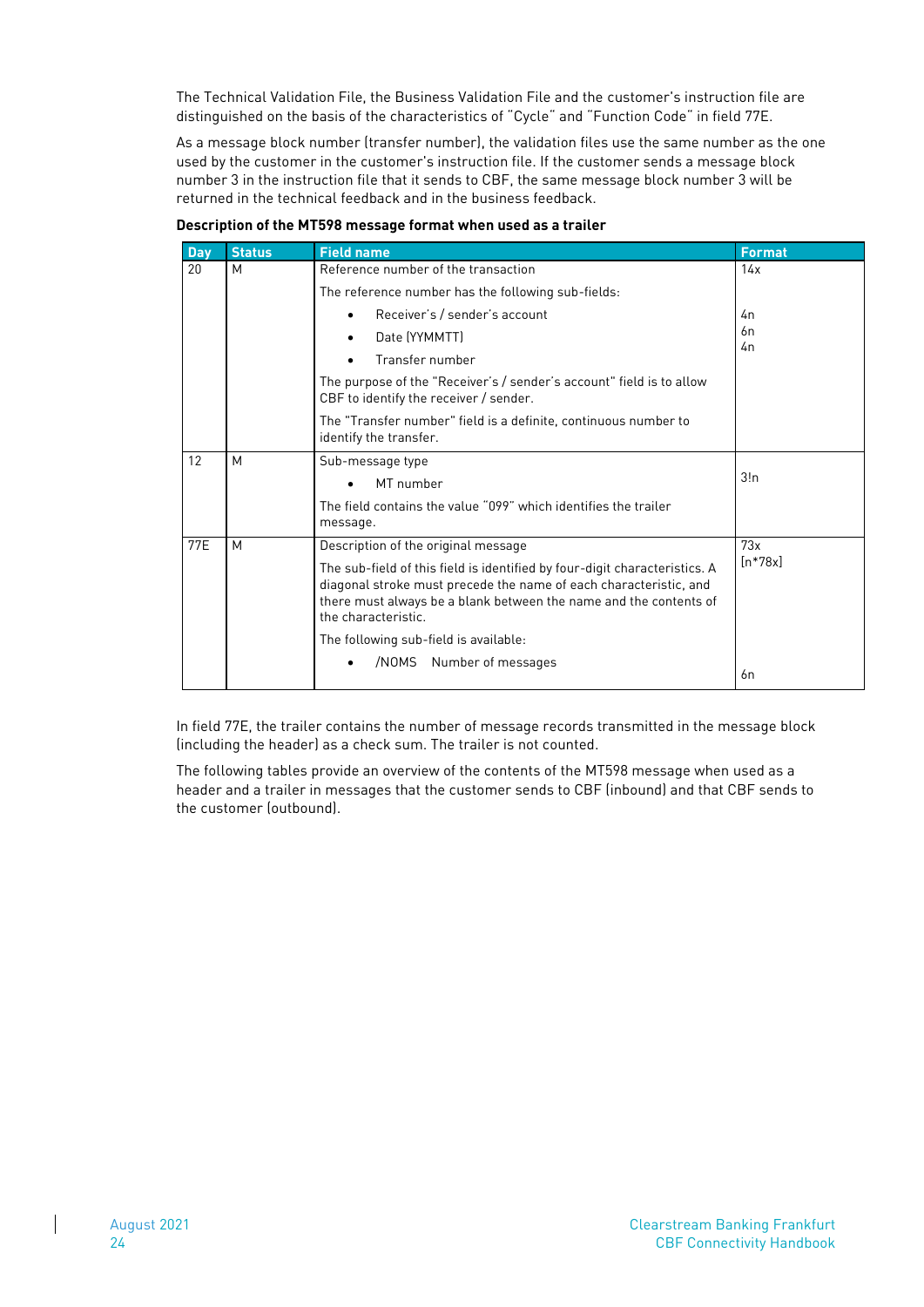| MT598 - Header |                                       |                                                                                                               |                                                                                                                                         |  |
|----------------|---------------------------------------|---------------------------------------------------------------------------------------------------------------|-----------------------------------------------------------------------------------------------------------------------------------------|--|
| <b>DAY</b>     | $(m = mandatory /$<br>$o =$ optional) | <b>Customer (inbound)</b>                                                                                     | <b>CBF</b> (outbound)                                                                                                                   |  |
| 20             | m                                     | Transaction reference number:<br>Sender's account<br>Date (YYMMTT)<br>٠<br>Transfer number                    | Transaction reference number:<br>Sender's account<br>Date (YYMMTT)<br>Transfer number                                                   |  |
| 12             | m                                     | Sub-message type<br>MT number 001 defines the header                                                          | Sub-message type<br>MT number 001 defines the<br>header                                                                                 |  |
| 77E            | m                                     | Description of the original message.<br>/TRNA Transfer name<br>Cycle 001<br>Application<br>Function Code 0001 | Description of the original<br>message.<br>/TRNA Transfer name<br>Cycle 010<br>Application<br><b>Function Code</b><br>[/ERRT and /OMSG] |  |

| MT598-Trailer |                                      |                                                                                                                              |                                                                                       |  |
|---------------|--------------------------------------|------------------------------------------------------------------------------------------------------------------------------|---------------------------------------------------------------------------------------|--|
| <b>DAY</b>    | $(m =$ mandatory/<br>$o =$ optional) | <b>Customer (inbound)</b>                                                                                                    | <b>CBF</b> (outbound)                                                                 |  |
| 20            | m                                    | Transaction reference number:<br>Sender's account<br>$\bullet$<br>Date (YYMMTT)<br>$\bullet$<br>Transfer number<br>$\bullet$ | Transaction reference number:<br>Sender's account<br>Date (YYMMTT)<br>Transfer number |  |
| 12            | m                                    | Sub-message type<br>MT number 099 defines the trailer.                                                                       | Sub-message type<br>MT number 099 defines the<br>trailer.                             |  |
| 77F           | m                                    | Description of the original message.<br>/NOMS Number of messages                                                             | Description of the original<br>message.<br>/NOMS Number of messages                   |  |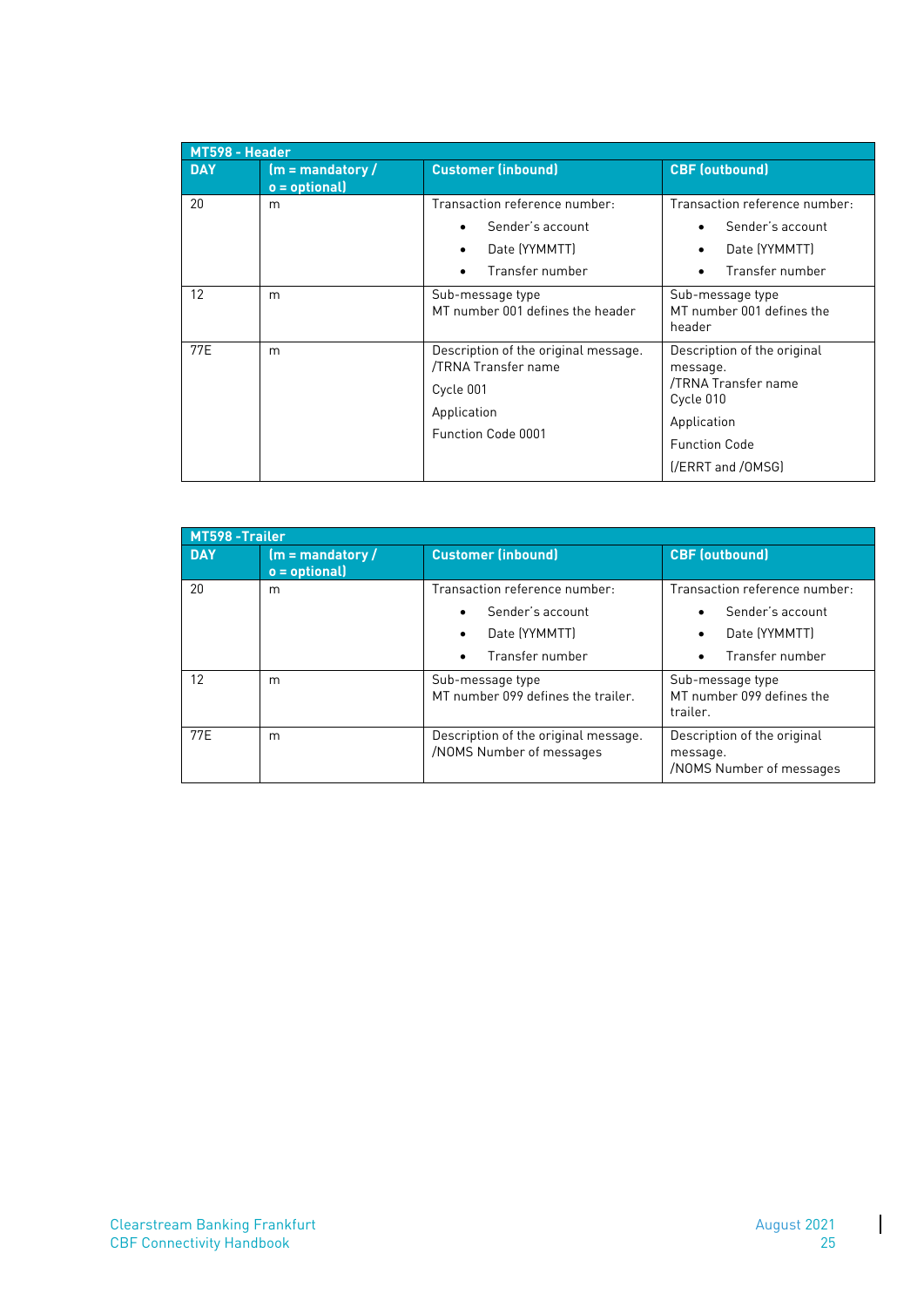#### <span id="page-27-0"></span>**2.6.5 Description of the MT599 format**

The MT599 message is the technical feedback in response to a single instruction from the customer. CBF sends it to the customer in a message block of the Technical Validation Feedback.

| <b>Day</b> | <b>Status</b> | Eield name                                                              | Format   |
|------------|---------------|-------------------------------------------------------------------------|----------|
| 20         | М             | Transaction Reference Number (NAK or ACK<br>+ time stamp=date and time) | 16x      |
|            |               | <b>Related Reference</b>                                                | 16x      |
| 79         | М             | Narrative                                                               | $35*50x$ |

Field 20 contains the result of the technical validation of the customer's instruction. In the case of an error, field 79 contains a reason and there is the option of repeating the customer's instruction. Two examples for a positive and a negative result are given below.

#### **Example 1: Negative Technical Validation Feedback**

{:F01**DUMMYXX0AXXX**0000000002}

{:O5991555010723**DAKVDEFFADOM**00000000020607231556N}

{:{108:CASR16080674687A}}

{:

:20:**NAK**068135543250

:21:1234567890

:79:/ERRT "Description(SWIFT Message Type Not Accepted)Position…"

/OMSG "original message"

}

(DUMMYXX0AXXX = receiver's address, DAKVDEFFADOM = sender's address / CBF)

Field 20 contains the abbreviation "NAK" (not acknowledged) to identify a negative message. Field 79 contains the "ERRT" code followed by the reason for the failure or the error code. The "OMSG" code is followed by the customer's original instruction.

#### **Example 2: Positive Technical Validation Feedback**

{:F01DUMMYXX0AXXX0000000002} {:O5991555010723DAKVDEFFADOM00000000020607231556N} {:{108:CASR16080674687A}} {: :20:**ACK**068135543250 :21:1234567890 :79:/OMSG "original message" }

Field 20 contains the abbreviation "ACK" (not acknowledged) to identify a positive message. Field 79 contains the "OMSG" code, followed by the customer's original instruction.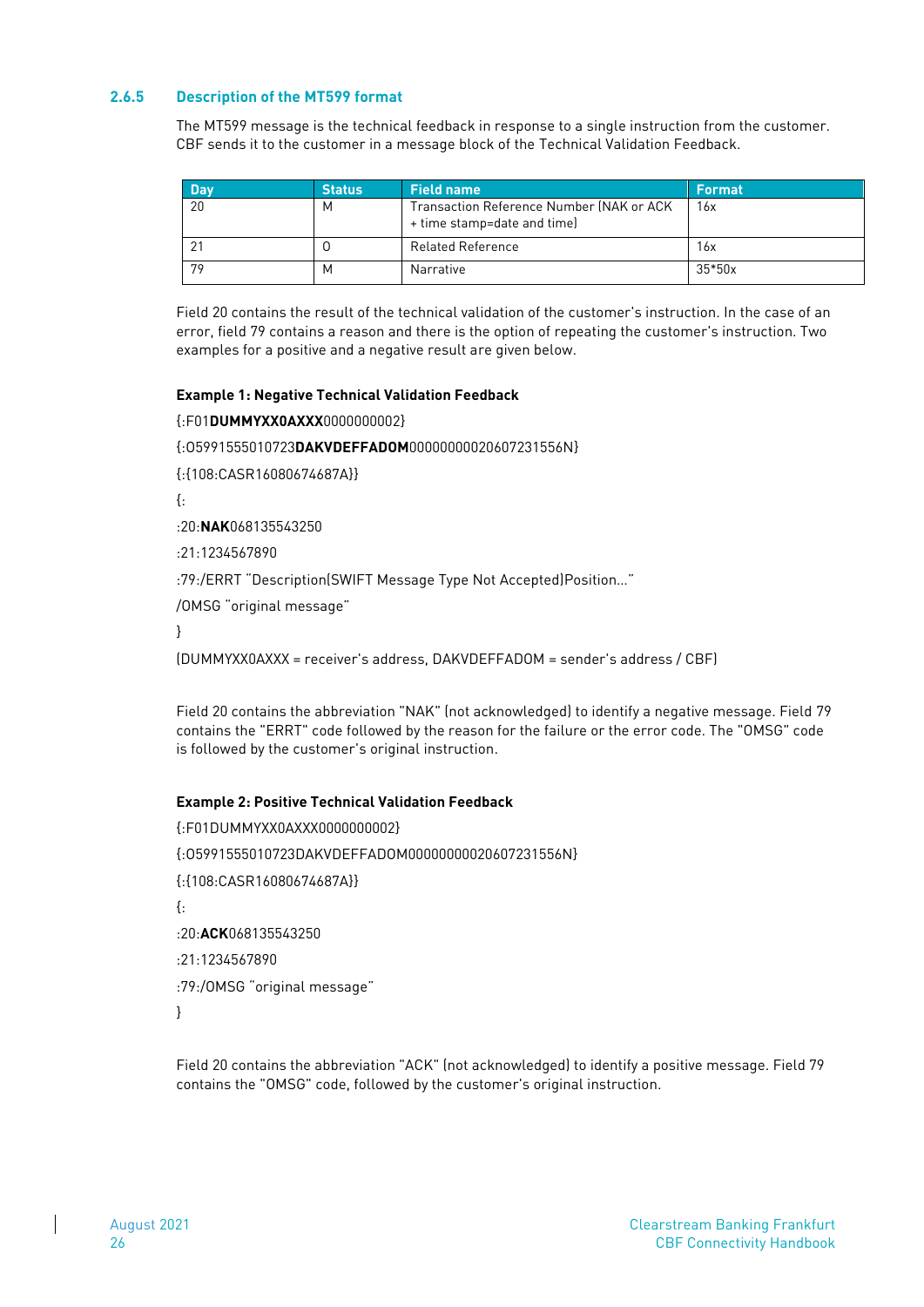#### <span id="page-28-0"></span>**2.6.6 Example: instruction file from customer to CBF**

Here is an example of the header and of the trailer in the customer's instruction file.

### **MT598 as header**

| <b>Message block:</b>                                                    | <b>Explanation</b>                                                                                                     |                |
|--------------------------------------------------------------------------|------------------------------------------------------------------------------------------------------------------------|----------------|
| ISO 15022 - Message Fields and Contents<br>{1:F01DUMMYXX0AXXX0000000001} | Header message                                                                                                         |                |
| {2:I598DAKVDEFFADOMN}                                                    | 1:                                                                                                                     |                |
| {3:{108:customer's reference}} (optional block)                          | F=(Finance) one digit                                                                                                  |                |
|                                                                          | 01=(Service identifier) two digits                                                                                     |                |
|                                                                          | 12-digit SWIFT sender's address                                                                                        |                |
|                                                                          | four digit no. (0000) - numeric                                                                                        |                |
|                                                                          | six digit numeric sequence no.                                                                                         |                |
|                                                                          | 2:                                                                                                                     |                |
|                                                                          | $I = (Input)$                                                                                                          |                |
|                                                                          | 598=Message type                                                                                                       |                |
|                                                                          | SWIFT address CBF                                                                                                      |                |
|                                                                          | N=priority "normal"                                                                                                    |                |
|                                                                          | 3:                                                                                                                     |                |
|                                                                          | 108: customer's reference is an<br>optional field - the customer will be<br>sent its input in the response file.       |                |
| [4:                                                                      | Start of text blocks                                                                                                   |                |
| :20:99990607231234                                                       | Reference of transfer                                                                                                  |                |
|                                                                          | 9999=4 digits numeric techn.<br>sender's account                                                                       | Header message |
|                                                                          | 060723=sending date (YYMMTT)                                                                                           |                |
|                                                                          | 1234=4-digit numeric File Transfer<br>block no.                                                                        |                |
| :12:001                                                                  | Indicator for header                                                                                                   |                |
|                                                                          | 001 (constant value)                                                                                                   |                |
| :77E:/TRNA 001-CAS-0001                                                  | Additional information                                                                                                 |                |
|                                                                          | "/TRNA "=6 digit constant value                                                                                        |                |
|                                                                          | 001=3 digit numeric (constant<br>valuel                                                                                |                |
|                                                                          | "-"=hyphen (constant value)                                                                                            |                |
|                                                                          | CAS=3-digit alphabetical<br>application (CAS=CASCADE)                                                                  |                |
|                                                                          | "-"=hyphen (constant value)                                                                                            |                |
|                                                                          | 0001=4 digit numeric (constant<br>valuel                                                                               |                |
| $-\}$                                                                    | End of text blocks                                                                                                     |                |
| ${5:\}TNG:\}$ - (optional block)                                         | Trailer block                                                                                                          |                |
|                                                                          | "TNG:"=Indicator for a test<br>message, otherwise this field is<br>optional and no plausibility check<br>will be done. |                |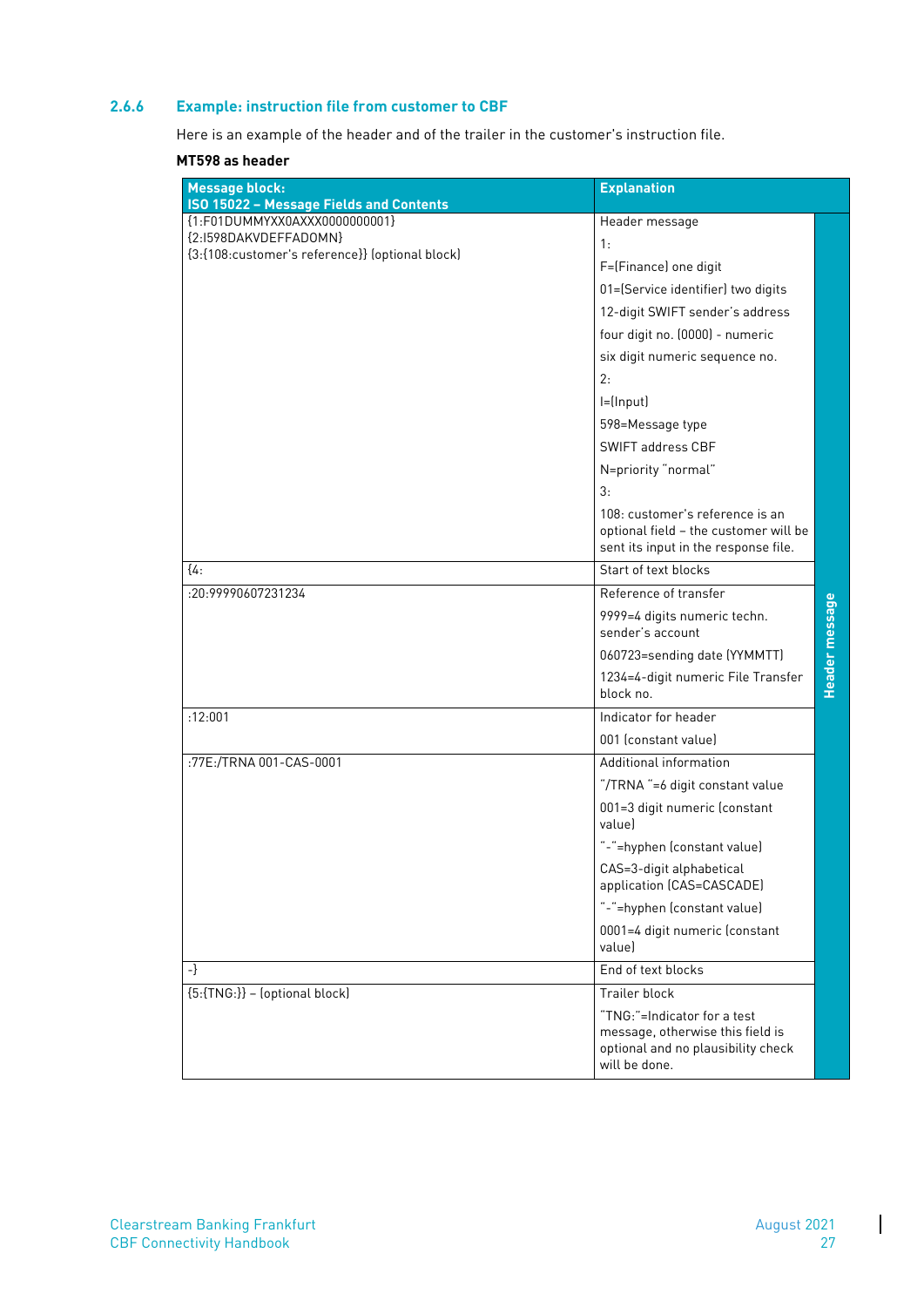#### **MT598 as a trailer**

| Message block:<br><b>ISO 15022 - Message Fields and Contents</b>                                          | <b>Explanation</b>                                                                                                                                            |                 |
|-----------------------------------------------------------------------------------------------------------|---------------------------------------------------------------------------------------------------------------------------------------------------------------|-----------------|
| {1:F01DUMMYXX0AXXX0000000533}<br>{2:1598DAKVDEFFADOMN}<br>{3:{108:customer's reference}} (optional block) | Trailer blocks<br>see above "MT598 as a header"                                                                                                               |                 |
| ${4.1}$                                                                                                   | Start of text blocks                                                                                                                                          |                 |
| :20:99990607231234                                                                                        | Reference of transfer<br>see above "MT598 as a header"                                                                                                        |                 |
| :12:099                                                                                                   | Trailer-indicator<br>099 (constant value)                                                                                                                     | block           |
| :77E:/NOMS 000532                                                                                         | Additional information<br>"/NOMS " =6-digit constant value<br>000532=6-digit numeric (no. of<br>messages minus one $-$ as the<br>trailer will not be counted) | <b>Trailler</b> |
| $-\}$                                                                                                     | End of text blocks                                                                                                                                            |                 |
| ${5:}$ {TNG $:$ }} – (optional block)                                                                     | Trailer block                                                                                                                                                 |                 |

Examples of message records of type MT541-MT543 for sending instructions can be found in the chapter on the relevant format description.

#### <span id="page-29-0"></span>**2.6.7 Example: Technical validation feedback from CBF**

The Technical Validation file consists of message blocks with a header and a trailer in the MT598 format and the technical feedback in MT599 format in response to the individual instructions sent by the customer. Some examples of the technical feedback are given below.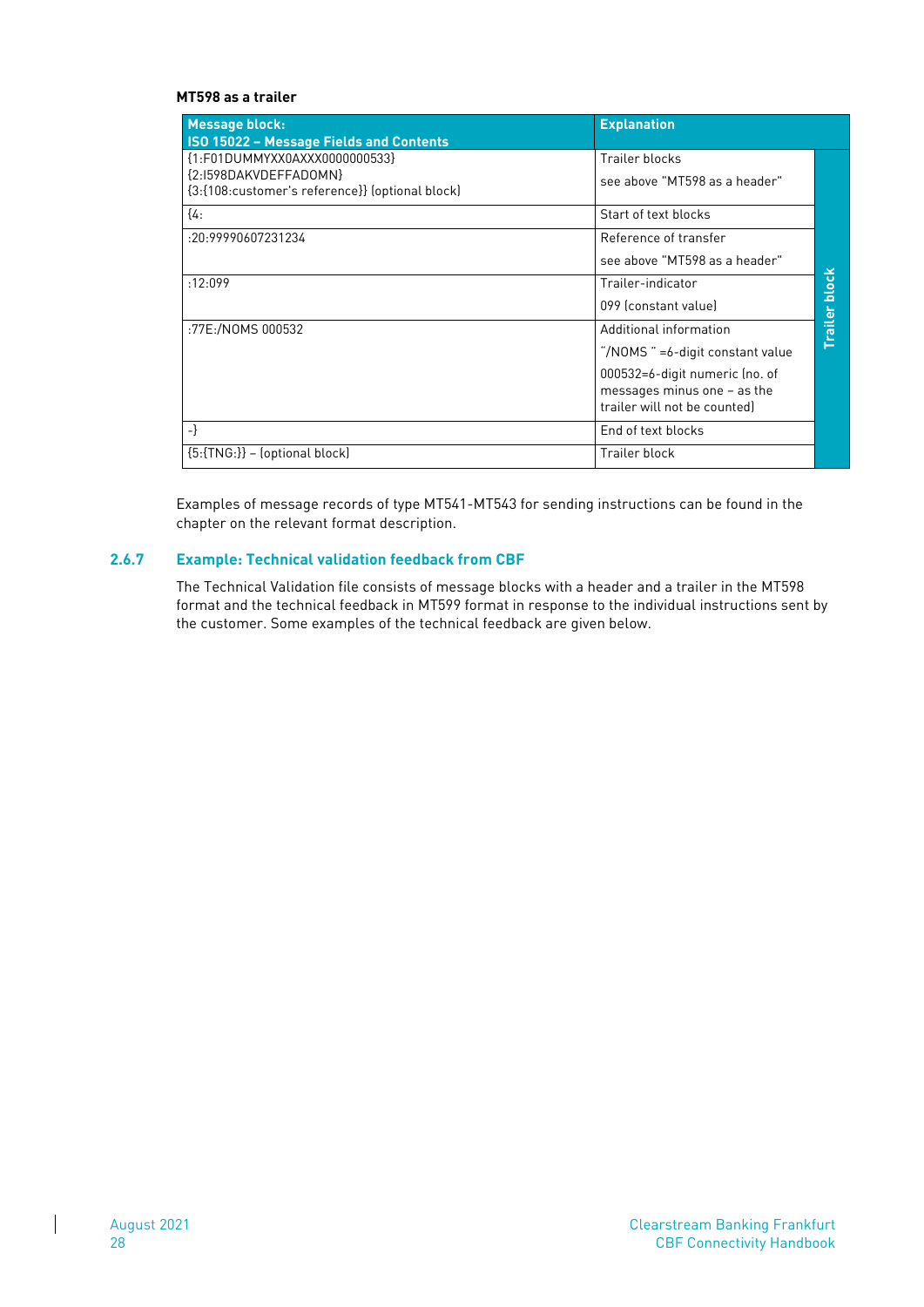| <b>Message block:</b><br><b>ISO 15022 - Message Fields and Contents</b>                                              | <b>Explanation</b>     |                             |
|----------------------------------------------------------------------------------------------------------------------|------------------------|-----------------------------|
| {:F01DUMMYXX0AXXX0000000001}<br>{:05981555010723DAKVDEFFADOM000000000010607231556N}<br>{: {108: sender's reference}} | Header blocks          |                             |
| $\{\cdot\}$                                                                                                          | Start of text blocks   |                             |
| :20:70010607231234                                                                                                   | Reference of transfer  |                             |
| :12:001                                                                                                              | Indicator for header   | Header message              |
| :77E:/TRNA 010-CAS-0104<br>/ERRT SWIFT address not equal in all messages                                             | Additional information |                             |
| $-\}$                                                                                                                | End of text blocks     |                             |
| ${F01DUMMYXX0AXXX0000000002}$<br>{:05991555010723DAKVDEFFADOM00000000020607231556N}<br>{: {108: sender's reference}} | Header blocks          |                             |
| $\{\cdot$                                                                                                            | Start of text blocks   |                             |
| $-20$ NAK068135543250                                                                                                | Text block MT599       | MT599 message               |
| :21:1234567890                                                                                                       |                        |                             |
| :79:/ERRT Invalid Qualifier for field with tag 20<br>/OMSG "original message"                                        |                        |                             |
| -}                                                                                                                   | End of text blocks     |                             |
|                                                                                                                      | $\cdot$ $\cdot$        | nessa<br><b>MT59</b><br>ges |
| {:F01DUMMYXX0AXXX0000000533}<br>{:05981555010723DAKVDEFFADOM00000005330607231556N}                                   | Header blocks          |                             |
| {: {108: sender's reference}}                                                                                        |                        |                             |
| $\{\cdot\}$                                                                                                          | Start of text blocks   |                             |
| :20:70010607231234                                                                                                   | Reference of transfer  | Trailer message             |
| :12:099                                                                                                              | Trailer indicator      |                             |
| :77E: /NOMS 000533                                                                                                   | Additional information |                             |
| -}                                                                                                                   | End of text blocks     |                             |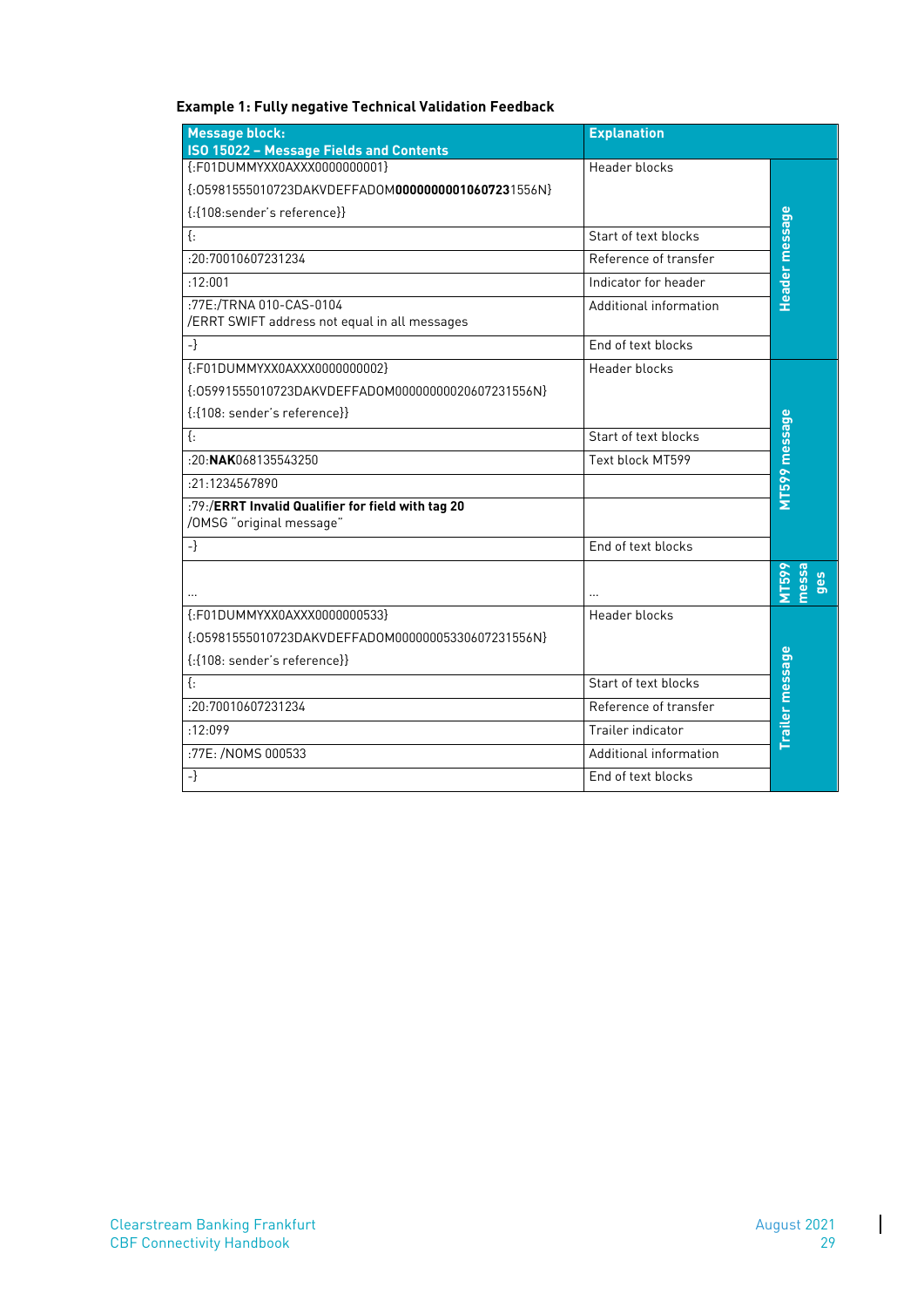**Example 2: MAMJ view of negative technical feedback (header only)**

```
TRAN: MAMJ FC: FU SB: 21.07.2006##00:00#23:59##CAS#F###### 
CBF-VOLLANZEIGE I N F O R M A T I O N SEITE: 1
DATUM : 21.07.2006 SCHNITTSTELLE : FILE-TRANSFER
ANWENDUNG: CLEARING & SETTLEMENT STMT. EINGANG/AUSGANG: A 
SNT/000 INFORMATION VERSENDET / --- 
  {: F01DUMMYXX0AXXX0000000001} 
  {: O5980532060804DAKVDEFFADOM00000000010608040533N} 
  {: {108: CAS2020732250406}} 
  {: 
     :20: 70040607210001 
     :12: 001 
      :77E: /TRNA 010-CAS-0104 
           /ERRT original message
          -}
-- ID-KZ: 7999260001 -- PW: ------ B79075QJ -- 21/07/06 -- 14:38:27 
AE0100I Keine weiteren Daten vorhanden 
PF3:Rücksprung PF4:Abbruch
```

```
Example 3: MAMJ view of positive technical feedback (header only)
```

```
TRAN: MAMJ FC: FU SB: 21.07.2006##00:00#23:59##CAS#F###### 
CBF-VOLLANZEIGE I N F O R M A T I O N SEITE: 1
DATUM : 21.07.2006 SCHNITTSTELLE : FILE-TRANSFER
ANWENDUNG: CLEARING & SETTLEMENT STMT. EINGANG/AUSGANG: A 
SNT/000 INFORMATION VERSENDET / --- 
  {: F01DUMMYXX0AXXX0000000001} 
 {: FULDERTARUMAND COOLSTER 7<br>{: 05980532060804DAKVDEFFADOM00000000001608040531N}
  {: {108: CAS2020732250406}} 
  {: 
      :20: 70040607210001 
      :12: 001 
      :77E: /TRNA 010-CAS-0103 
           -}
-- ID-KZ: 7999260001 -- PW: ------ B79075QJ -- 21/07/06 -- 14:38:27
AE0100I Keine weiteren Daten vorhanden 
PF3:Rücksprung PF4:Abbruch
```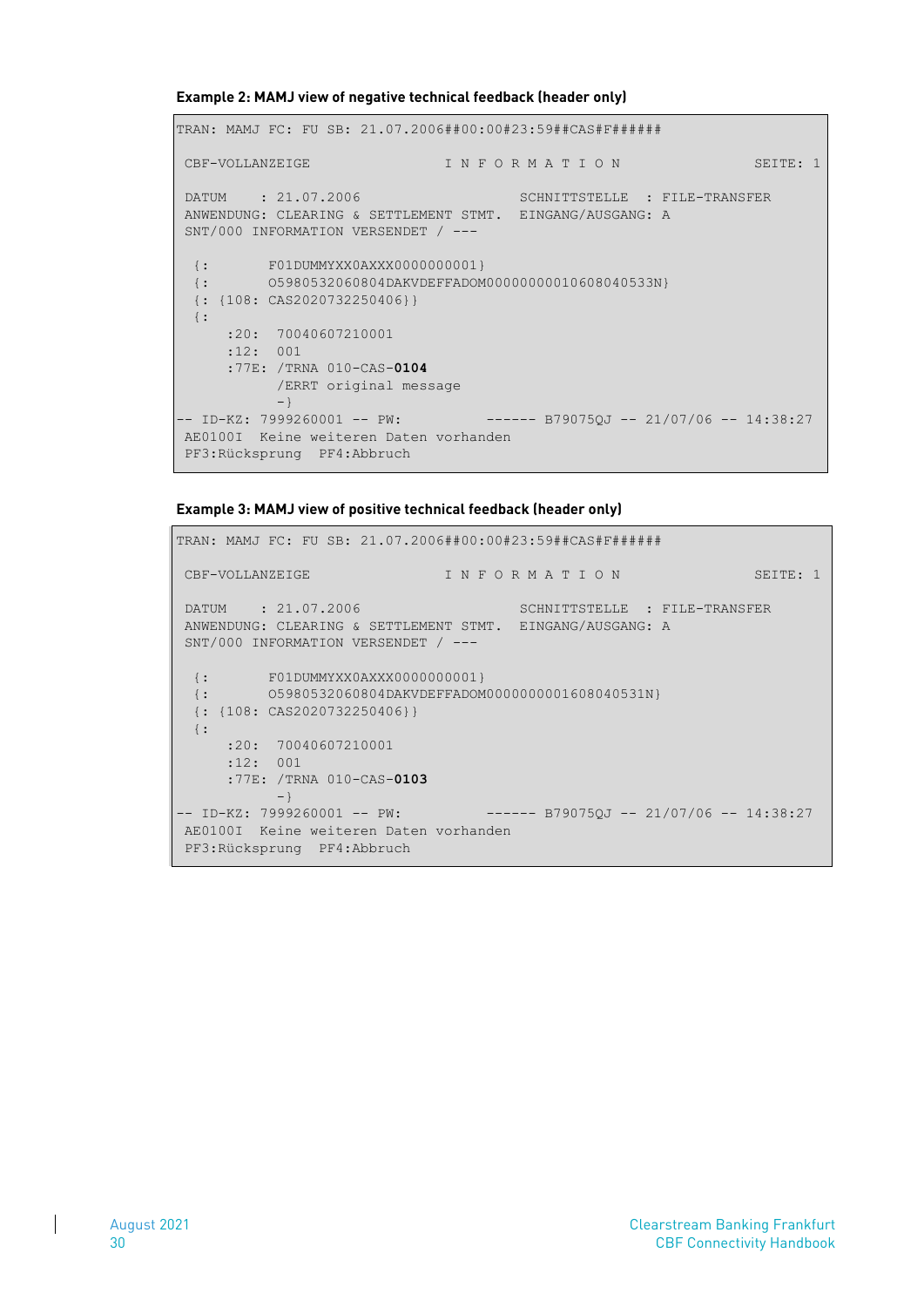#### <span id="page-32-0"></span>**2.6.8 Example: Business Validation Feedback from CBF**

The Business Validation file consists of message blocks with a header and a trailer in MT598 format and the business feedback in MT548 format in response to individual instructions sent by the customer. Examples of the header and the trailer from CBF's online MAMJ (Message Journal) display are shown below. For examples of the MT548 message, see part 2 of the Connectivity Handbook.

#### **MT598 as header**

```
: F01DUMMYXXXAXXX0000000001} 
{: O5980532060804DAKVDEFFADOM00000000010608040533N} 
{: {108: CAS2160532336239}} 
{: 
    :20: 20070608040001 
    :12: 001 
     :77E: /TRNA 011-CAS-0105 
          -}
```
#### **MT598 as trailer**

```
{: F01DUMMYXXXAXXX0000000012} 
{: O5980532060804DAKVDEFFADOM00000000110608040533N} 
{: {108: CAS2160532340351}} 
{: 
     :20: 20070608040001 
     :12: 099 
     :77E: /NOMS 000011 
          -}
```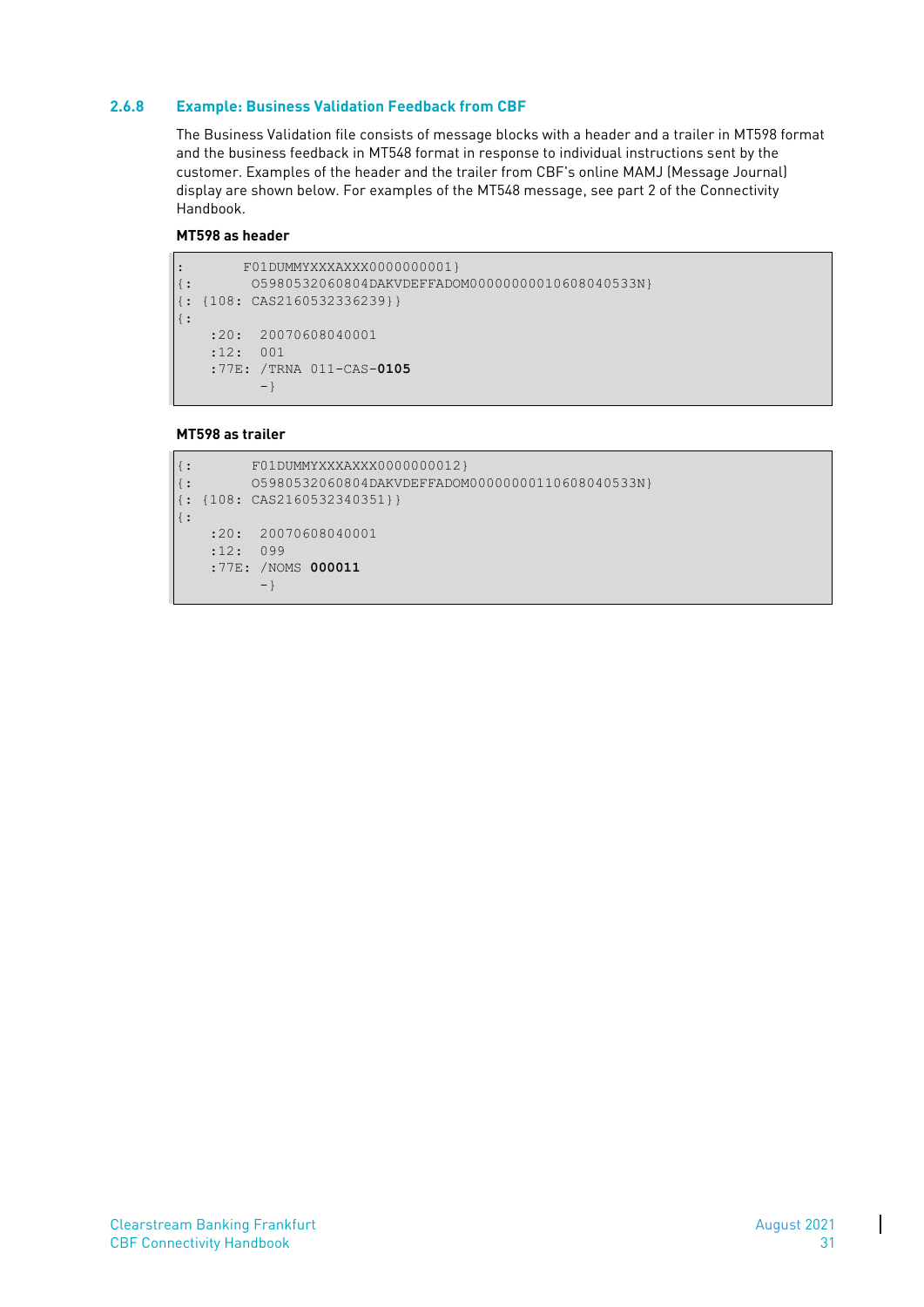# <span id="page-33-0"></span>**2.6.9 Example: MT535 statement of holdings file**

| <b>Message block:</b>                                                                                                         | <b>Explanation</b>     |                              |
|-------------------------------------------------------------------------------------------------------------------------------|------------------------|------------------------------|
| ISO 15022 - Message Fields and Contents<br>{:F01DUMMYXXXAXXX1234000001}<br>{:05981555010723DAKVDEFFADOM12340000010107231556N} | Header blocks          |                              |
| {:{108:BSTR16080674687A}}                                                                                                     |                        | Header message               |
| $\{\cdot\}$                                                                                                                   | Start of text blocks   |                              |
| :20:70010107231234                                                                                                            | Transfer reference     |                              |
| :12:001                                                                                                                       | Header indicator       |                              |
| :77E:/TRNA 650-BST-0202                                                                                                       | Additional information |                              |
| $-\}$                                                                                                                         | End of text block      |                              |
| {:F01DUMMYXXXAXXX1234000002}                                                                                                  | <b>Header blocks</b>   |                              |
| {:05351555010723DAKVDEFFADOM12340000020107231556N}                                                                            |                        |                              |
| {:{108: BSTR160806746877 }}                                                                                                   |                        |                              |
| $\{\cdot\}$                                                                                                                   | Start of text block    |                              |
| $\sim$                                                                                                                        | Text block MT535       | MT535 message                |
| $-\}$                                                                                                                         | End of text block      |                              |
|                                                                                                                               |                        | nessages<br>Further<br>MT535 |
| {:F01DUMMYXXXAXXX1234000533}                                                                                                  | <b>Header blocks</b>   |                              |
| {:05981555010723DAKVDEFFADOM12340005330107231556N}                                                                            |                        |                              |
| {:{108: BSTR160806746879 }}                                                                                                   |                        |                              |
| $\{\cdot\}$                                                                                                                   | Start of text block    |                              |
| :20:70010107231234                                                                                                            | Transfer reference     | Trailer message              |
| :12:099                                                                                                                       | Trailer indicator      |                              |
| :77E: /NOMS 000533                                                                                                            | Additional information |                              |
| $- \}$                                                                                                                        | End of text block      |                              |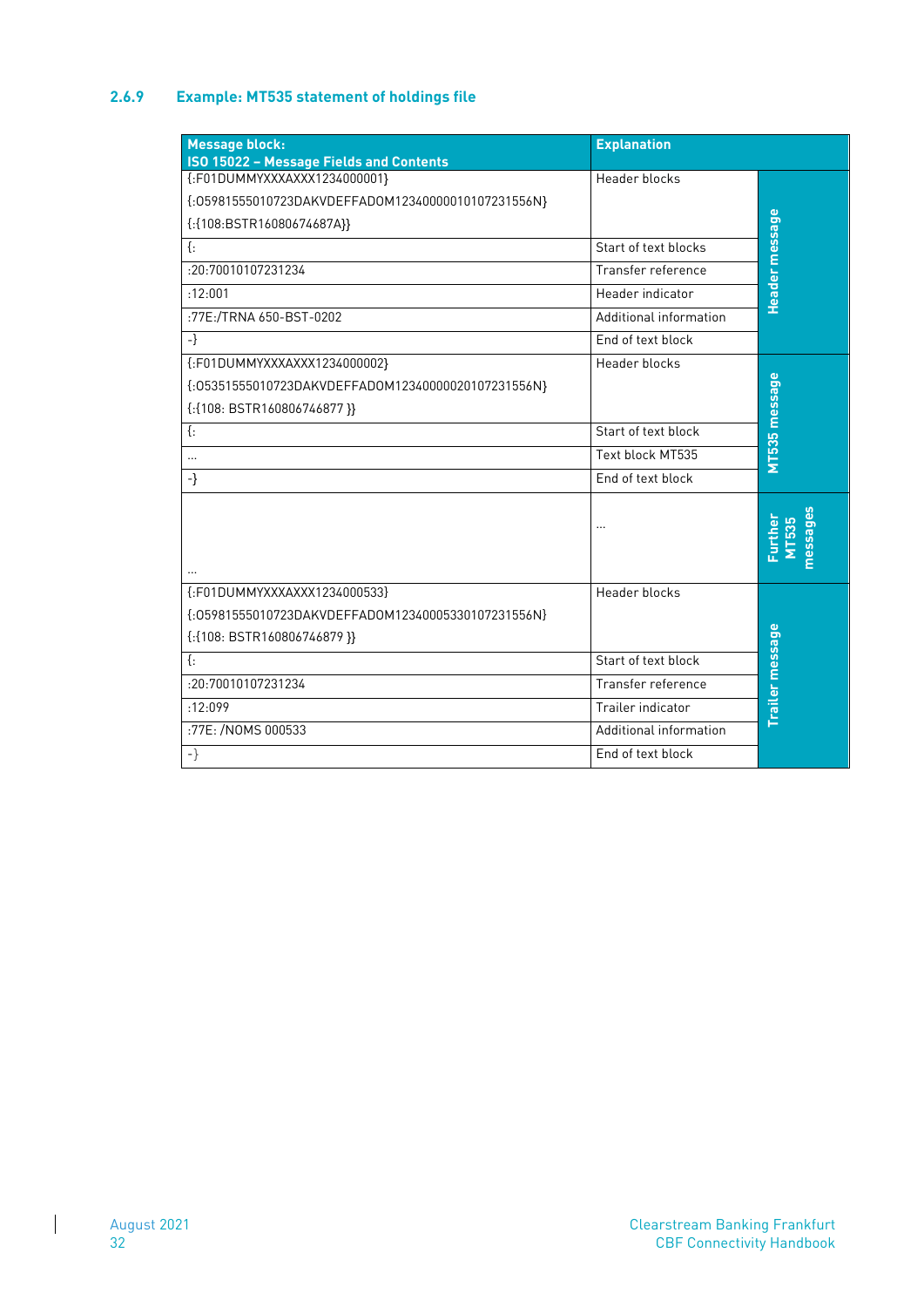### <span id="page-34-0"></span>**2.6.10 Example: MT536 – Clearing & Settlement Statement**

| <b>Message block:</b>                              | <b>Explanation</b>     |                              |
|----------------------------------------------------|------------------------|------------------------------|
| <b>ISO 15022 - Message Fields and Contents</b>     |                        |                              |
| {:F01DUMMYXXXAXXX1234000001}                       | Header blocks          |                              |
| {:05981555010723DAKVDEFFADOM12340000010107231556N} |                        |                              |
| {:{108: CSSR07340295948A }}                        |                        |                              |
| $\{\cdot\}$                                        | Start of text block    | Header message               |
| :20:70010107231234                                 | Transfer reference     |                              |
| :12:001                                            | Header indicator       |                              |
| :77E:/TRNA 050-CSS-0203                            | Additional information |                              |
| $-\}$                                              | End of text block      |                              |
| {:F01DUMMYXXXAXXX1234000002}                       | Header blocks          |                              |
| {:05361555010723DAKVDEFFADOM12340000020107231556N} |                        |                              |
| {:{108: CSSR073402959482 }}                        |                        |                              |
| $\{\cdot\}$                                        | Start of text block    | MT536 message                |
| $\cdots$                                           | Text block MT536       |                              |
| $-\}$                                              | End of text block      |                              |
|                                                    | $\cdot \cdot$          | nessages<br>Further<br>MT536 |
| {:F01DUMMYXXXAXXX1234000533}                       | Header blocks          |                              |
| {:05981555010723DAKVDEFFADOM12340005330107231556N} |                        |                              |
| $\{:\{108: \text{CSSR073402959489}\}\}$            |                        |                              |
| $\{\cdot\}$                                        | Start of text block    |                              |
| :20:70010107231234                                 | Transfer reference     |                              |
| :12:099                                            | Trailer indicator      | Trailer message              |
| :77E: /NOMS 000533                                 | Additional information |                              |
| $-\}$                                              | End of text block      |                              |

## <span id="page-34-1"></span>**2.6.11 Custody**

The messages are grouped in logical files (blocks) for each function code or message type (see table below). Each logical block starts with a header message and ends with a trailer message, MT598. After each KADI reporting generation cycle a physical file is sent that can contain several blocks.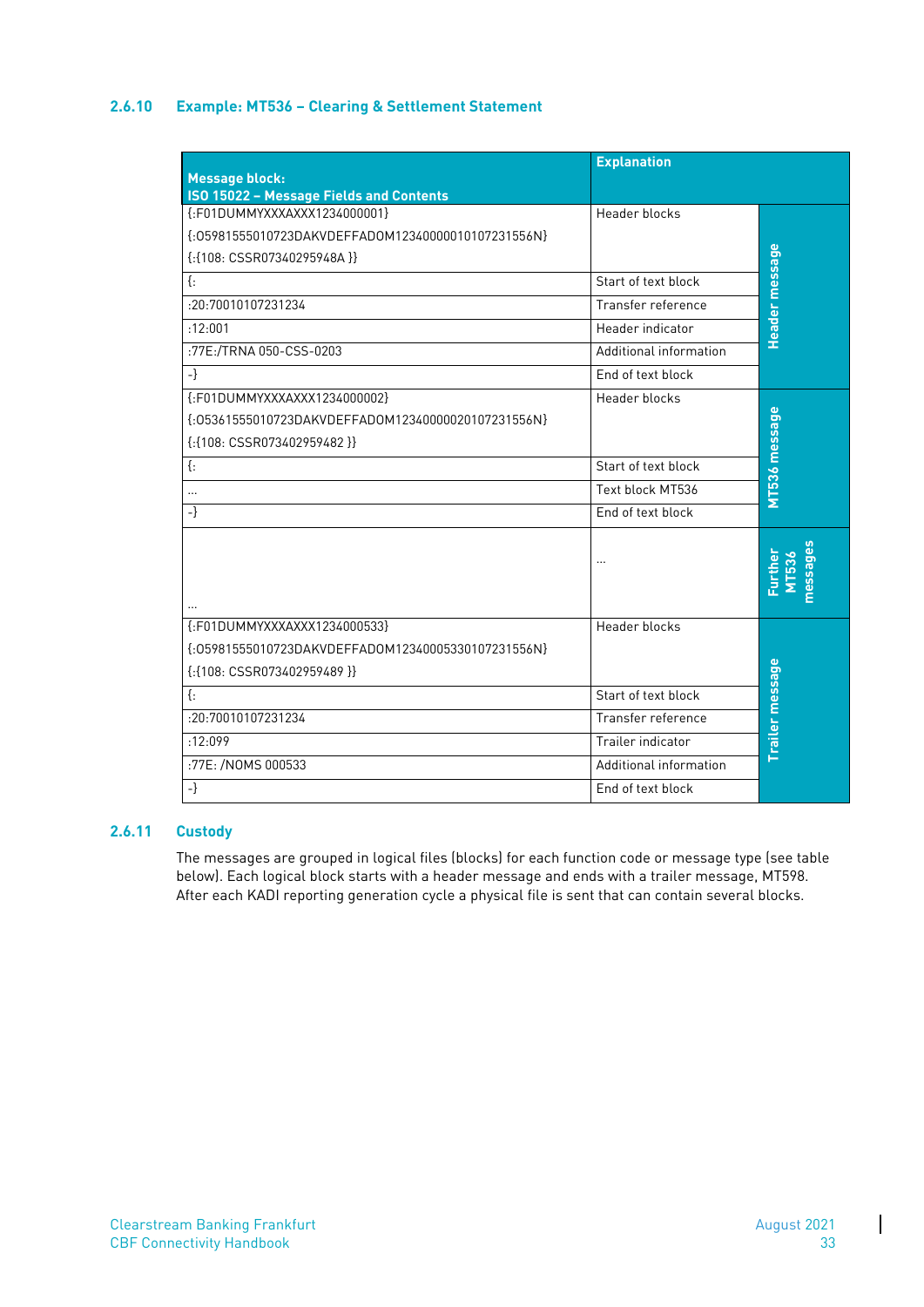#### **Description of the MT598 header, Corporate Action Reporting File Transfer on the basis of ISO 15022**

| $\{F01DUMMYXXXAXXXbbbb0000001\}$<br>{:05981555010723DAKVDEFFADOM00000000010607231556N}<br>{: {108: KADF194512345678}} | Header blocks                       | ω<br><b>De</b>          |
|-----------------------------------------------------------------------------------------------------------------------|-------------------------------------|-------------------------|
|                                                                                                                       | Start of text blocks                | less                    |
| :20:12340607231234                                                                                                    | Reference of transfer               | $\overline{\mathbf{c}}$ |
| :12:001                                                                                                               | Indicator for header                | <b>Head</b>             |
| :77E:/TRNA ccc-KAD-dddd                                                                                               | Additional information <sup>1</sup> |                         |
|                                                                                                                       | End of text blocks                  |                         |

#### **Field 77E will have the following contents (depending on the corresponding message)**

| <b>Corporate Action Message Type</b> | <b>Explanation 77E:</b>        |
|--------------------------------------|--------------------------------|
| MT564 Corporate Action Notification  | 77E:/TRNA ccc-KAD-0411         |
| MT566 Corporate Action Notification  | 77E:/TRNA ccc-KAD- <b>0401</b> |
| MT568 Corporate Action Narrative     | 77E:/TRNA ccc-KAD- <b>0415</b> |

#### **Description of the MT598 trailer, Corporate Action Reporting File Transfer on the basis of ISO 15022**

| <b>File block:</b>                                                            | <b>Explanation</b>                                                                              |
|-------------------------------------------------------------------------------|-------------------------------------------------------------------------------------------------|
| <b>ISO 15022 Message Fields and Contents</b><br>{1:F01DUMMYXXXAXXXbbb0000002} | Trailer blocks                                                                                  |
| {2: 05981555010723DAKVDEFFADOM000000000010607231556N }                        |                                                                                                 |
| {3:{108:KADF}} (optional block)                                               |                                                                                                 |
| $\{4:$                                                                        | Start of text blocks                                                                            |
| :20:99990607231234                                                            | Reference of transfer                                                                           |
|                                                                               |                                                                                                 |
| :12:099                                                                       | Trailer indicator                                                                               |
|                                                                               | 099 (constant)                                                                                  |
| :77E:/NOMS 000002                                                             | Additional Information                                                                          |
|                                                                               | "/NOMS " =6-digit constant                                                                      |
|                                                                               | 000532=6-digit numeric (no. of<br>messages minus one $-$ as the<br>trailer will not be counted) |
| $-\}$                                                                         | End of text blocks                                                                              |
| ${5:}$ {TNG $:$ }} – (optional block)                                         | Trailer block                                                                                   |

Further information in connection with AGMs / EGMs previously sent via the SWIFT-MERVA connection (MT568 user definable text for KADI and MT599 user definable text for other custody information) is not offered via File Transfer.

No description of the MT564, MT566 and MT568 report has been given as this corresponds to the existing Corporate Action Reporting SWIFT ISO 15022 format.<sup>2</sup>

<sup>1</sup> Cycle **ccc** depends on the time of generation in KADI. Function code dddd corresponds to one of the said message types (see table below).

<sup>&</sup>lt;sup>2</sup> For the corresponding description of formats please refer to the [Connectivity Handbook.](http://www.clearstream.com/clearstream-en/products-and-services/connectivity--1-/cascade-via-mq/67014)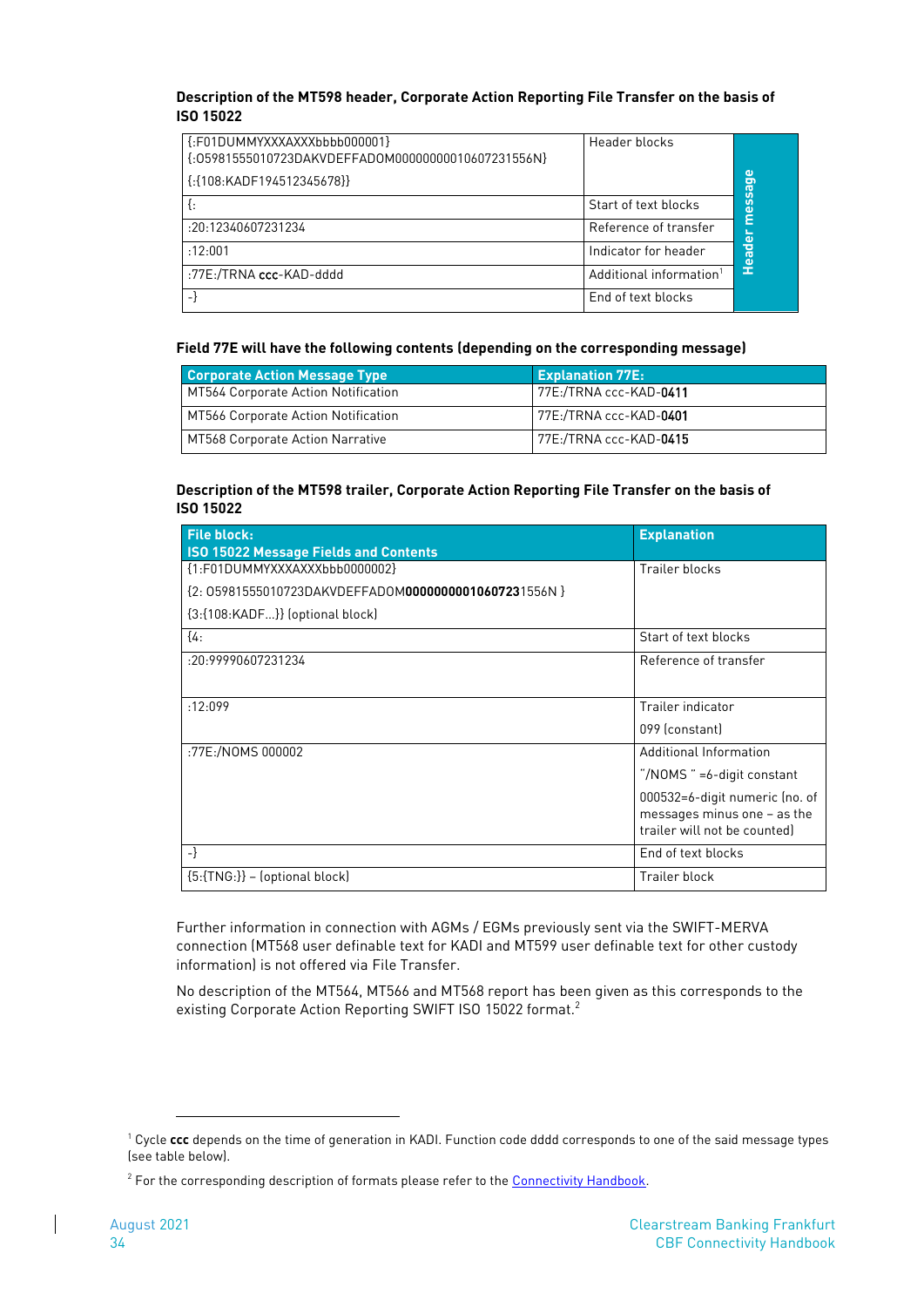#### <span id="page-36-0"></span>**2.6.12 CBF formats**

In addition to communication in the ISO 15022 formats, CBF uses its own CBF formats for File Transfer to customers.

#### **KUSTA data carrier**

The KUSTA data carrier (KUSTA = master customer data) contains basic information for CBF customers that they need in order to send instructions via CASCADE to the T2S settlement platform. This includes the account information of CBF customers that is needed in order to enter the name of the counterparty when entering the instruction, information on stock exchange participants and the basic data of dedicated CSD participants; in general these CSDs are not directly connected to T2S. When the beneficiary or the original instructing party send instructions for processing and settlement, this information is fundamental in order to forward and process these instructions regarding securities transactions.

The KUSTA data carrier also provides the master data of brokers and other parties that are not customers of CBF. Here it should be noted that Clearstream Banking is not the owner of this data and does not therefore guarantee its completeness or accuracy.

The scope of the data made available for each account and customer is determined by consent to publication. The data carrier can be sent to CBF's domestic customers and / or non-German CSD customers at the end of each month, every quarter, daily or on a certain date in response to a onetime request.

The record structure and the format of the KUSTA data carrier is described in the "KUSTA Data Carrier User Manual" available on the Clearstream website [www.clearstream.com.](http://www.clearstream.com/)

#### <span id="page-36-1"></span>**2.7 Specific processing for Compliance Check**

CBF offers a decicated functionality for technical and business validation procedures. These procedures are described in section 2.5.2 Requirement for SWIFT / MQ / FT – Functionality and in section 2.6.2 Specific requirements for File Transfer – Validation process.

CBF conducts a compliance check for all inbound instructions provided by customers. This check will be conducted irrespectively of the connectivity mode, that is, CASCADE Online Functionality (HOST / PC), Indirectly Connected Participant mode or Directly Connected Participants mode.

Once an instruction has been either technically validated by CBF or was transmitted as a copy from T2S to CBF, the instruction is provided for scanning. To keep customers informed about the status of their instructions, the pending status will be reported via ICP mode using MT548 Settlement Status and Processing Advice – Validation Feedback.

The status will be reported in:

**Sequence A – General Information Subsequence A2 - Status** 25D::IPRC//PPRC

**Subsequence A2a - Reason** 24B::PPRC//NARR 70D::REAS//YOUR INSTRUCTION IS AWAITING VALIDATION

After successful completion of the compliance check, instructions will follow the standard lifecycle reporting. For customers not subscribed to the MT548, this notification is also included in all other connectivity reporting provided in ICP mode.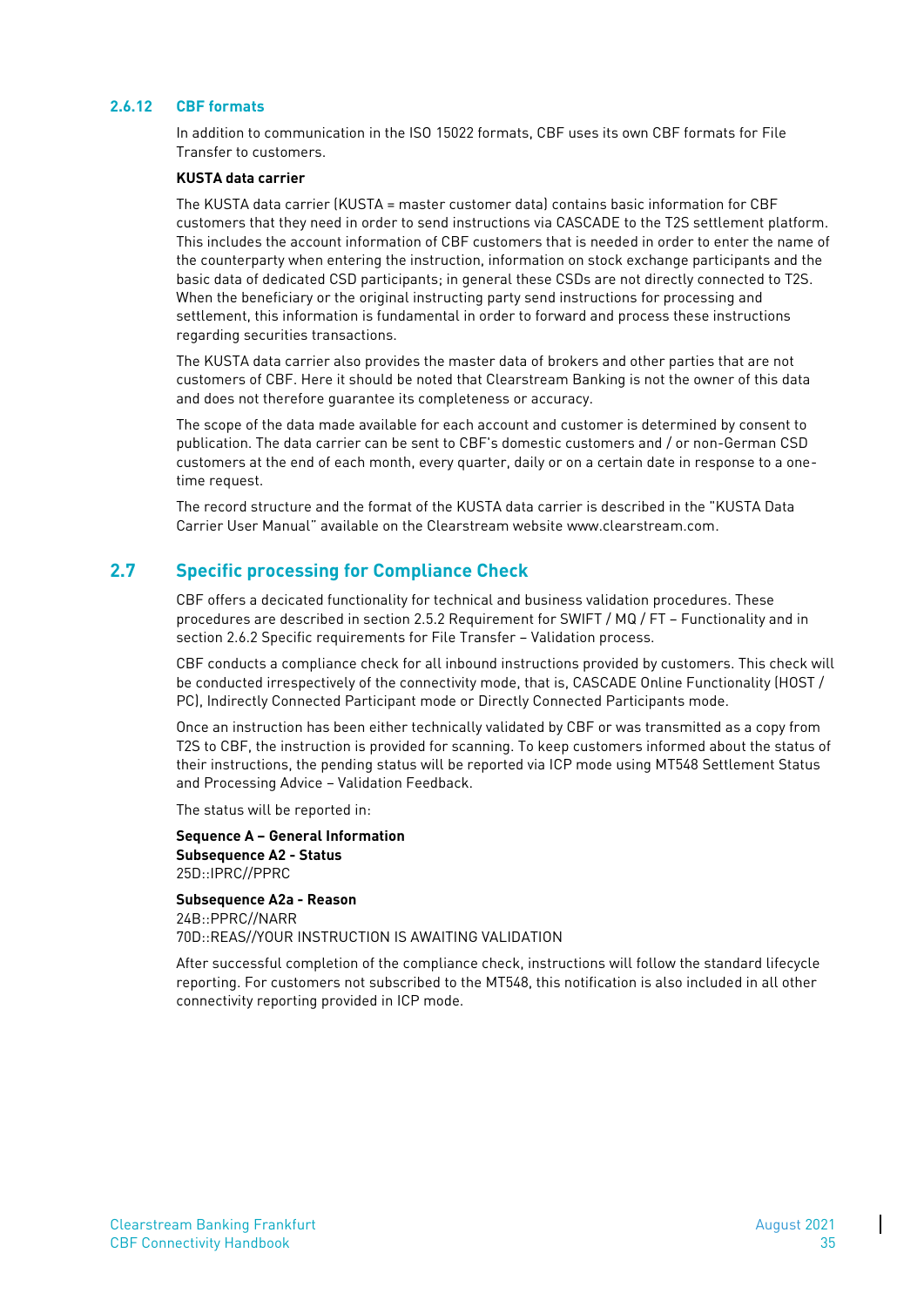The picture below illustrates the related processing chain:



Figure 5: Instruction monitoring following the compliance procedure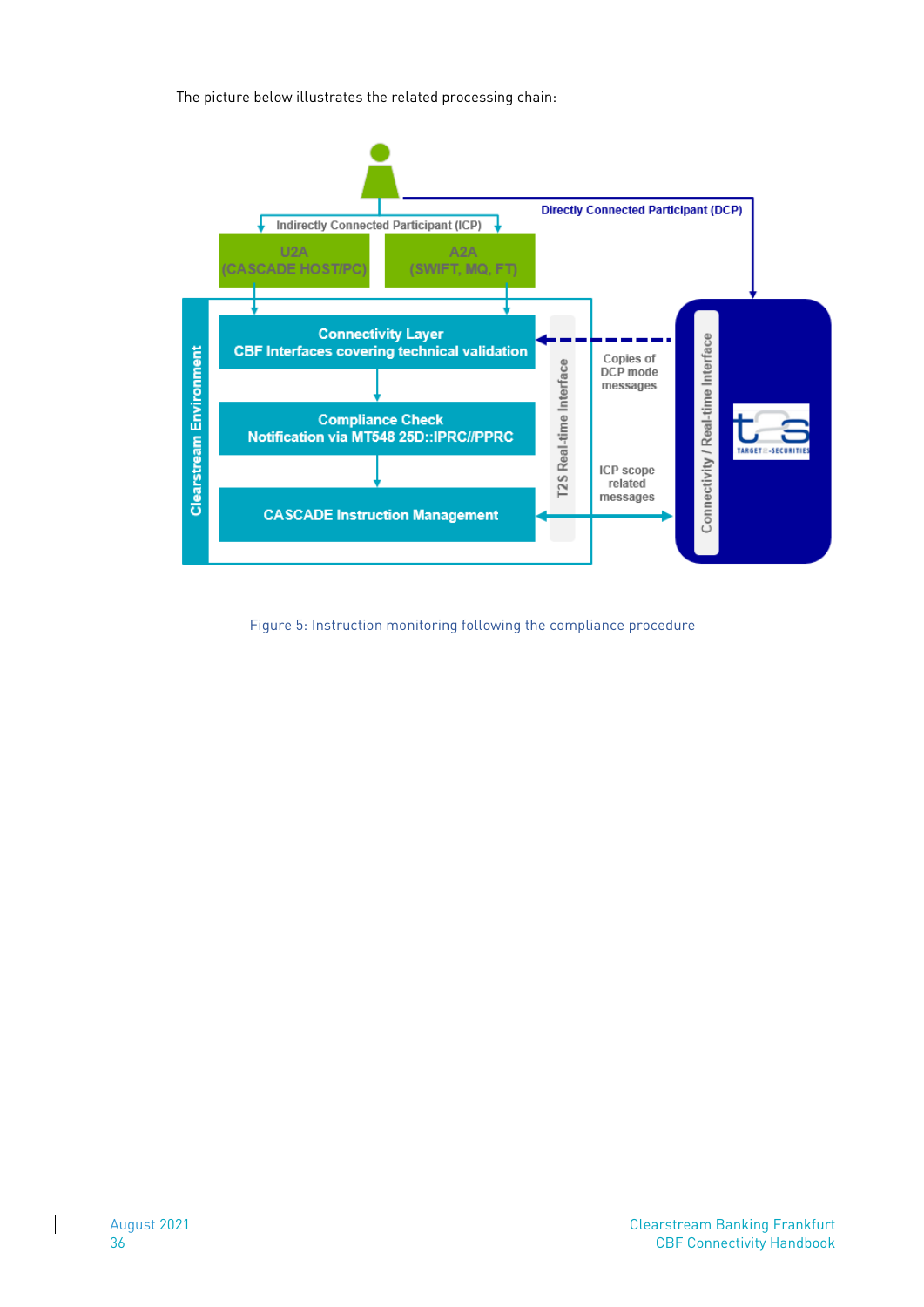# <span id="page-38-0"></span>**3 Contacts**

The CBF and Deutsche Börse Systems Client Services teams are available to answer any questions customers may have regarding the technical link to CBF and for general support.

Services: Services: Services: Services: Services: Services: Services: Services: Services: Services: Services: Services: Services: Services: Services: Services: Services: Services: Services: Services: Services: Services: Se

- Advice (selection of communication channel, reports etc.)
- Setup of message types, reports etc.
- Setup for File Transfer
- Setup for SWIFT communication
- Setup for the CA spool
- General support for SWIFT, File Transfer and the CA spool

#### Contact: Contact:

Tel. +49–(0) 69–211– 1 15 90 Tel. +49–(0) 69–211– 1 17 30 Fax +49–(0) 69–211– 61 15 90 Fax +49–(0) 69–211– 61 17 30

Availability: Availability:

#### **Client Services Connectivity Frankfurt Client Services Deutsche Börse Systems**

- Ordering a dedicated line, a virtual private network (VPN) or an HOB link, and support for these services
- Physical access to CASCADE Online, CASCADE-PC, the Token and the HOB link
- General support for CASCADE Online, CASCADE-PC, the Token and the HOB link.
- IBM WebSphere MQ

Email [connect@clearstream.com](mailto:connect@clearstream.com) Emai[l connect@clearstream.com](mailto:connectfrankfurt@clearstream.com)

Monday to Friday, 08:00 – 18:00 Monday to Friday, 08:00 – 18:00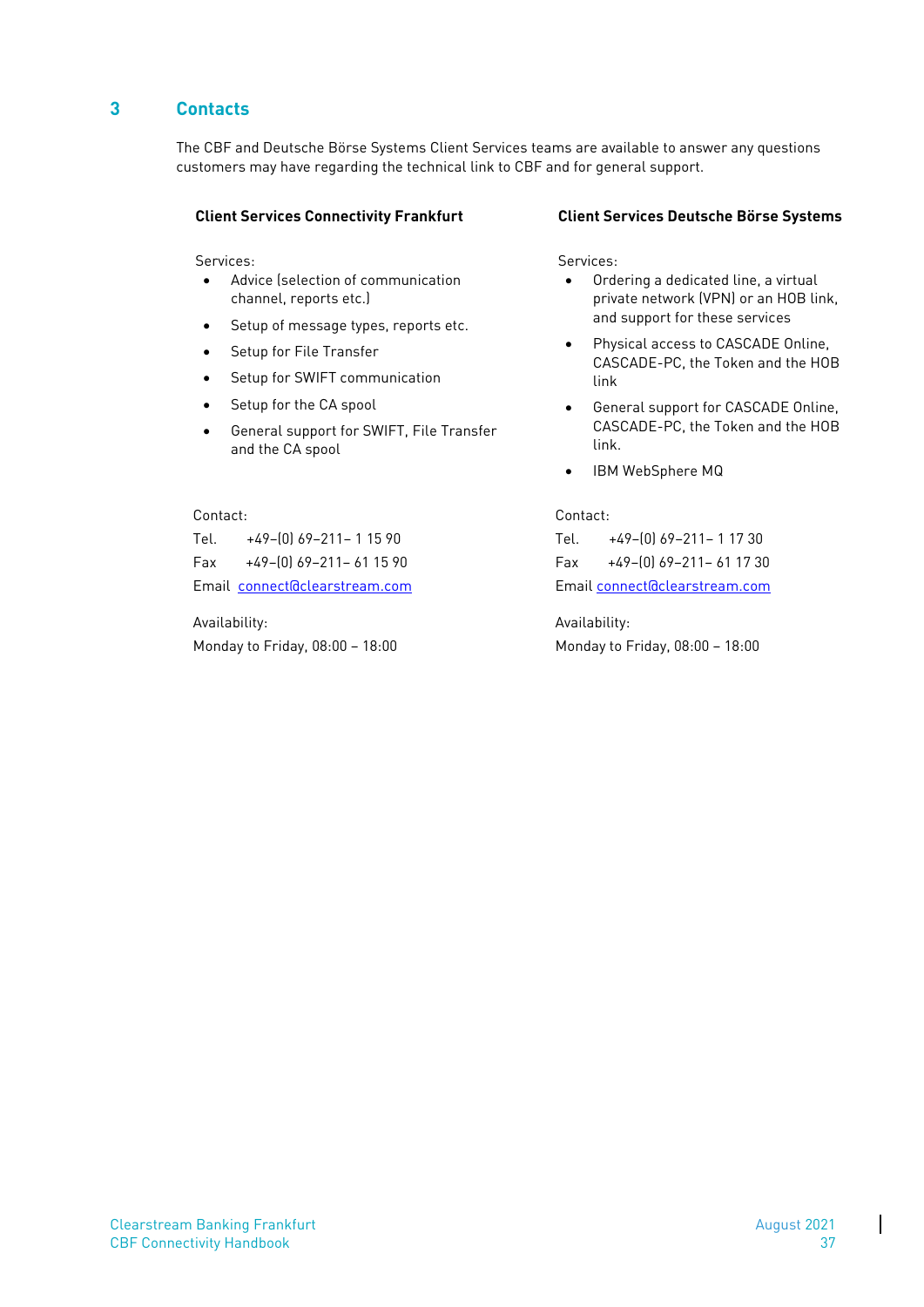# <span id="page-39-0"></span>**4 Appendix**

# <span id="page-39-1"></span>**4.1 Overview of the header types in File Transfer (ISO 15022)**

The following table provides an overview of the possible types of "Cycle" (generation cycle), "Application" (CASCADE application) and "Function Code" in the header (MT598) of the message blocks of ISO 15022 files transmitted between CBF and its customers (see also section 2.3.13) and allocates the possible message types.

| Message block header (types of MT598) in File Transfer (ISO 15022) |                    |                                           |                    |  |
|--------------------------------------------------------------------|--------------------|-------------------------------------------|--------------------|--|
| <b>Message type</b>                                                | <b>Application</b> | <b>Function</b><br>code                   | Cycle <sup>3</sup> |  |
| Customer instruction<br>(MT540-MT543)                              | CAS<br>LIO<br>CRS  | 0001                                      | 001                |  |
| <b>Technical Validation</b><br>Feedback (MT599)                    | CAS<br>LIO<br>CRS  | 0103<br>(positive),<br>0104<br>(negative) | 010                |  |
| <b>Business Validation</b><br>Feedback MT548                       | CAS<br>LI0         | 0105                                      | 011                |  |
| Statement of<br>Holdings (MT535)                                   | <b>BST</b>         | 0202                                      | 650                |  |
| Clearing &                                                         | <b>CSS</b>         | 0203                                      | 100                |  |
| Settlement<br>Statement (MT536)                                    |                    |                                           | 200                |  |
|                                                                    |                    |                                           | 250                |  |
|                                                                    |                    |                                           | 300                |  |
|                                                                    |                    |                                           | 350                |  |
|                                                                    |                    |                                           | 380                |  |
|                                                                    |                    |                                           | 400                |  |
|                                                                    |                    |                                           | 500                |  |
|                                                                    |                    |                                           | 580                |  |
|                                                                    |                    |                                           | 600                |  |
|                                                                    |                    |                                           | 650                |  |
|                                                                    |                    |                                           | 700                |  |
|                                                                    |                    |                                           | 750                |  |
|                                                                    |                    |                                           | 800                |  |
| Statement of<br>Pending<br>Transactions / SE-<br>Trades (MT537)    | LIO                | 0201                                      | 10:30              |  |
|                                                                    |                    |                                           | 13:30              |  |
|                                                                    |                    |                                           | 23:00              |  |
|                                                                    |                    |                                           | 23:45              |  |
| Statement of<br>Pending<br>Transactions / OTC                      | CAS                | 0201                                      | 041 (05:00)        |  |
|                                                                    |                    |                                           | 061 (06:00)        |  |
| trades (Queries -                                                  |                    |                                           | 071 (07:30)        |  |
| MT537)                                                             |                    |                                           | 101 (08:00)        |  |
| Settlement                                                         | CAS                | 0200                                      | 151 (09:00)        |  |
| Confirmations<br>$(MT544-MT547)$                                   |                    |                                           | 201 (10:30)        |  |

 $3$  The cycle indicates the earliest point in time.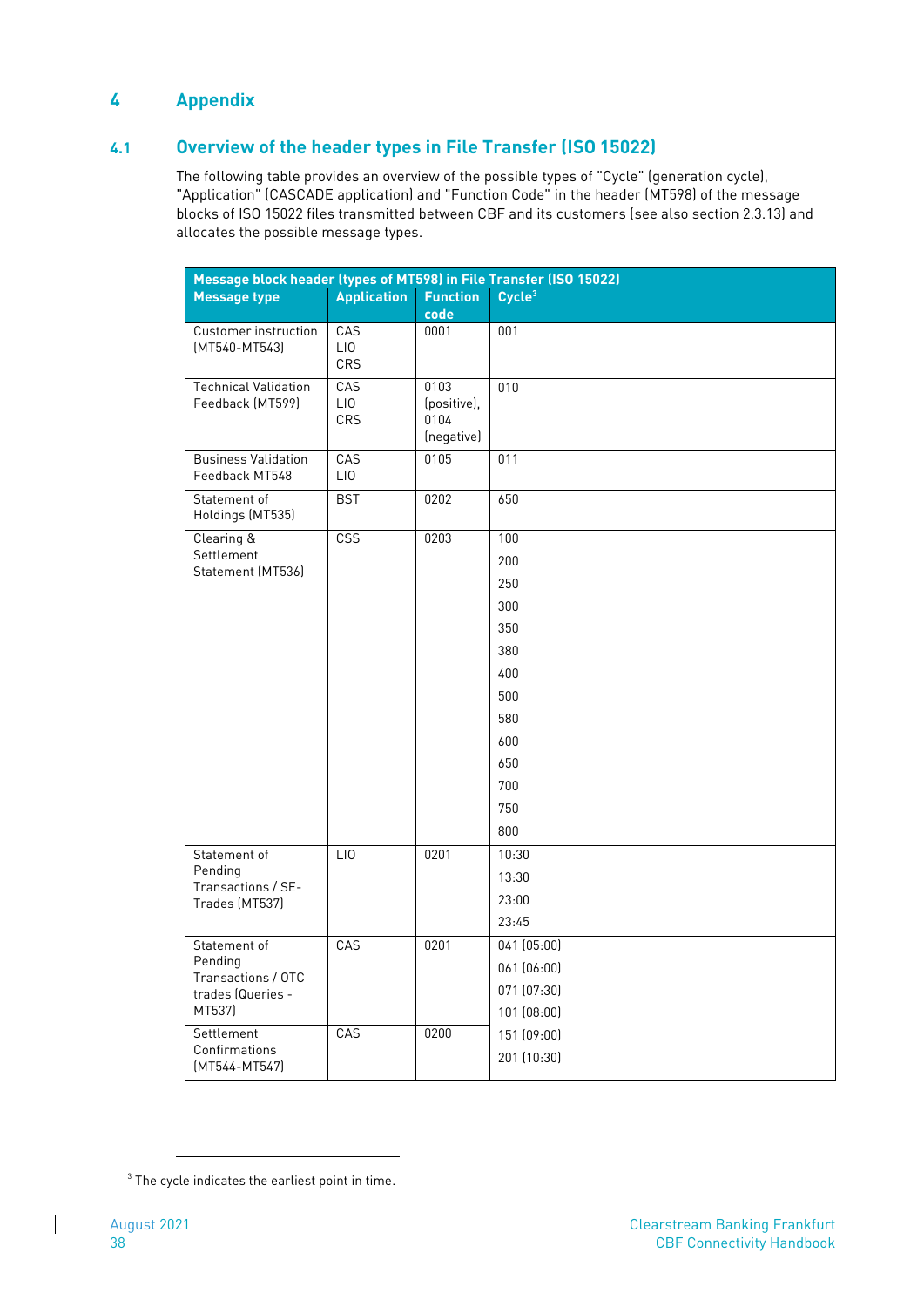| Message block header (types of MT598) in File Transfer (ISO 15022) |                    |                 |                    |  |
|--------------------------------------------------------------------|--------------------|-----------------|--------------------|--|
| <b>Message type</b>                                                | <b>Application</b> | <b>Function</b> | Cycle <sup>3</sup> |  |
|                                                                    |                    | code            |                    |  |
| Receive Free of                                                    |                    |                 | 251(11:15)         |  |
| Payment Information<br>(MT548)                                     |                    |                 | 301 (12:00)        |  |
|                                                                    |                    |                 | 351 (12:45)        |  |
| Matching Information<br>(MT548)                                    |                    |                 | 401 (13:30)        |  |
| Processing                                                         |                    |                 | 451 (15:30)        |  |
| Information (MT548)                                                |                    |                 | 501 (16:00)        |  |
| Cancellation                                                       |                    |                 | 551 (17:00)        |  |
| Information (MT548)                                                |                    |                 | 601 (18:00)        |  |
| Settlement<br>Allegement (MT578)                                   |                    |                 | 651 (23:00)        |  |
|                                                                    |                    |                 | 801 (02:00)        |  |
| Statement of<br>Settlement<br>Allegement [MT586]                   |                    |                 |                    |  |

 $\begin{array}{c} \hline \end{array}$